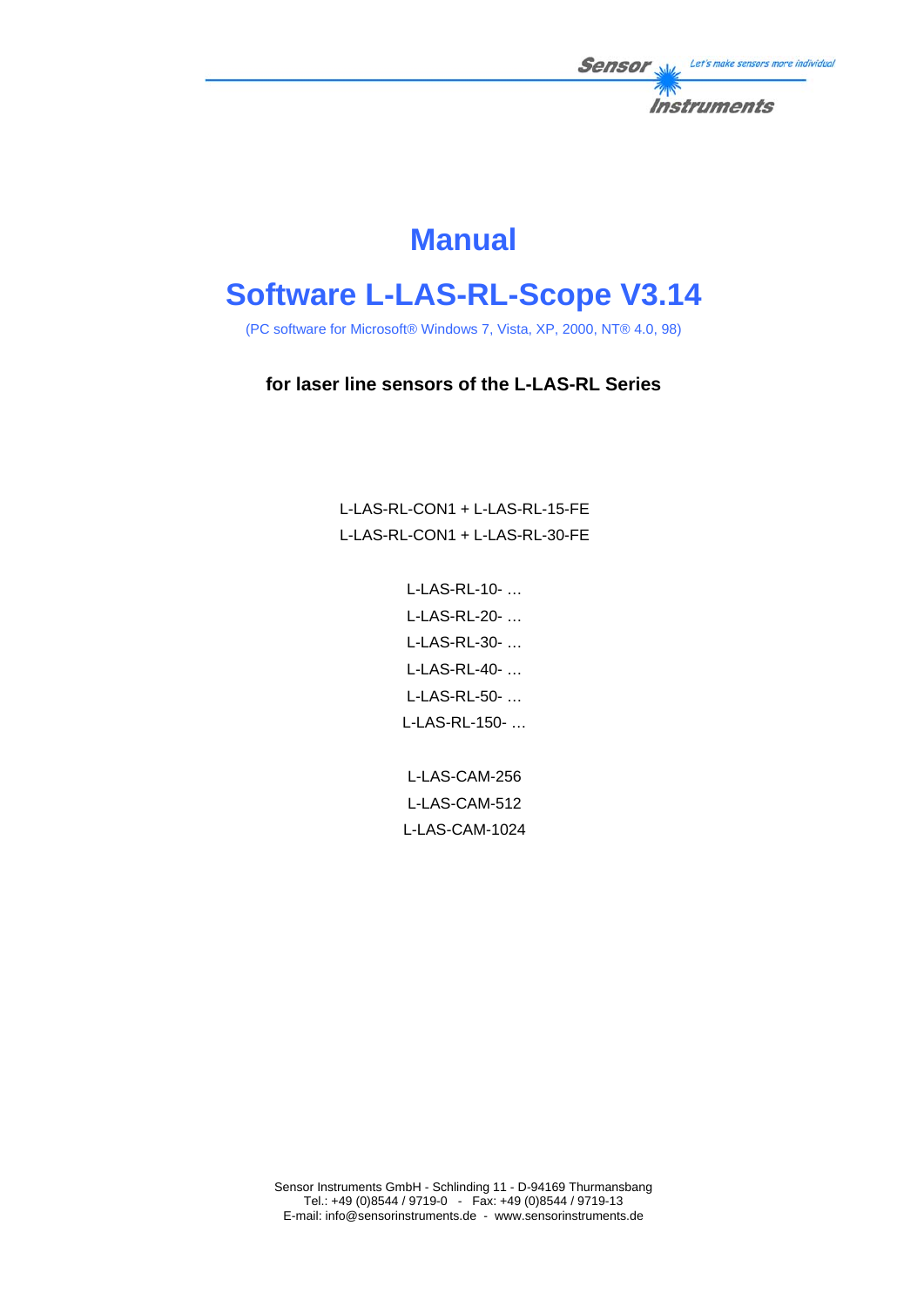

#### **Contents**  $\mathbf 0$

| $\mathbf{0}$            |     |  |
|-------------------------|-----|--|
| $\mathbf{1}$            | 1.1 |  |
| $\overline{\mathbf{2}}$ |     |  |
| $\overline{\mathbf{3}}$ |     |  |
|                         | 3.1 |  |
|                         | 3.2 |  |
|                         | 3.3 |  |
|                         | 3.4 |  |
|                         | 3.5 |  |
| 4                       |     |  |
|                         | 4.1 |  |
|                         | 4.2 |  |
|                         | 4.3 |  |
|                         | 4.4 |  |
| 5                       |     |  |
|                         | 5.1 |  |
|                         | 5.2 |  |
|                         |     |  |
| 6                       |     |  |
| $\overline{7}$          |     |  |
|                         | 7.1 |  |
|                         | 7.2 |  |
|                         | 7.3 |  |
|                         | 7.4 |  |
|                         | 7.5 |  |
|                         | 7.6 |  |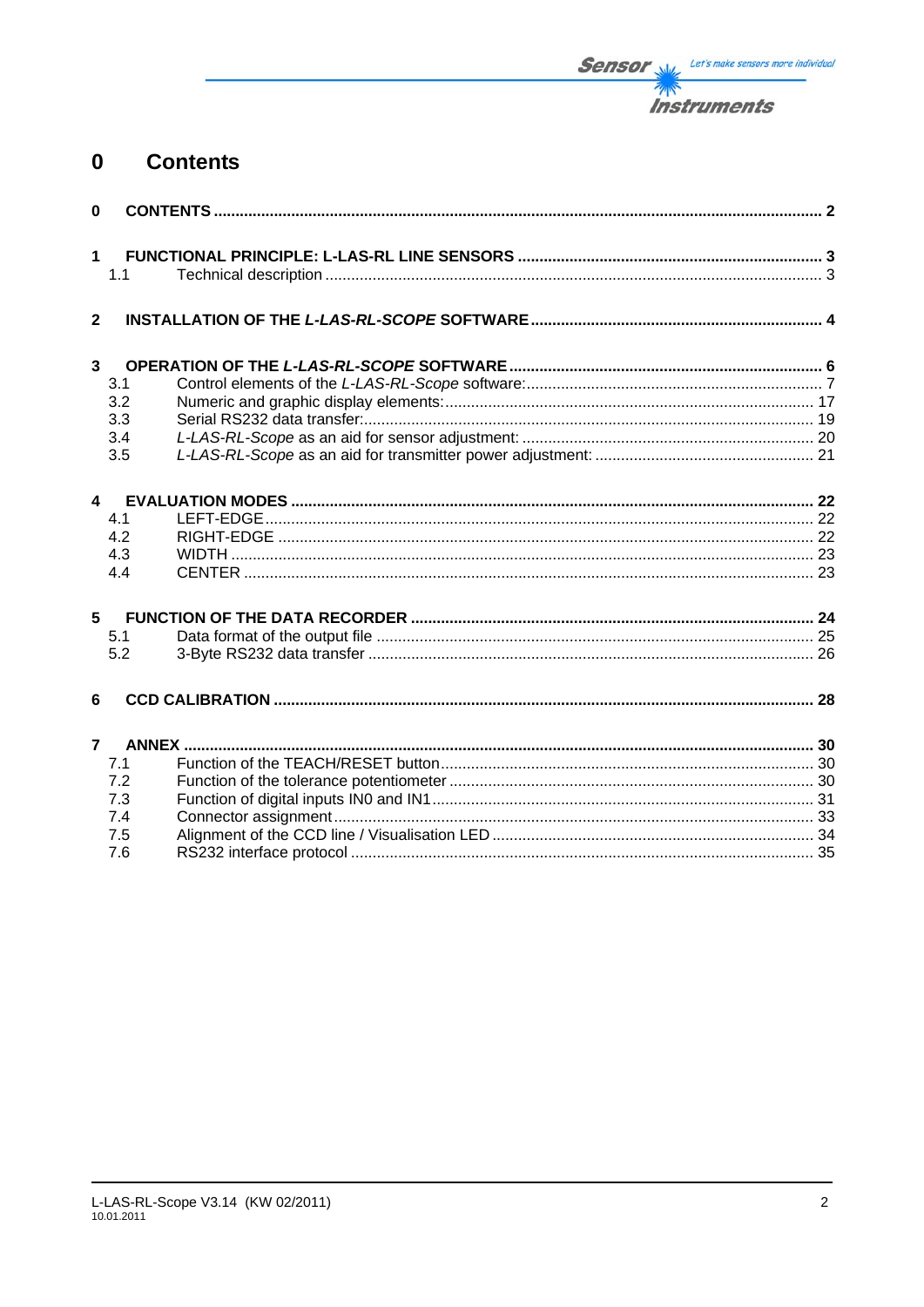

# **1 Functional principle: L-LAS-RL line sensors**

# **1.1 Technical description**

In the sensors of the *L-LAS-RL* series the measurement object is illuminated with best possible homogeneous light distribution by means of a ring light comprising several LEDs. The transmitter light sources (LEDs) are available in various wavelength ranges (W:=white light LED, R:=red light LED (640nm), B:=blue light LED (520nm), and UV:= ultraviolet LED.

The sensor's receiver optics unit is equipped with a CCD line that comprises many closely adjacent, individual receiver elements (pixels) that are arranged in a line. The light quantity of each of these receiver elements that accumulates during the exposure time can be separately read out as an analog voltage, and after analog-digital conversion can be stored as a digital value in a data field (video information).

If there is a non-transparent measurement object in the sensor's reference distance, the light that is reflected from the object surface is mapped on the individual pixels of the CCD line. Depending on the reflectance of the object surface certain areas of the line's receiver elements (pixels) will be more illuminated, and other areas of the line will be less illuminated. As a result the pixels within the less illuminated zone will provide a considerably lower analog voltage than pixels that are better illuminated.

Suitable software algorithms are used to determine the shadow zones and the better illuminated zones from the video image. Since the distance of the pixels on the CCD line and the distance from the measurement object are known, the size and position of the differently well reflecting areas of the measurement object can be determined.

The sensors of the *L-LAS-RL* series feature a microcontroller that can be parameterised with a Windows PC software through the serial RS232 interface. Various evaluation modes can be set at the sensor. The housing of the control unit features a TEACH/RESET button and a potentiometer [1] for tolerance setting. Switching states are visualised by several LEDs (red, yellow, green) that are integrated at the housing of the *L-LAS-RL* sensor. The *L-LAS-RL* control unit has three digital outputs (OUT0, OUT1, OUT2) with software-adjustable output polarity. Two digital inputs (IN0, IN1) can be used to provide an external TEACH/RESET functionality and an external TRIGGER functionality by means of a PLC. The control unit also provides a high-speed analog output (0 … 10V) and a current output (4 … 20mA) with 12-bit digital/analog resolution.

[1] not available with all model ranges



Abb : L-LAS-RL-20-W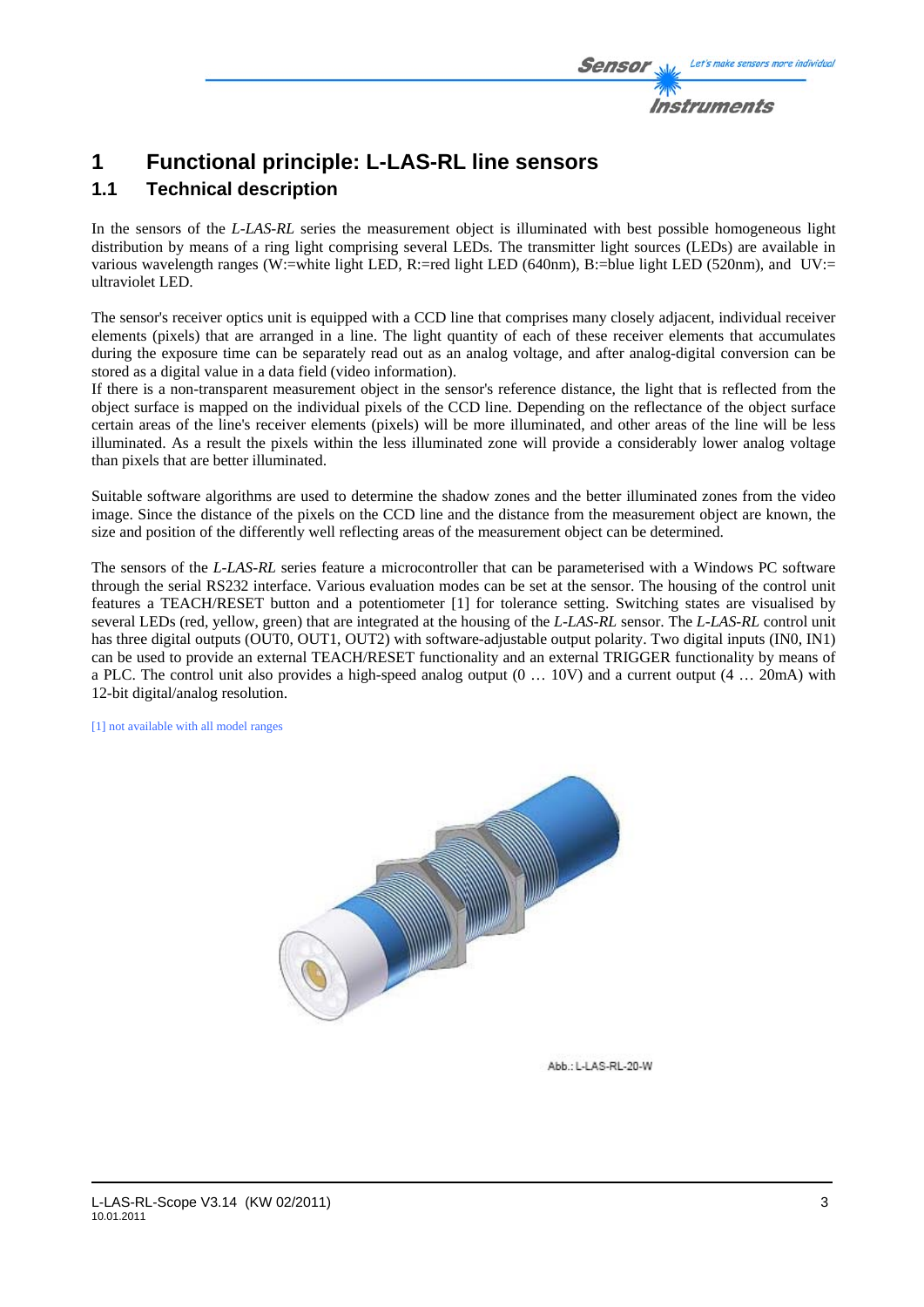

# **2 Installation of the** *L-LAS-RL-Scope* **software**

Hardware requirements for successful installation of the *L-LAS-TB-Scope* software:

- 800 MHz Pentium-compatible processor or better.
- CD-ROM or DVD-ROM drive
- Approx. 10 MByte of free hard disk space
- SVGA graphics card with at least 800x600 pixel resolution and 256 colors or better.
- Windows 98, Windows NT4.0, Windows XP, Windows Vista, or Windows 7 operating system
- Free serial RS232 interface or USB port with USB-RS/232 adaptor at the PC

Please install the *L-LAS-TB-Scope* software as described below:

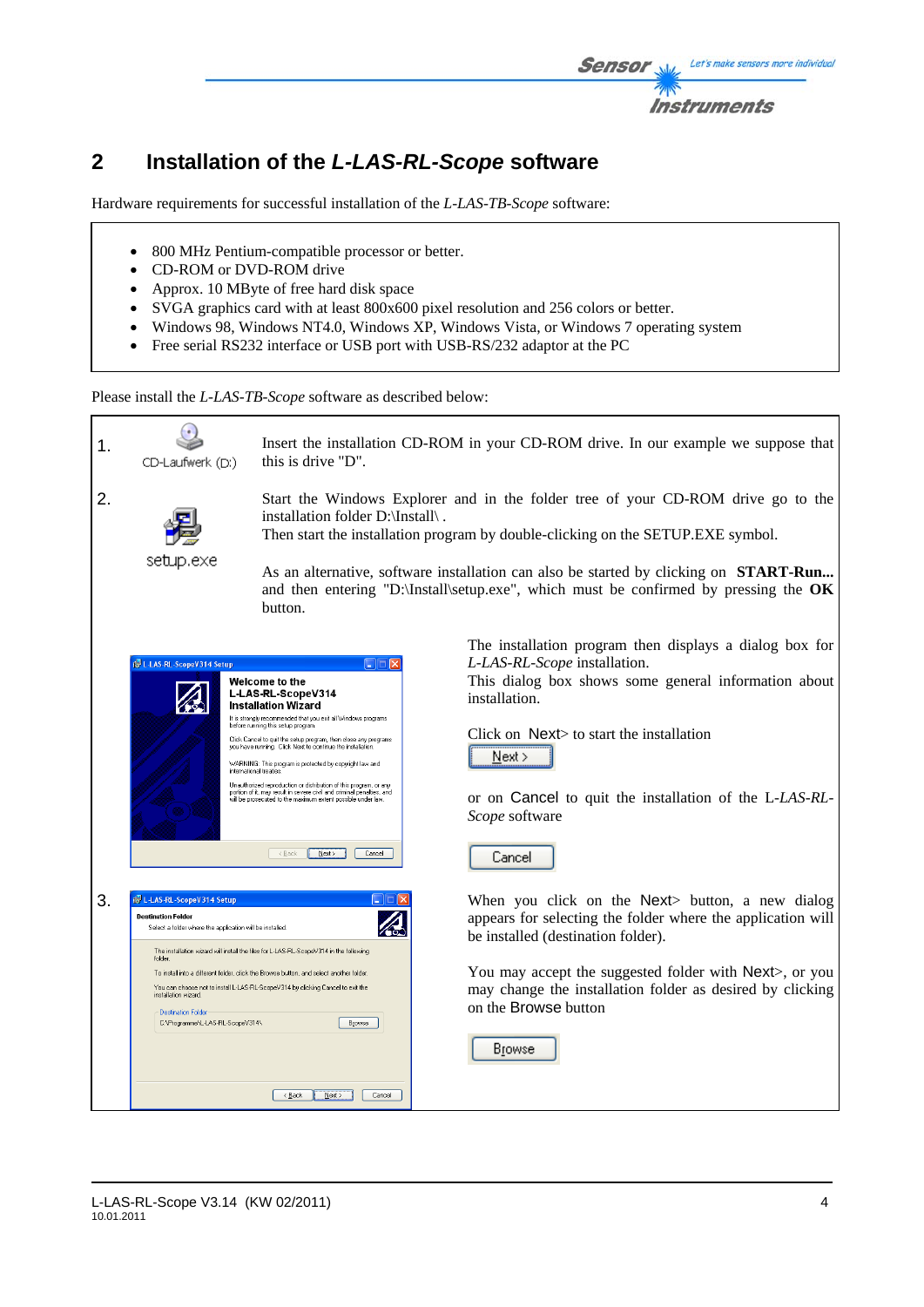



# Deinstallation of the *L-LAS-RL-Scope* software:

![](_page_4_Figure_3.jpeg)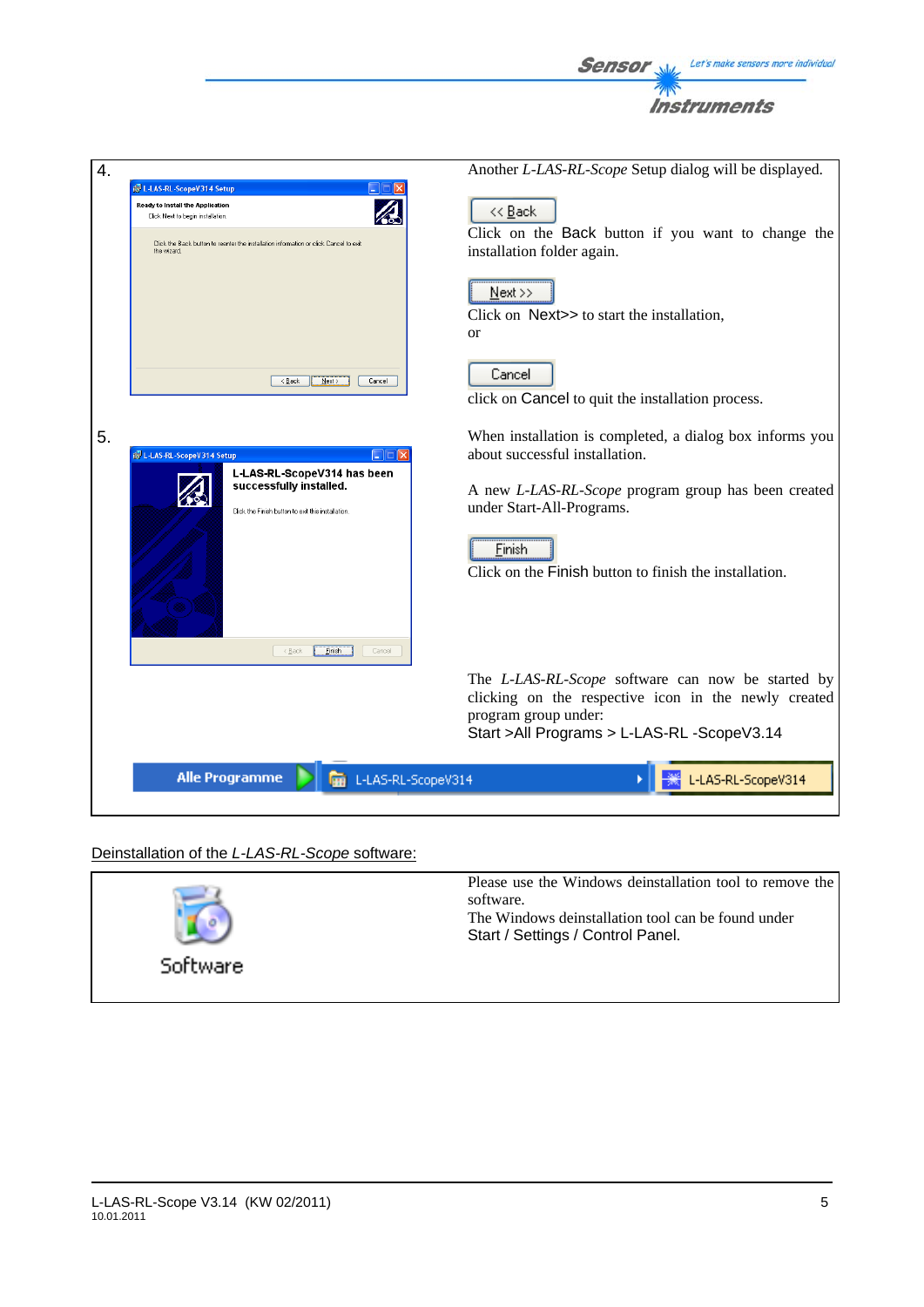# **3 Operation of the** *L-LAS-RL-Scope* **software**

The *L-LAS-RL-Scope* software is used for parameterizing the electronic control unit used for controlling the *L-LAS-RL* line sensors. The measured values provided by the sensor can be visualized with the PC software, which means that the software among others can be used for adjustment purposes and for setting suitable tolerance limits for the inspection of the measuring object.

Data exchange between the PC user interface and the sensor system is effected through a standard RS232 interface. For this purpose the sensor is connected to the PC with the serial interface cable cab-las-4/PC. When parameterization is finished, the setting values can be permanently saved in an EEPROM memory of the *L-LAS-RL control unit*. The sensor system then continues to operate in "STAND-ALONE" mode without the PC.

When the *L-LAS-RL-Scope* software is started, the following Windows® user interface will be displayed:

![](_page_5_Figure_5.jpeg)

The *L-LAS-RL-Scope* CONTROL PANEL provides a great variety of functions:

- Visualization of measurement data in numeric and graphic output fields.
- Setting of the laser power for the laser transmitter.
- Setting of the polarity of the digital switching outputs OUT0, OUT1, and OUT2.
- Selection of a suitable evaluation mode.
- Presetting of setpoint value and tolerance band.
- Saving of parameters to the RAM, EEPROM memory of the control unit, or to a configuration file on the hard disk of the PC.

## **The following chapters provide explanations of the individual control elements of the**  *L-LAS-RL-Scope* **software.**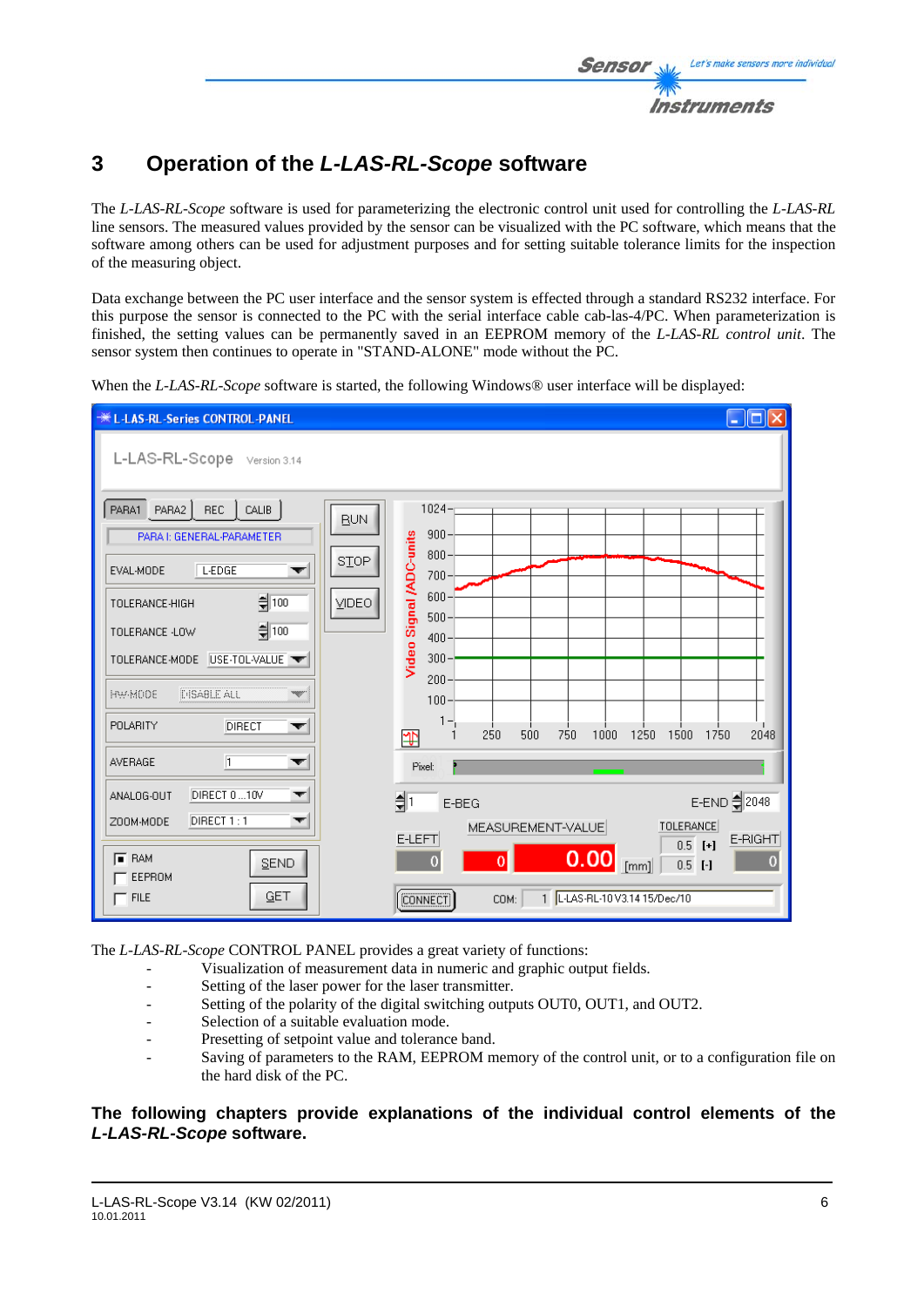![](_page_6_Picture_0.jpeg)

## PARA1 PARA2 **REC** CALIB. PARA I: GENERAL-PARAMETER EVAL-MODE L-EDGE  $\overline{\phantom{a}}$  $\frac{1}{2}$  100 TOLERANCE-HIGH  $\frac{4}{2}$  100 TOLERANCE -LOW TOLERANCE-MODE USE-TOL-VALUE **HW-MOOE IMSABLE ALL** POLARITY **DIRECT** AVERAGE  $\overline{2}$ DIRECT 0...10V ANALOG-OUT ZOOM-MODE IDIRECT 1 : 1

| EVAL-MODE | L-EDGE        |  |
|-----------|---------------|--|
|           | L-EDGE<br>✓   |  |
|           | <b>R-EDGE</b> |  |
|           | WIDTH         |  |
|           | <b>CENTER</b> |  |

# **3.1 Control elements of the** *L-LAS-RL-Scope* **software:**

|  | ı<br>۲Δ۱ |  | \I IR |
|--|----------|--|-------|
|--|----------|--|-------|

A click on the PARA1 button opens the PARAMETER I (PARA I) window, where various general parameters at the control unit can be set.

![](_page_6_Picture_6.jpeg)

![](_page_6_Picture_7.jpeg)

**Changes that are made in the function fields described below only become active at the control unit of the** *L-LAS-RL sensor* **after a click on the SEND button !**

# **EVAL-MODE:**

This list selection field serves for setting the evaluation mode at the *L-LAS-RL sensor*. Depending on the evaluation mode that is currently set, the edges created from the video signal (intensity profile) of the CCD line will be assessed differently.

### L-EDGE:

The 1st edge (left edge) of the CCD line's intensity profile, starting with the first pixel, is used as measurement value.

### R-EDGE:

The 1st edge (right edge) of the CCD line's intensity profile, starting with the last pixel, is used as measurement value.

### WIDTH:

The difference between the second and the first edge is used as measurement value: WIDTH = R-EDGE - L-EDGE

# CENTER:

The mean value of the first edge and the second edge is used as measurement value: CENTER = (L-EDGE+R-EDGE)/2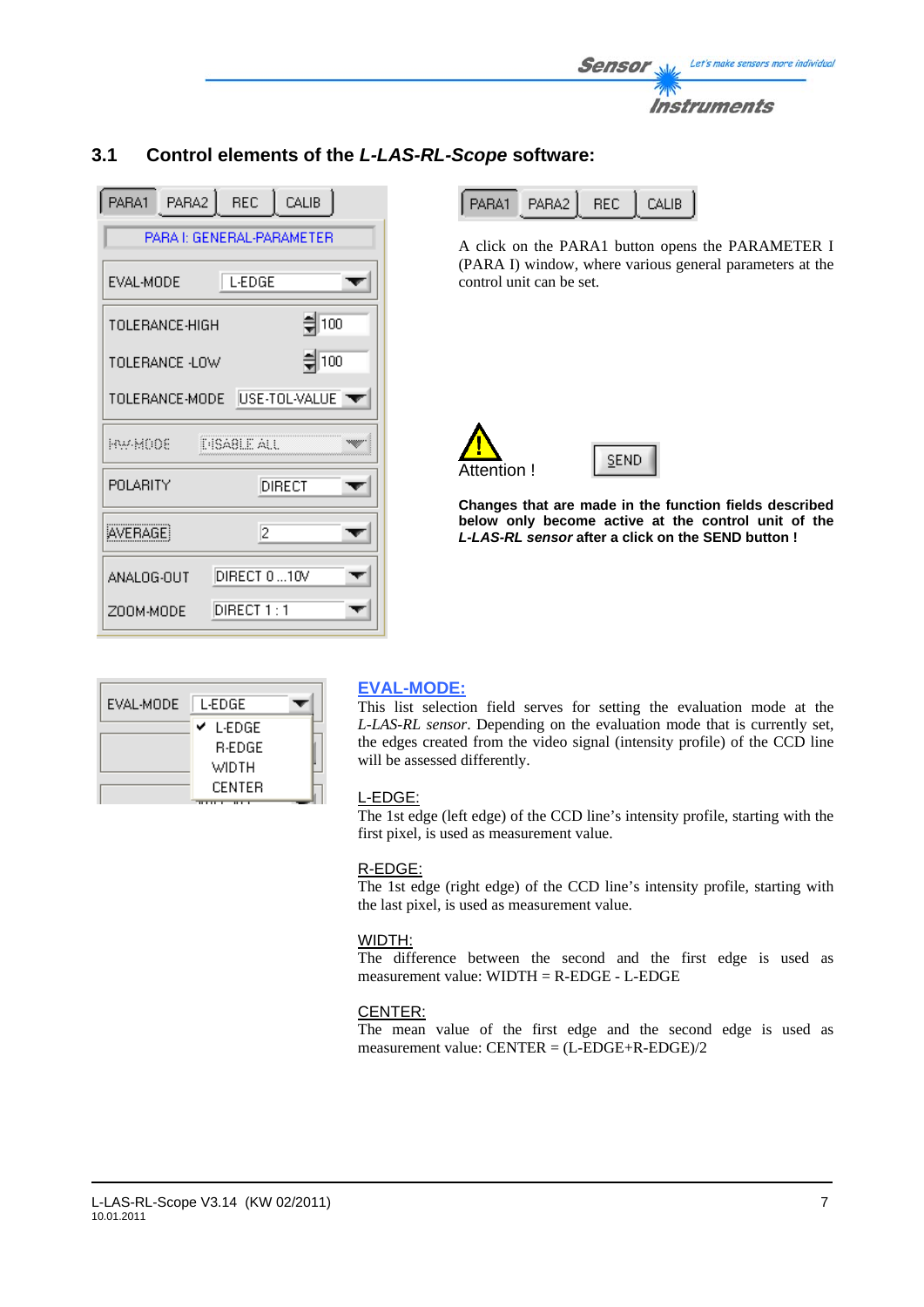![](_page_7_Picture_0.jpeg)

![](_page_7_Figure_1.jpeg)

AUTO 20% TOL AUTO 30% TOL AUTO 40% TOL AUTO 50% TOL AUTO 60% TOL

### **TOLERANCE-HIGH, -LOW:**

In these input fields an upper and lower tolerance value for the tolerance window can be set by entering a numerical value or by clicking on the arrows. The tolerance window is applied symmetrically around the setpoint value (TEACH-VALUE) and is framed by the upper and lower tolerance threshold.

The tolerance values that are currently set at the sensor are shown in a numerical display field below the graphic display area in [mm].

### **TOLERANCE-MODE:**

In this list selection field the operating mode for tolerance window setting can be preset.

### USE-TOL-VALUE:

The values that are preset in the two numeric function fields TOLERANCE-HIGH and TOLERANCE-LOW are used for the upper and lower tolerance limits.

AUTO xx% TOL:

Automatic setting of upper and lower tolerance limits. The tolerance limits are calculated as a percentage value of the respective active TEACH-VALUE.

![](_page_7_Picture_11.jpeg)

![](_page_7_Picture_12.jpeg)

### **HARDWARE (Hardware-Mode) [1]:**

The TOLERANCE potentiometer and the TEACH/RESET button at the housing of the *L-LAS-RL sensor* can be activated (ENABLE) or deactivated (DISABLE) by clicking on the respective item in the list selection field.

The TOLERANCE potentiometer allows the presetting of a tolerance window around the setpoint value. If the function field is set to ENABLE ALL or ENABLE TOL-SET, it is not possible to enter numerical values in the TOLERANCE-VALUE input field of the PC software. The respective function fields will be grayed.

![](_page_7_Figure_16.jpeg)

### DISABLE ALL

Both the TEACH/RESET button and the TOLERANCE potentiometer at the housing are deactivated.

### ENABLE ALL:

The TOLERANCE potentiometer at the housing is activated. (clockwise turning increases the tolerance bandwidth) The TEACH/RESET button at the housing is activated. Button pressed for a short time  $(t < 0.7s)$ : RESET function. Button pressed for a long time  $(t > 1.5s)$ : TEACH function.

### ENABLE BUTTON:

Only the TEACH/RESET button at the housing is activated.

#### ENABLE TOL-SET:

Only the TOLERANCE potentiometer at the housing is activated.

[1] not available in all models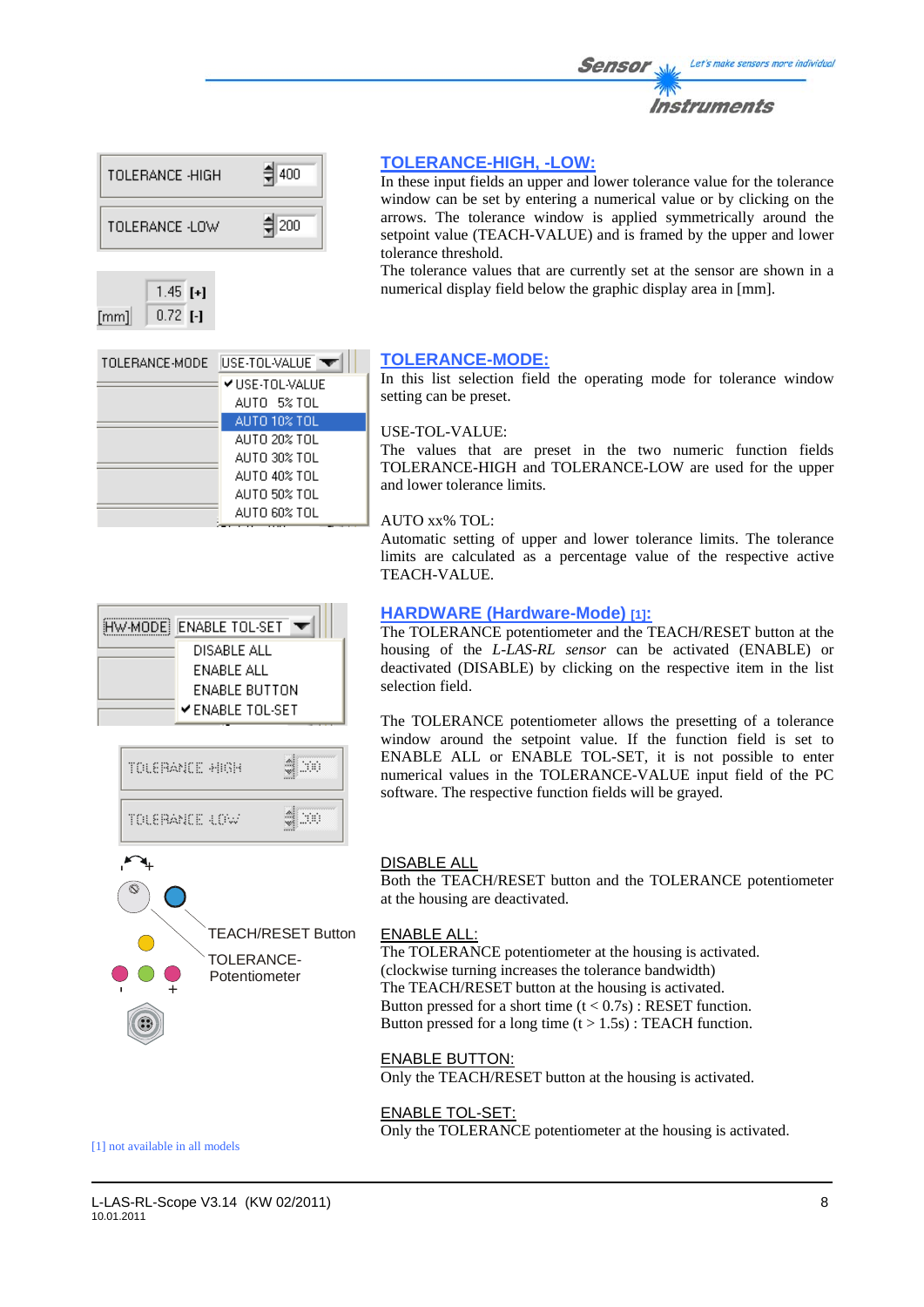| 外下         |  |
|------------|--|
| nstruments |  |

Let's make sensors more individual

| <b>OLARITY</b> |  |
|----------------|--|
|                |  |

In this function field the output polarity at the *L-LAS-RL sensor* can be set with a mouse-click. The *L-LAS-RL sensor* has 3 digital outputs (OUT0, OUT1, OUT2) through which error states can be sent to the PLC.

Sensor

### DIRECT:

In case of an error, the respective digital output is set to  $+Ub$   $(+24VDC, red$ LED on).

INVERSE:

In case of an error, the respective digital output is set to the reference potential (GND/0V, red LED on).

# **AVERAGE:** In this function field the averaging at the *L-LAS-RL sensor* can be selected with a mouse-click on the respective list item. With every cycle of the main

program the current measurement value is stored in a ring memory field, and then the average of these values in the ring memory field is calculated.

The average of the ring memory field is used as the MEASUREMENT VALUE. With the AVERAGE value the size of the ring memory can be set from 1 to 256. The measurement value that is determined by this also is provided at the analog output pin8/red/.

| ANALOG-OUT | DIRECT 0 10V                                               |  |
|------------|------------------------------------------------------------|--|
| ZOOM-MODE  | $\checkmark$ direct 0 10V<br>MAXIMA<br>MINIMA<br>MAX - MIN |  |

# **ANALOG-OUT (Analog-Output-Mode):**

Function element for selecting the output mode of the analog voltage at the L-LAS-RL sensor (pin8/red 8-pol. PLC/POWER female connector). The analog voltage is output in the range from 0 to 10V with a resolution of 12 bit.

# DIRECT 0...10V :

A voltage (0 ... 10V) that is proportional to the current measurement value is provided at the analog output pin8/red.

### MAXIMA:

The current maximum value is provided at the analog output pin8/red/ (drag pointer principle, resetting by input IN1/pin4/yellow pulse of <750ms length, or by pressing the TEACH/RESET button).

# MINIMA:

The current minimum value is provided at the analog output pin8/red/ (drag pointer principle, resetting by input IN1/pin4/yellow pulse of <750ms length, or by pressing the TEACH/RESET button).

# MAX-MIN:

The current difference between maximum and minimum value is provided at the analog output pin8/red/ (drag pointer principle, resetting by input IN1/pin4/yellow pulse of <750ms length, or by pressing the TEACH/RESET button).

| AVERAGE |                |  |
|---------|----------------|--|
|         |                |  |
|         | 2              |  |
|         | $\overline{4}$ |  |
|         | 8              |  |
|         | 16             |  |
|         | 32             |  |
|         | 64             |  |
|         | 128            |  |
|         | 256            |  |
|         |                |  |

пl

**INVERSE VINVERSE DIRECT** 

POLARITY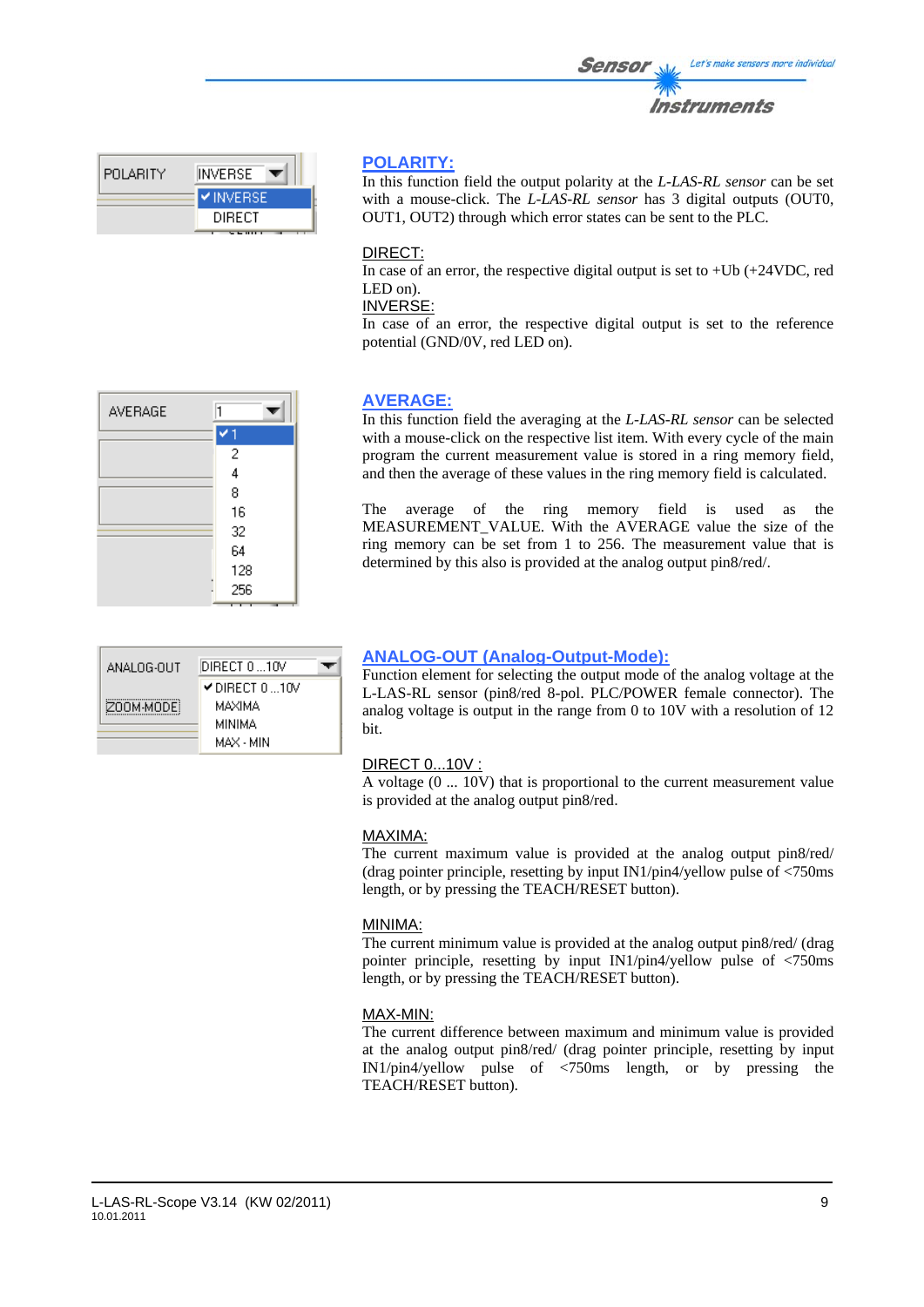![](_page_9_Picture_0.jpeg)

| ANALOG-OUT | DIRECT 010V             |
|------------|-------------------------|
| ZOOM-MODE  | DIRECT 1 : 1            |
|            | $\checkmark$ DIRECT 1:1 |
|            | Z00M X1 <5V-setpt>      |
|            | Z00MX2 <5V-setpt>       |
|            | Z00M X4 <5V-setpt>      |
|            | Z00MX8 <5V-setpt>       |
|            | Z00M X16 <5V-setpt>     |
|            | TOL-WIN <5V-range>      |
|            | TOL-WIN <10V-range>     |

## **ZOOM-MODE (Analog-Output):**

Function element for setting various zoom modes at the analog output of the *L-LAS-RL* sensor*.*

### DIRECT 1:1:

At the analog output pin8/red/ the full measuring range of the sensor is provided as a 0 to +10V voltage swing.

### ZOOM X1, ZOOM X2 ... ZOOM X16:

The difference between the current measurement value (pixels) and the teach position (teach value in pixels) is provided at the analog output pin8/red/. At the teach position a voltage of +5V is always provided at the analog output. If the current measurement value is lower than the teach position, a voltage  $\lt 5V$  is output, if the current measurement value is higher than the teach value, a voltage  $> 5V$  is output. The deviation from the 5V teach position can be amplified with a zoom factor of X2 to X16.

### TOL-WIN <5V-range>:

A voltage swing of 5V over the current tolerance window is provided at the analog output pin8/red/. At the lower tolerance limit the voltage value is 2.5V, at the upper tolerance limit 7.5V. A voltage of 5V is provided at the teach position.

#### TOL-WIN <10V-range>:

A voltage swing of 10V over the current tolerance window is provided at the analog output pin8/red/. A voltage of 5V is provided at the teach position, at the lower tolerance limit the voltage at the analog output is 0V, at the upper tolerance limit 10V.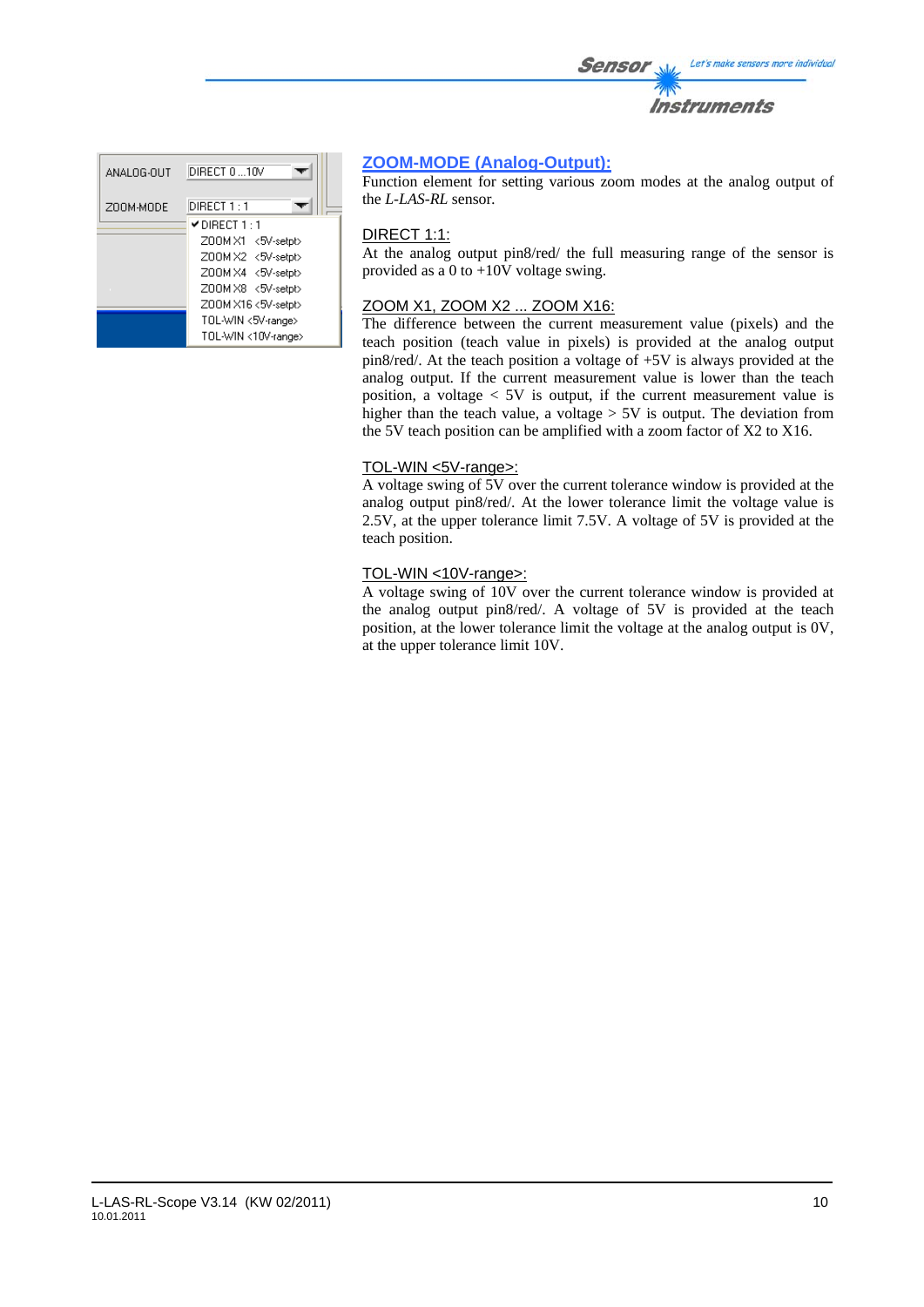| Let's make sensors more individual<br><b>Sensor</b> |
|-----------------------------------------------------|
| <i><b>Instruments</b></i>                           |
|                                                     |

| PARA2<br>REC<br>CALIB<br>PARA1                 |                            |                  |  |
|------------------------------------------------|----------------------------|------------------|--|
|                                                | PARA II: GENERAL-PARAMETER |                  |  |
| <b>POWER</b>                                   | EXP-TIME[ms]               | V-THD[%]         |  |
| $1000 -$<br>$500 -$<br>∃0                      | 20-<br>10÷                 | $100 -$<br>50 ÷  |  |
| $\frac{4}{3}$ 200                              | $\frac{1}{2}$              | $\frac{4}{3}$ 30 |  |
| STAT<br>POWER-MODE                             |                            |                  |  |
| SMOOTH-VIDEO-SIGNAL                            |                            | 0 FF             |  |
| VIDEO-THD-MODE                                 |                            | FIXED            |  |
| <b>BAM</b><br>BEFRESH V-THD<br>EE              |                            |                  |  |
| <b>TEACH</b><br>$= 1024$<br>TEACH-VALUE[Pixel] |                            |                  |  |
| <b>TEACH/RESET</b><br>EXT-IN0-MODE             |                            |                  |  |

| PARA1 PARA2 | REC I CAHR |
|-------------|------------|
|             |            |

A click on the PARA2 button opens the PARAMETER II (PARA II) window, where additional parameters at the control unit can be set.

![](_page_10_Picture_4.jpeg)

![](_page_10_Picture_5.jpeg)

**Changes that are made in the function fields described below only become active at the control unit of the** *L-LAS-RL sensor* **after a click on the SEND button!**

![](_page_10_Picture_7.jpeg)

### **POWER:**

In this function field the transmitter power at the lighting unit of the *L-LAS-RL sensor* (LED ring illumination) can be set by using the arrows or the slider, or by entering a numerical value in the respective input field.

![](_page_10_Picture_10.jpeg)

# **EXPOSURE-TIME[ms]:**

In this function field the exposure time at the *L-LAS-RL* sensor can be set by using the arrows or the slider or by entering a numeric value in the respective input field.

With very dark or matt surfaces, increasing the exposure time may help to ensure that sufficient light intensity arrives at the CCD line.

A longer exposure time reduces the scan frequency of the sensor.

(e.g. 2ms=500Hz, 10ms=100Hz).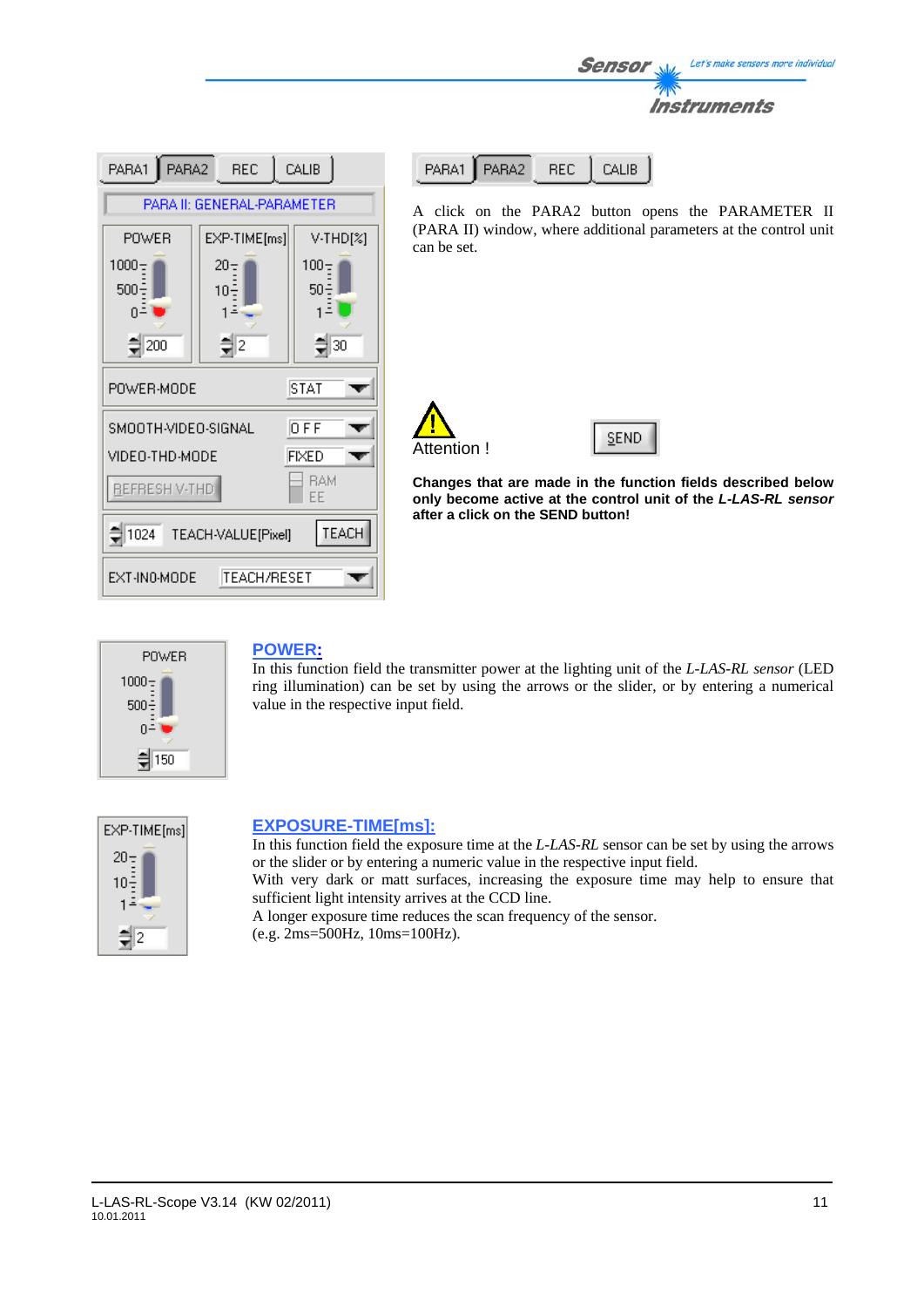![](_page_11_Picture_0.jpeg)

![](_page_11_Figure_1.jpeg)

## **FIXED-VIDEO-THD[%]:**

**AUTO-VIDEO-THD[%]:**

When the toggle switch is in AUTO position, the threshold that is stored in the non-volatile EEPROM/RAM of the sensor is used as video threshold. This threshold (green curve) is not a horizontal line, but is derived from the intensity characteristic of the laser transmitter and thus "tracks" the

As before the measurement values are derived from the intensity characteristic of the CCD line (red curve) and the tracked video threshold (green curve). For this purpose the intersection points between intensity profile and tracked video threshold are calculated again.

In this function field the video threshold at the *L-LAS-RL sensor* can be set by entering a numerical value or by using the slider or the arrows. With the help of this video threshold the measurement values can be derived from the intensity characteristic (video signal) of the CCD line from the bright/dark transitions. For this purpose the intersection points between the intensity profile (red curve) and the adjustable video threshold (green horizontal line) are calculated and stored.

The x-value of the respective intersection point is assigned to a pixel on the CCD line. The measurement value can be calculated from this information and from the known distances of the pixels on the CCD line. The intersection points between intensity profile and video threshold that are provided by this method are hereinafter referred to as edges.

![](_page_11_Figure_5.jpeg)

![](_page_11_Figure_6.jpeg)

# **VIDEO-THD-MODE AUTO:**

The automatic follow-up threshold mode is activated by selecting AUTO from the VIDEO-THD-MODE drop-down list field.

intensity profile.

RAM: The video threshold is saved in the volatile RAM memory.

EE: The video threshold is saved in the non-volatile EEPROM memory.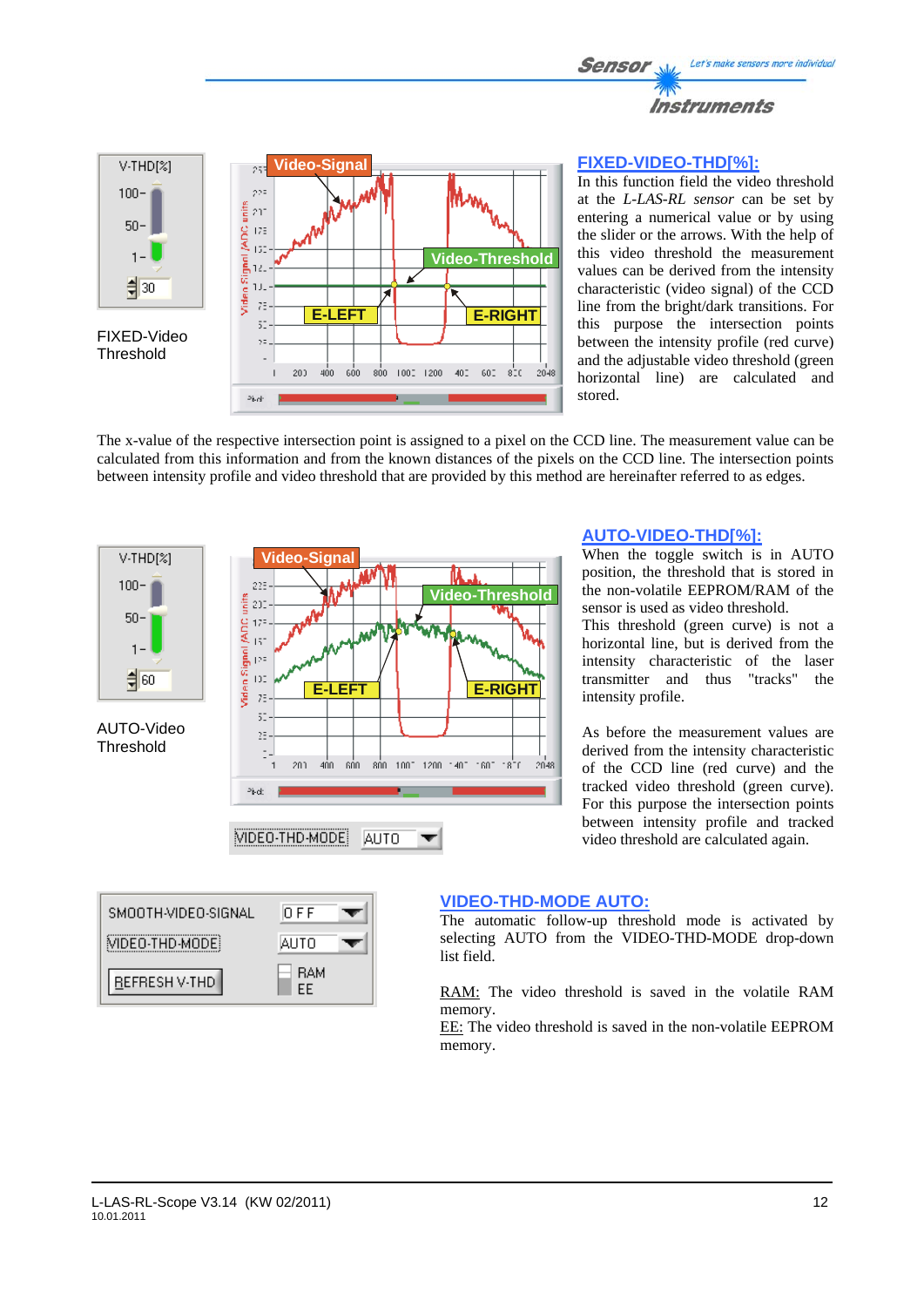![](_page_12_Picture_0.jpeg)

![](_page_12_Figure_1.jpeg)

The current threshold can be changed by clicking on the arrow keys in the V-THD[%] slider.

The new video threshold first is shown as a thin green curve. This threshold (green curve) is not a horizontal line but is derived from the intensity characteristic of the video signal (red curve) and thus "follows" the intensity profile.

The distance between follow-up video threshold and intensity profile can be chosen very small, which is helpful for the measurement of semi-transparent objects (e.g. foils).

![](_page_12_Picture_5.jpeg)

## **Before the new video threshold is saved there must be no measurement object in the beam path between transmitter and receiver!**

![](_page_12_Picture_7.jpeg)

### **REFRESH V-THD:**

Only a click on this software button saves the new video threshold in the volatile RAM or permanently in the non-volatile EEPROM memory at the *L-LAS-RL* sensor.

![](_page_12_Picture_10.jpeg)

### **SMOOTH-VIDEO-SIGNAL:**

A click on the SMOOTH-VIDEO-SIGNAL drop-down list field opens the setting options for the activation of a digital software filter for the video signal characteristic. If a software filter is activated, corresponding filtering of the video signal will be performed after every scan in the main program run.

With digital software filtering the video signal characteristic can be smoothed, if necessary.

### OFF:

The video signal is not filtered.

## AVG\_2:

The video signal of two adjacent pixels is subjected to averaging.

#### **...**  AVG\_64:

The video signal of 64 adjacent pixels is subjected to averaging.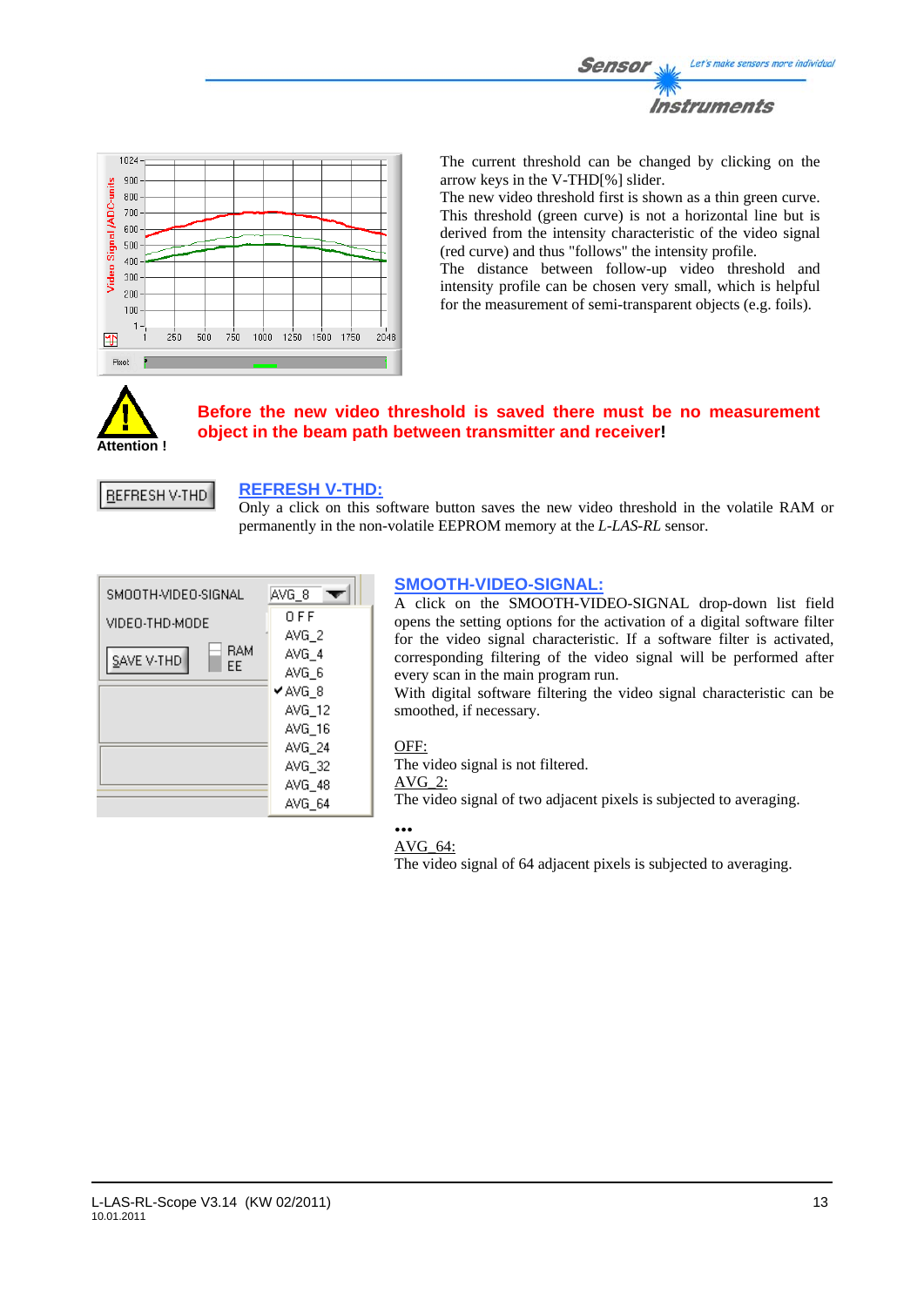![](_page_13_Picture_0.jpeg)

| TEACH-VALUE [Pixel] |        |
|---------------------|--------|
| 1023<br>∍           | Teach. |
|                     |        |

 $9.000$ SLOPE-VALUE [µm/pixel]

### **TEACH-VALUE [Pixel]:**

Numeric input field for setting the current teach value (setpoint value) in pixels. The teach value that is set here only is activated at the *L-LAS-RL sensor* after a click on the SEND button.

The teach value is set in pixels. As with the tolerance value, conversion into  $\mu$ m can be done by means of the SLOPE-VALUE (sensitivity – µm/pixel).

Example for the teach value with the values shown in the screenshots:

*TEACH* \_*VALUE* [*mm*]= *SLOPE*\**TEACH* [*Pixel*] *TEACH\_VALUE [mm] = 9.000[um/Pixel] \* 1024[Pixel] = 9.216 mm*

![](_page_13_Figure_8.jpeg)

![](_page_13_Picture_9.jpeg)

After a click on the TEACH button the current edge information is stored as a teach value to the RAM memory of the *L-LAS-TB sensor*. Depending on the evaluation mode that has been set (E-MODE), the left edge, the right edge, the width (WIDTH), or the center position (CENTER) will be stored as a teach value in the RAM memory of the L-LAS sensor.

When the teach process is completed, the yellow LED at the housing of the *L-LAS-TB sensor* quickly blinks 3 times.

The teach process also can be started by means of the TEACH/RESET button at the housing (pressing the button for  $t > 1.5s$ ) or by way of a high level at digital input IN1/yellow/pin4 ( $t > 1.5s$ ).

With sensors of type RL-20 (M34) the teach process can be started by pressing the button at the housing or by applying a LOW voltage (GND) at digital input IN0/green/pin3.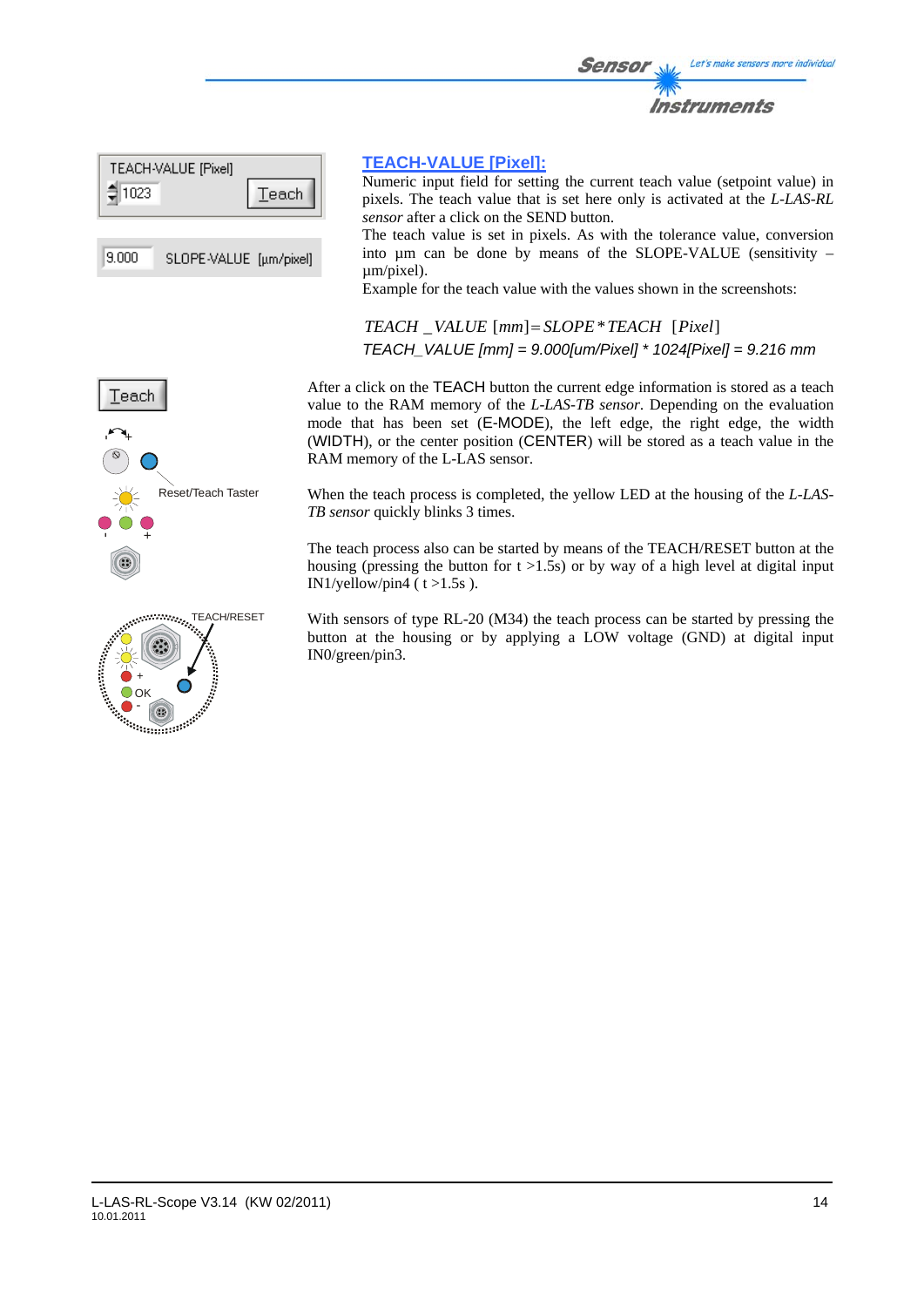|  | <i><b>Instruments</b></i> |  |  |
|--|---------------------------|--|--|

**Sensor** Will Let's make sensors more individual

| HI-CCD-GAIN |
|-------------|
| LO-CCD-GAIN |

| EXT-INO-MODE | ITEACH/RESET         |
|--------------|----------------------|
|              | <b>✔ TEACH/RESET</b> |
|              | TRIGG-INN H7L        |
|              | TRIGG-INO LOW        |
|              | SAVE-VTHD->RAM       |
|              | OUTPUT WIDTH         |

# **CCD-GAIN:**

With this toggle switch the gain stage at the CCD pre-amplifier electronics can be set in 2 steps.

**This function field is not applicable for any** *L-LAS-RL sensor* **type!**

# **EXT-IN0-MODE:**

TEACH/RESET:

Reset of maximum values by a pulse of duration t < 750ms. Teach function at the sensor by a pulse of duration  $t > 1.5s$ .

## TRIGG-IN0 H/L (for type RL-20) or L/H:

External edge-controlled triggering of measurement value evaluation through digital input IN0/pin3/green.

### TRIGG-IN0 LOW (for type RL-20) or HIGH:

External triggering of measurement value evaluation through a high level (+Ub) at digital input IN0/pin3/green.

### SAVE-VTHD ->RAM:

Saving of the follow-up video threshold to the volatile RAM memory upon an edge change at digital input IN0/pin3/green.

### OUTPUT WIDTH:

Output of width information upon a level change at input IN0.

The newly taught setpoint value can be read out through the serial interface by clicking on the GET button.

≜ 695

GET

![](_page_14_Picture_19.jpeg)

![](_page_14_Picture_20.jpeg)

### **E-BEG:**

Numeric input field for entering the beginning of evaluation. The CCD line is evaluated starting from the pixel that is set here (Evaluation-Begin). (Default value  $= 1$ ).

![](_page_14_Picture_23.jpeg)

### **E-END:**

Numeric input field for entering the end of evaluation. The CCD line is evaluated up to this pixel. Pixels on the right side of the pixel value that is set here will not be evaluated.

| M-VALUE |  |
|---------|--|
| 1050    |  |
| MAX     |  |
| 1259    |  |
| MIN     |  |
| 1050    |  |
|         |  |
| Reset   |  |
|         |  |

### **Reset button (maximum-minimum values):**

A click on the RESET button resets the current maximum and minimum values that are detected by the *L-LAS-RL sensor*. The numeric display fields show the respective current maximum and minimum value.

Resetting of the maximum and minimum values also can be triggered by a short pulse (duration t < 750 ms) at digital input IN1/yellow/pin4 from the PLC. The maximum and minimum values also can be reset by pressing the hardware button at the housing of the *L-LAS-RL sensor*.

### **Please note:**

This RESET function does not perform a hardware/software reset at the *L-LAS-RL sensor*, it only resets the maximum and minimum values!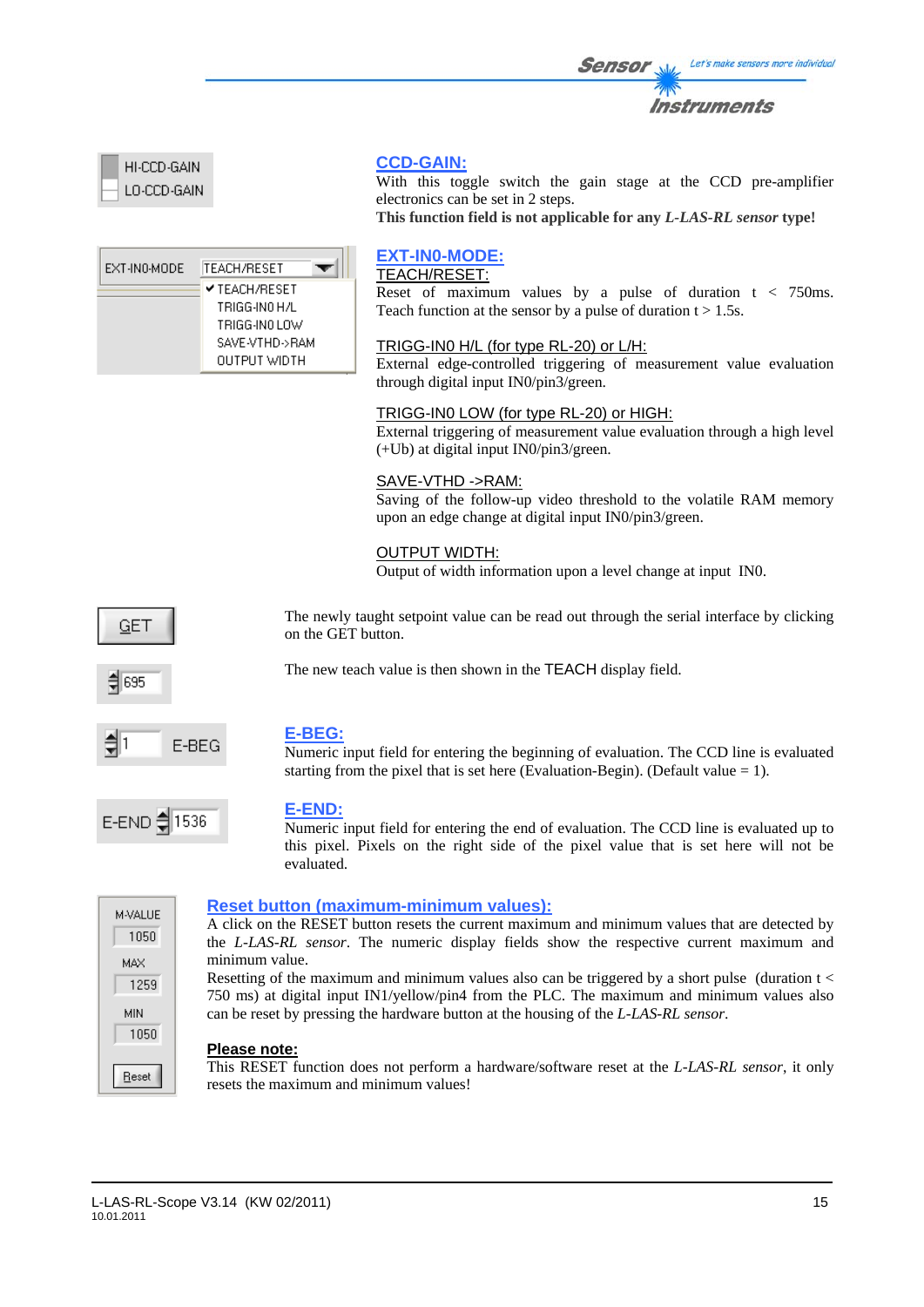![](_page_15_Figure_1.jpeg)

# **PARAMETER TRANSFER:**

This group of function buttons is used for transferring parameters between the PC and the *L-LAS-RL sensor* through the serial RS232 interface.

Sensor

Let's make sensors more individual

Instruments

### SEND:

When the SEND button is clicked, the parameters currently set on the user interface are transferred to the *L-LAS-RL sensor*.

The target of data transfer is determined by the selected radio-button (RAM, EEPROM, or FILE).

# GET

### GET:

When the GET button is clicked, the setting parameters are transferred from the *L-LAS-RL sensor* to the PC and are updated on the user interface. The source of data transfer again is determined by the selected radio-button:

### RAM:

The currently set parameters are written to the volatile RAM memory of the *L-LAS-RL sensor*, or they are read from the RAM and transferred to the PC. Please note: The parameters set in the RAM will be lost when the power supply

at the *L-LAS-RL sensor* is turned off.

### EEPROM:

The currently set parameters are written to the non-volatile EEPROM memory of the *L-LAS-RL sensor*, or they are read from the EEPROM and transferred to the PC. Parameters that are saved in the EEPROM will not be lost when the power supply is turned off.

If parameters are read from the EEPROM of the *L-LAS-RL sensor*, these must be written to the RAM of the *L-LAS-RL sensor* by selecting the RAM button and then clicking on SEND. The *L-LAS-RL sensor* then continues to operate with the set RAM parameters.

### FILE:

When the FILE radio-button is selected, a click on the SEND/GET button opens a new file dialog on the user interface. The current parameters can be written to a freely selectable file on the hard disk of the PC, or parameters can be read from such a file.

|                                     | <b>L-LAS-RL-Series Parameter File</b>                                                              |   |
|-------------------------------------|----------------------------------------------------------------------------------------------------|---|
| Directory<br>History:<br>Suchen in: | D:\Programme\SensorInstruments\L-LAS-RL-ScopeV311<br>Han Mar<br>L-LAS-RL-ScopeV311<br>$\mathbf{r}$ | ▼ |
| cvirte<br>RL-Scope.ini              |                                                                                                    |   |
| Dateiname:                          | L-LAS-PARA.ini<br><b>OK</b>                                                                        |   |
| Dateityp:                           | Abbrechen<br>".ini                                                                                 |   |

### **FILE dialog window:**

The standard output file for the parameter values has the file name "L-LAS-PARA.ini".

The output file can be opened e.g. with the standard Windows "Editor" program.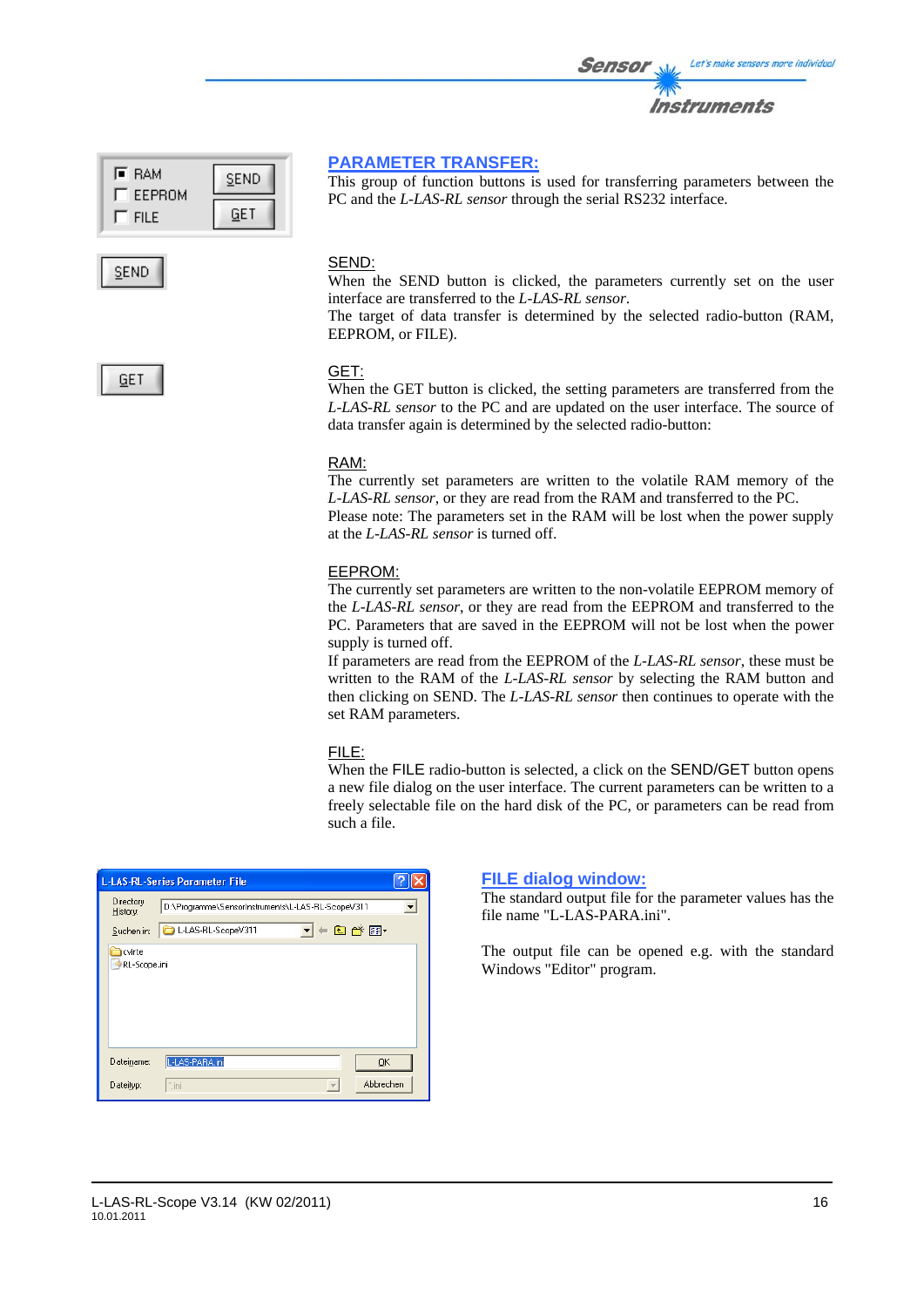![](_page_16_Picture_0.jpeg)

# **3.2 Numeric and graphic display elements:**

![](_page_16_Figure_2.jpeg)

**VIDEO** 

**VIDEO button:**  After a click on the VIDEO button, the intensity profile measured at the CCD receiver is transferred

to the PC and is shown as a red curve in the graphic display window.

 $1000<sup>3</sup>$ 900 Video Signal /ADC-units  $800<sub>1</sub>$ 700 600 500  $400$  $300$ 200 100  $\overline{0}$ 800 1000 1200 1400 1600 1800  $200$  $400$  $600$ 2048 Pivel  $\frac{1}{2}$ E-END 2048 E-BEG MEASUREMENT-VALUE E-LEFT E-RIGHT  $0.36$  [+]  $1.516$  [mm] 746 419  $0.36$   $I-I$ 1165

The y-axis shows the analog signals of the individual pixels. The analog values (video signals) of the CCD line are converted by means of an AD converter with 10-bit resolution, which results in a y-axis value range of 0 ... 1023.

The currently set video threshold (V-THD) is shown as a green horizontal line in the graphic display. The edge values (pixels) are derived from the intersection points of the intensity profile (red line) with the video threshold (green line).

The x-axis shows a virtual representation of the individual pixels of the CCD line (for example: Pixel 1 ... 2048).

Because of the limited data transfer rate of the serial interface (19200 Baud/s) the graphic display window can only be updated every second.

Beneath the graphic display window there is another display element that shows the currently detected shadowed areas and the illuminated areas of the CCD line. Furthermore the currently detected edge position is indicated in this display element by way of a black circular cursor. A green horizontal bar represents the width of the tolerance band that is currently set around the teach value.

![](_page_16_Figure_10.jpeg)

![](_page_16_Figure_11.jpeg)

E-RIGHT:

Numeric display field that shows the current right edge position.

![](_page_16_Picture_14.jpeg)

# M-VALUE:

Numeric display field that shows the current measurement value (depending on the set evaluation mode).

The left numeric display field shows the current measurement value in pixels, whereas the middle big display field shows the measurement value converted into millimeters. Besides, the upper and lower tolerance limits are displayed.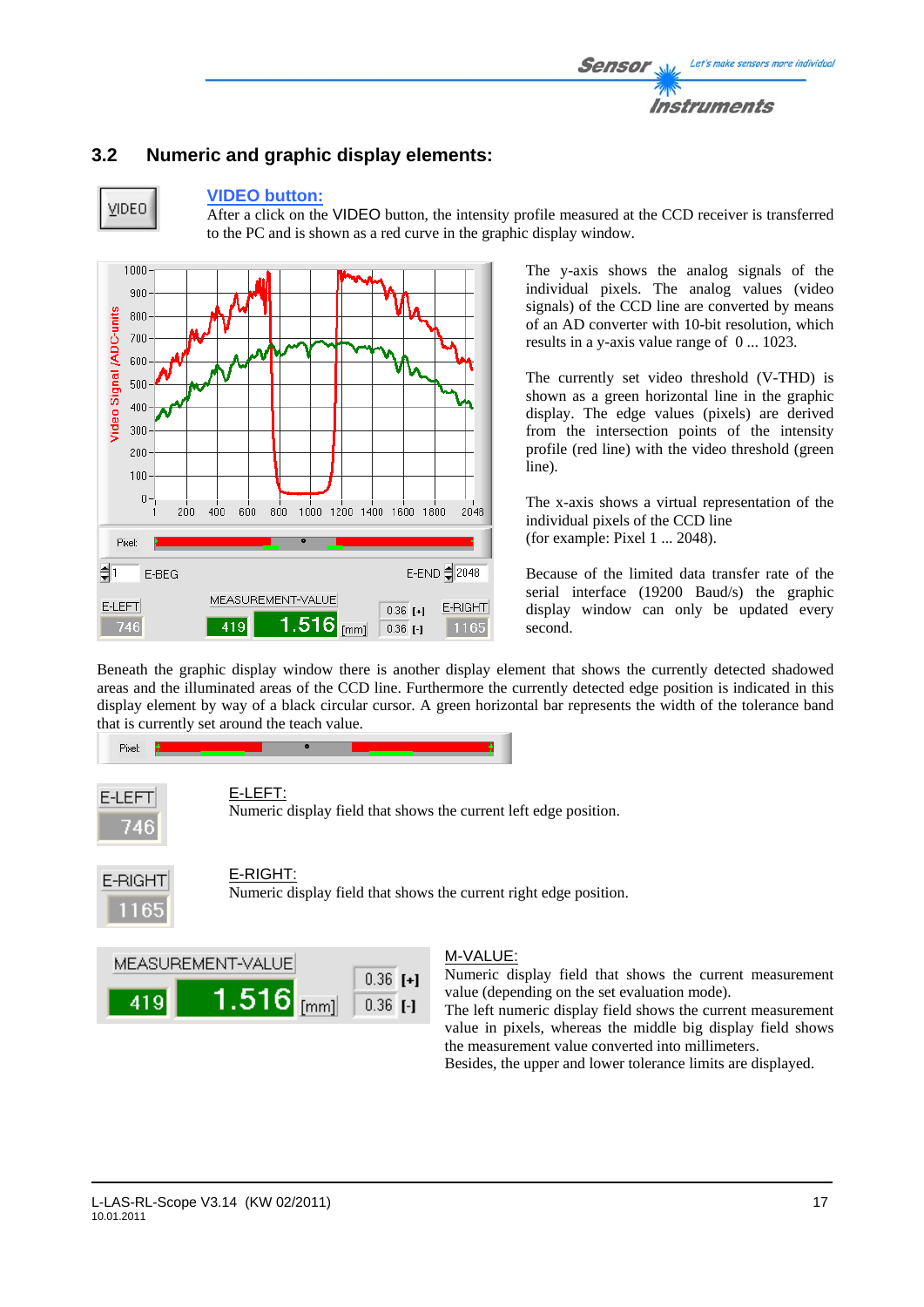![](_page_17_Picture_0.jpeg)

![](_page_17_Figure_1.jpeg)

### **RUN button:**

After a click on the RUN button, the current measurement data will be transferred from the *L-LAS-RL sensor* to the PC via the serial interface.

![](_page_17_Figure_4.jpeg)

After a click on the RUN button the current measurement value is shown in the graphic display window in "scroll mode". In the form of a red curve the measurement values pass through the graphic display window from the right to the left.

The division of the y-axis corresponds with the pixels of the CCD line, or with the virtual number of sub-pixels of the line. In the graphic display the current measurement value (M-VALUE=717) is shown at the right end at the x-value of 100.

The current setpoint value (TEACH value) is shown as a broken horizontal line.

In addition, the current tolerance window is represented by two horizontal green lines that are applied symmetrically around the setpoint value.

In "RUN mode" the length of the data frame is limited to 18 words (36 bytes), which allows faster updating of the numeric and graphic display elements.

Compared to "DATA mode", data transfer through the serial RS232 interface therefore does not take so much time (in DATA mode the intensity information for every pixel must be transferred).

![](_page_17_Figure_11.jpeg)

![](_page_17_Picture_12.jpeg)

A click on the ZOOM button automatically rescales the y-axis of the graphic window, which provides a clearer display of measurement value changes.

The picture on the left shows the time characteristic of the measurement value changes as a red curve, and the tolerance band as two green lines. The teach value is shown as a broken horizontal line.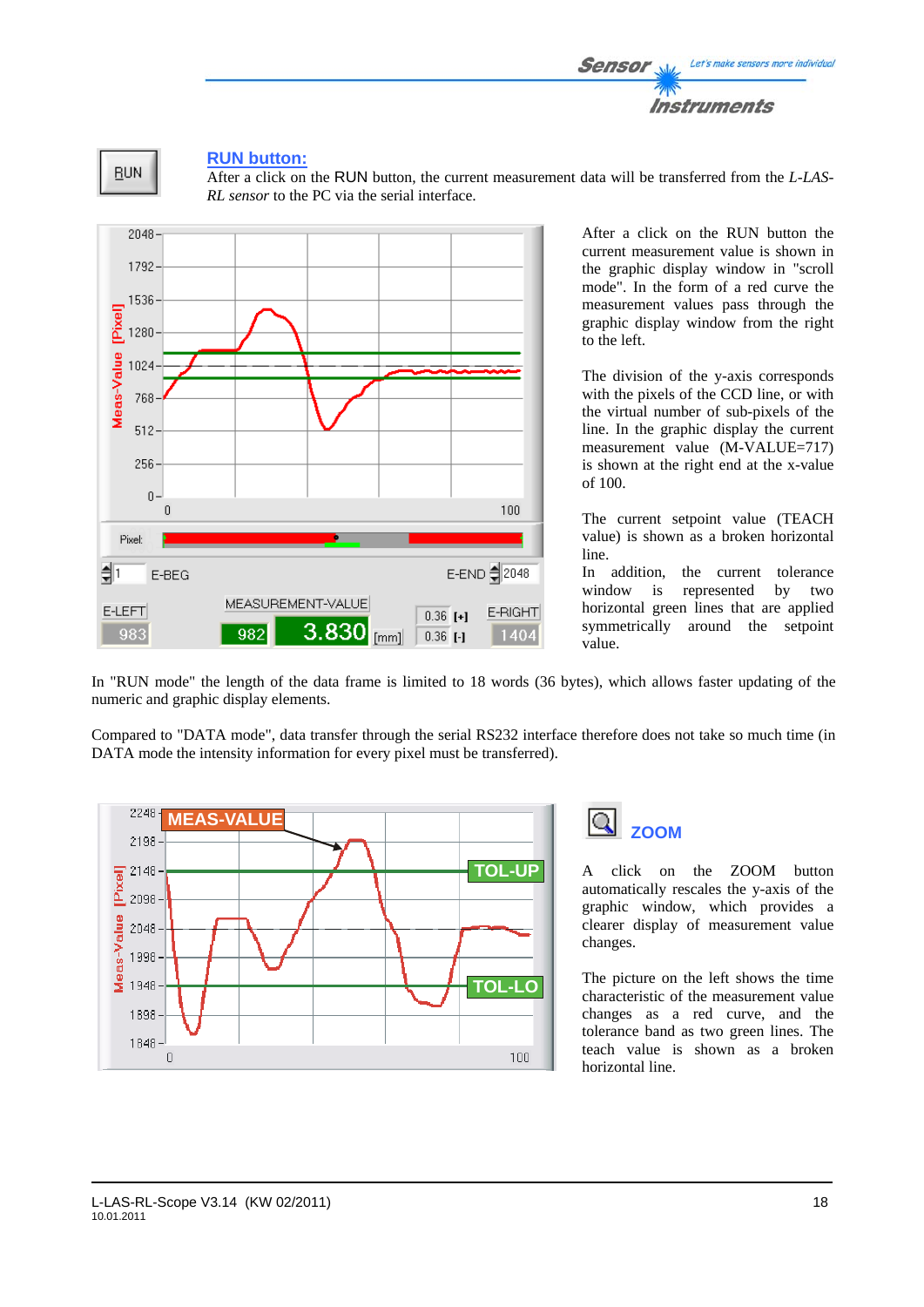# **3.3 Serial RS232 data transfer:**

### **RS232 COMMUNICATION:**

- Standard RS232 serial interface without hardware-handshake.
- 3-line-connection: GND, TXD, RXD.
	- Speed: Adjustable from 9600 Baud up to 115200 Baud, 8 data bits, no parity bit, 1 stop bit in binary mode, MSB first.

![](_page_18_Picture_6.jpeg)

**The stable function of the RS232 interface (status message after program start) is a basic prerequisite for data transfer between the PC and the** *L-LAS-RL sensor***. Due to the low data transfer rate of the serial RS232 interface (19200 bit/s) only slow changes of the analog values can be observed in the graphic display at the PC. In order to guarantee the maximum switching frequency of the** *L-LAS-RL sensor* **it is therefore necessary to stop the data exchange during the normal monitoring process (click on the STOP button).** 

![](_page_18_Picture_8.jpeg)

# **CONNECT:**

When the software is started, it attempts to establish a connection to the *L-LAS-RL control unit* through the standard COM1 interface. If connection could be established successfully, the current firmware version is displayed in the status line.

| L-LAS-RL-20-CL                    |
|-----------------------------------|
|                                   |
| 1024-subpixel; 6.25µm pixel-pitch |
| reference-distance = 50mm         |
| working-range = $+/-10.0$ mm      |
|                                   |

![](_page_18_Figure_12.jpeg)

The serial connection between the PC and the *L-LAS-RL sensor* could not be established, or the connection is faulty.

**In this case it should first be checked whether the** *L-LAS-RL sensor* **is connected to the power supply, and whether the serial interface cable is correctly connected to PC and control unit.** 

If the number of the serial interface that is assigned at the PC should not be known, interfaces COM1 to COM9 can be selected by using the CONNECT drop-down list.

If there is an "Invalid port number" status message, the selected interface, e.g. COM2, is not available at your PC.

If there is a "Cannot open port" status message, the selected interface, e.g. COM2, may already be used by another device.

# Cannot open port

Invalid port number

Timeout-RS-232..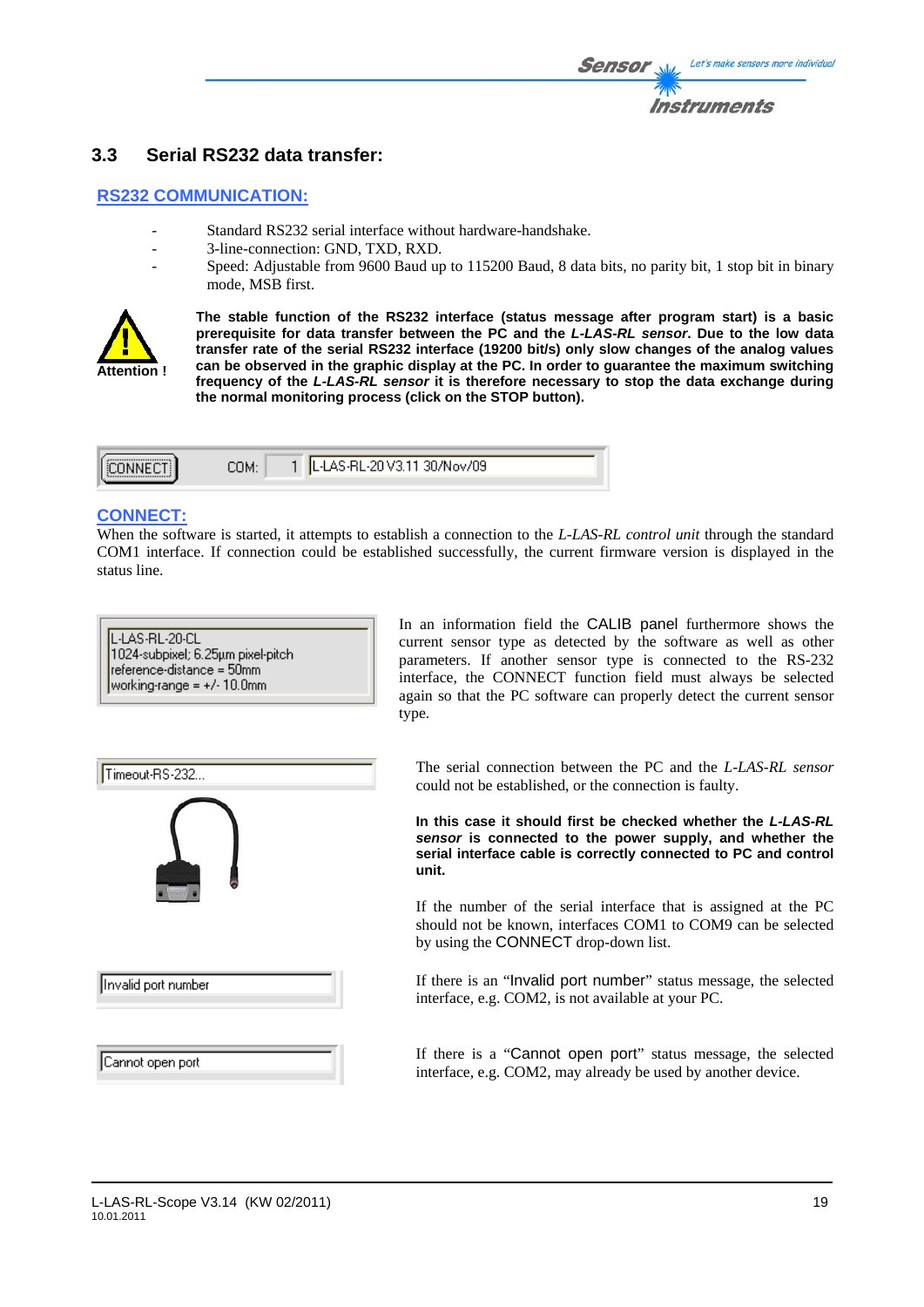# **3.4** *L-LAS-RL-Scope* **as an aid for sensor adjustment:**

# VIDEO

# **VIDEO:**

After a click on the VIDEO button, the fine adjustment between the *L-LAS-RL transmitter unit and the receiver* can be observed in the graphic display window. Because of the limited data transfer rate of the RS232 interface the display window can only be updated every second.

![](_page_19_Picture_5.jpeg)

# **STOP:**

A mouse-click on the STOP button stops the data transfer between the *L-LAS-RL sensor* and the PC.

![](_page_19_Figure_8.jpeg)

# Optimal adjustment:

In the graphic display window the intensity profile is shown as a red curve. The numerical values 1 ... 1024 on the x-axis represent the individual pixels of the CCD line. The analog values of the CCD line are converted by way of an AD converter with 10-bit resolution, which results in a y-axis value range of 0 ... 1023.

As can be seen in the picture on the left, the CCD pixels 1 to 1024 are uniformly illuminated by the transmitter beam.

![](_page_19_Figure_12.jpeg)

## Wrong adjustment - right:

The transmitter beam no longer sufficiently illuminates the pixels at the right end of the CCD line. The red curve (intensity profile) in this part clearly is under the video threshold. The alignment of the laser transmitter unit or the CCD receiver unit must be readjusted in such a way that the pixels at the right end are illuminated again.

![](_page_19_Figure_15.jpeg)

# Wrong adjustment - left:

The transmitter beam no longer sufficiently illuminates the pixels at the left end of the CCD line. The alignment of the laser transmitter unit or the CCD receiver unit must be readjusted in such a way that the pixels at the left end are illuminated again.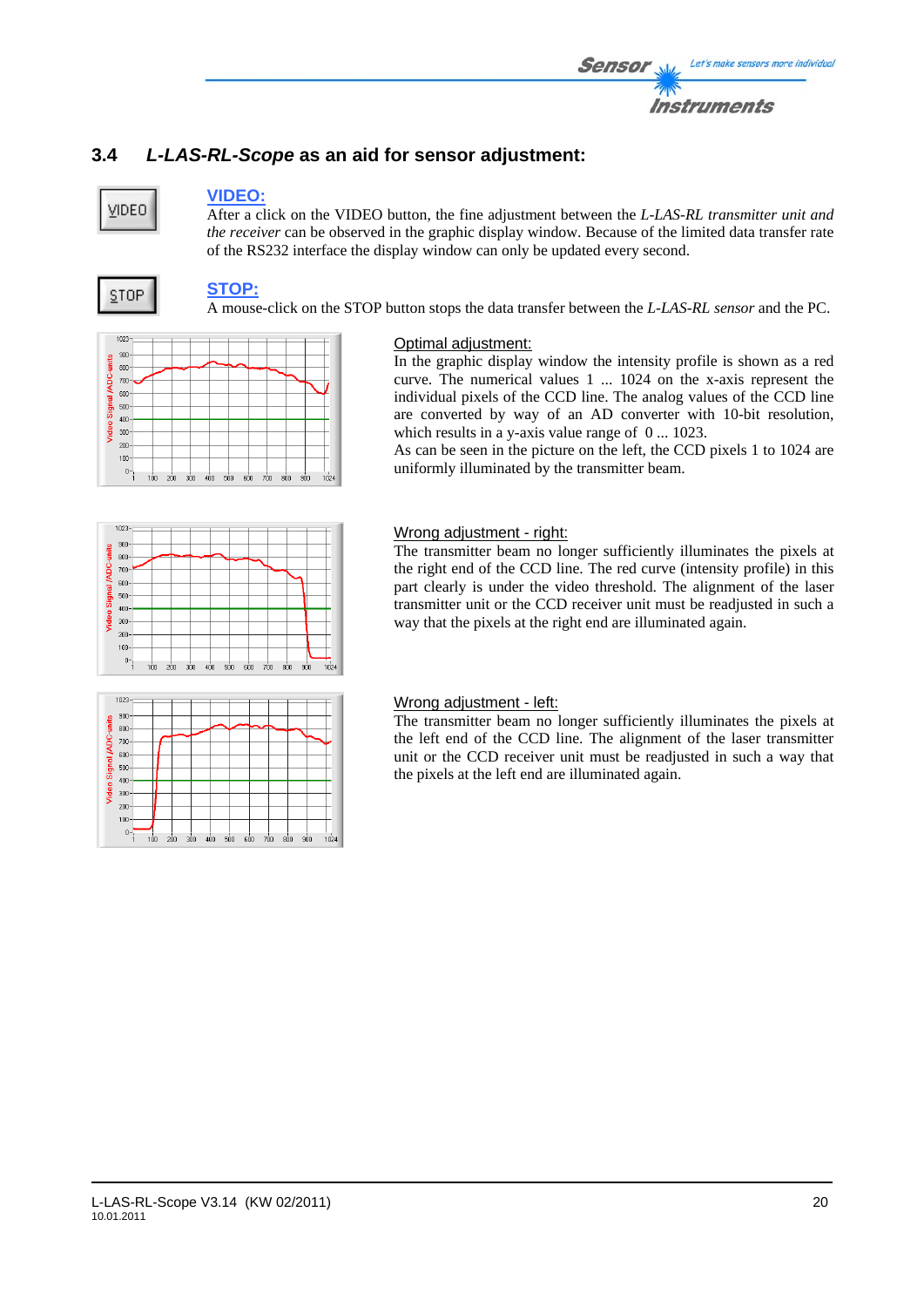![](_page_20_Picture_0.jpeg)

# **3.5** *L-LAS-RL-Scope* **as an aid for transmitter power adjustment:**

![](_page_20_Picture_2.jpeg)

VIDEO

### **POWER:**

In this field the laser power at the laser transmitter unit of the *L-LAS-TB sensor* can be set by using the slider or by entering a numerical value in the respective input field.

![](_page_20_Picture_5.jpeg)

The laser power at the transmitter unit of the *L-LAS-TB sensor* is only updated when the SEND button is pressed.

![](_page_20_Figure_7.jpeg)

# **VIDEO:**

After a click on the VIDEO button, the current intensity profile is transferred from the *L-LAS-RL sensor* to the PC and is shown in the graphic display window. When the VIDEO function is active, the sensor's laser power can be changed (press the SEND button), and the effect of such a change can be observed in the intensity profile.

![](_page_20_Figure_10.jpeg)

## Optimal adjustment:

In the graphic display window the intensity profile is shown as a red curve. Through the complete CCD line the intensity profile lies above the video threshold (green line).

In the shadowed area (low reflection at the measurement object) the intensity profile lies below the green video threshold. (ADCvalues < video threshold).

A meaningful measurement value can be derived from the intersection points of video threshold (green) and intensity profile (red).

![](_page_20_Figure_15.jpeg)

### Transmitter power too low:

The intensity profile (red line) of the CCD line completely lies under the video threshold (green line).

The *L-LAS-RL sensor* does not detect any edges (bright/dark transitions, i.e. intersections between red curve and green video threshold) in the image of the beam.

### Remedy:

Increase the laser power in steps, at the same time observing the intensity characteristic, until the red curve (intensity profile) from pixel 1 to pixel 2048 lies above the video threshold.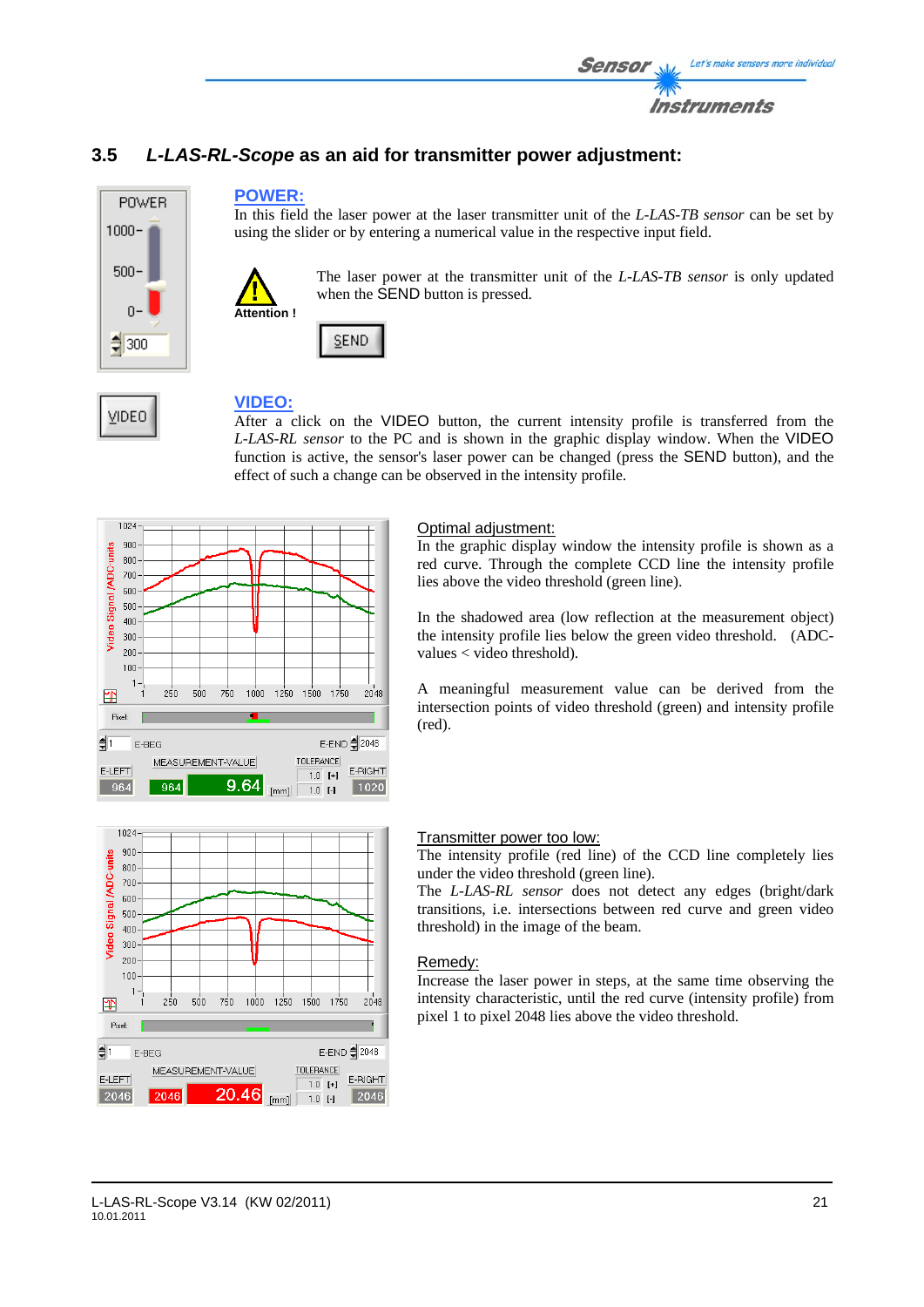![](_page_21_Picture_0.jpeg)

# **4 Evaluation modes**

# **4.1 LEFT-EDGE**

EVAL-MODE L-EDGE

**L-EDGE:** 

 $1024$ 

668

 $\overline{1}$  MIN

![](_page_21_Figure_5.jpeg)

488

The first detected edge in the intensity profile of the CCD line is evaluated.

The criterion for edge detection is the transition between illuminated and shadowed areas in the intensity characteristic of the CCD line.

The one pixel of the CCD line at which this bright/dark transition takes place can be determined from the intersection between the video threshold (green horizontal line) and the intensity characteristic (red curve).

In the example picture on the left, the first bright/dark transition is detected at pixel no. 488.

The current measurement value M-VALUE = E-LEFT is shown in the red numeric display element.

# **4.2 RIGHT-EDGE**

TEACH 488

488

**R-EDGE:**  EVAL-MODE  $R$ -EDGE ▼ The second detected edge in the intensity profile of the CCD line is evaluated. 1023 The one pixel of the CCD line at which the second bright/dark transition takes place can be determined 900 Video Signal /ADC-units from the intersection between the video threshold  $800 -$ (green horizontal line) and the intensity  $700$ characteristic (red curve).  $600<sub>1</sub>$  $500<sub>1</sub>$ In the example picture on the left, the second  $400<sup>1</sup>$ bright/dark transition is detected at pixel no. 668.  $300 -$ 

The black dot-shaped curser beneath the graphic display window represents the current right edge (R-EDGE) of the shadowed area.

The current measurement value M-VALUE = E-RIGHT is shown in the red numeric display element.

![](_page_21_Figure_15.jpeg)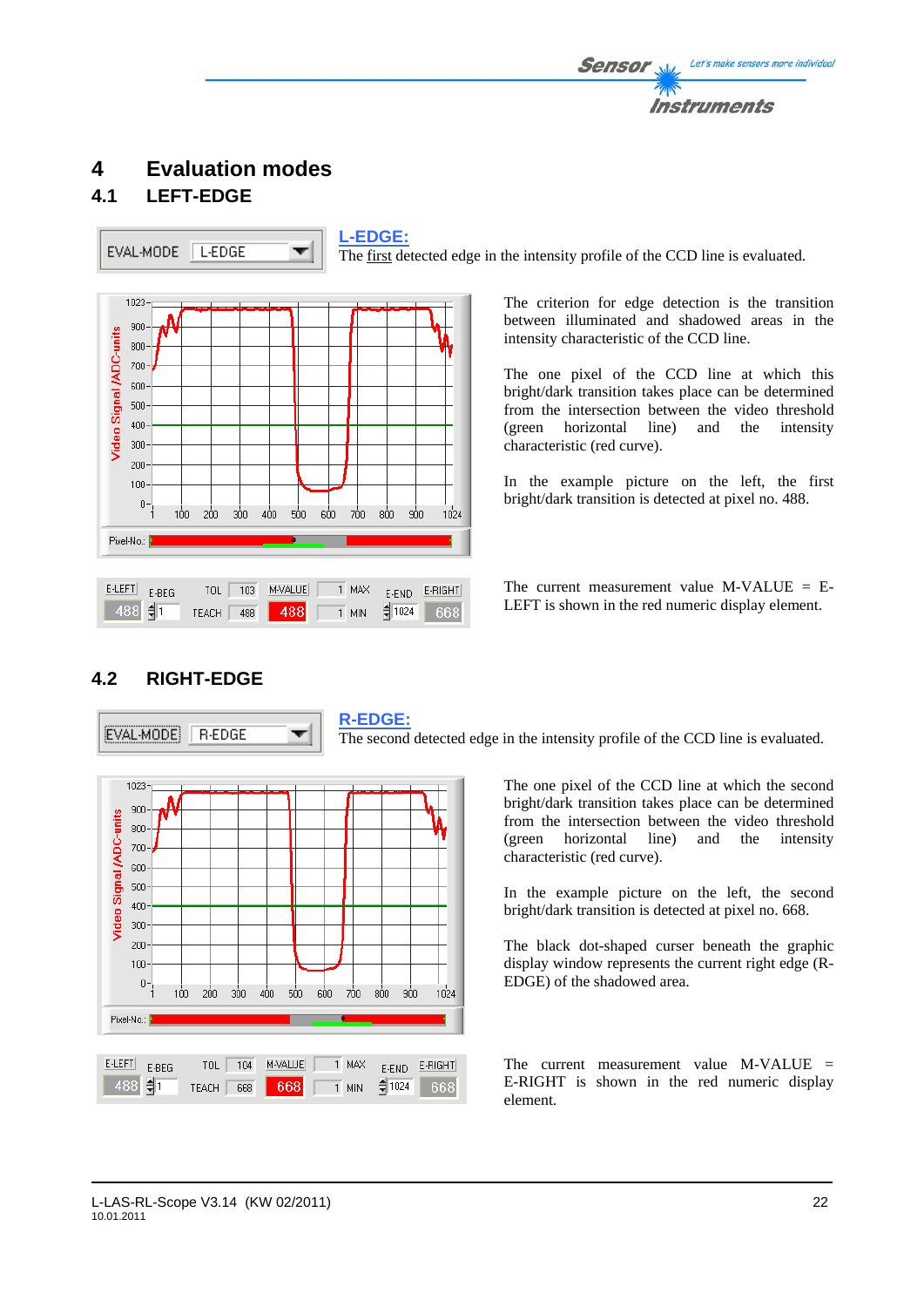![](_page_22_Picture_0.jpeg)

# **4.3 WIDTH**

EVAL-MODE WIDTH

### **WIDTH:**

The difference between the second edge and the first edge in the intensity profile of the CCD line is evaluated.

![](_page_22_Figure_5.jpeg)

The two pixels where the bright/dark transition occurs can be determined from the two intersections between the video threshold (green horizontal line) and the intensity characteristic (red curve).

In the example picture on the left, the second bright/dark transition is detected at pixel no. 668, and the first bright/dark transition at pixel no. 488.

The difference is calculated as follows:

 $WIDTH = E_RIGHT - E_LEFT$ 

The current measurement value  $M-VALUE$  = WIDTH is shown in the red numeric display element.

# **4.4 CENTER**

![](_page_22_Figure_12.jpeg)

### **CENTER:**

The mean value of the first and the second edge is used as measurement value:  $CENTER = (R-EDGE+L-EDGE)/2$ 

> The two pixels where the bright/dark transition occurs can be determined from the two intersections between the video threshold (green horizontal line) and the intensity characteristic (red curve).

> In the example picture on the left, the second bright/dark transition is detected at pixel no. 668, and the first bright/dark transition at pixel no. 488.

The mean value is calculated as follows:

$$
CENTER = \frac{(E_RIGHT + E_LLEFT)}{2}
$$

The current measurement value M-VALUE = CENTER is shown in the red numeric display element.

![](_page_22_Figure_20.jpeg)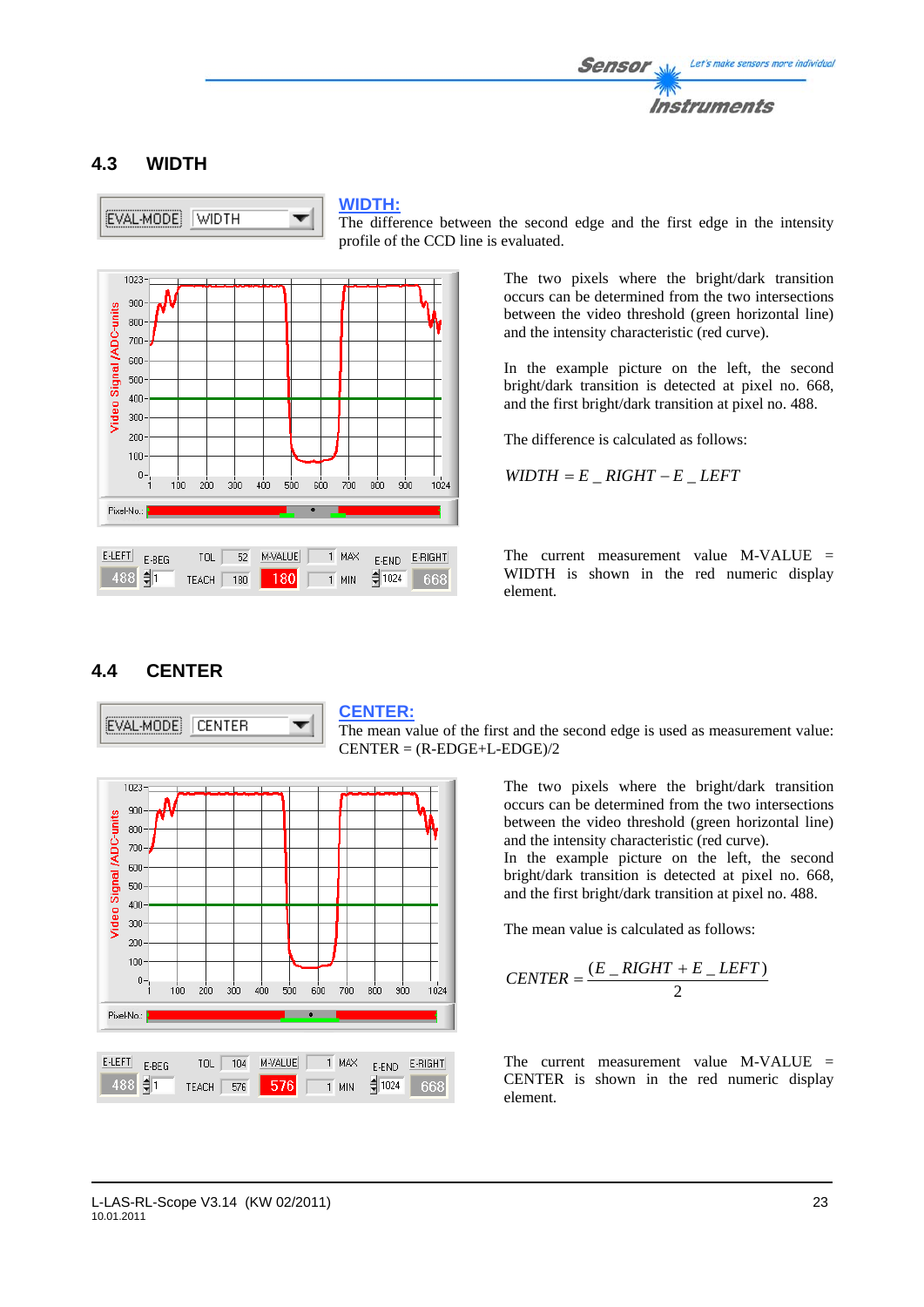![](_page_23_Picture_0.jpeg)

# **5 Function of the data recorder**

| <b>APPEND TO DATA-FILE</b>                                                             |
|----------------------------------------------------------------------------------------|
| RS-232-MODE STATIC (REC)                                                               |
| TIME-INTERVAL [0.1  3600] sec = 1.0                                                    |
| 自画<br>SAMPLES [MAX 32000]                                                              |
| DAYS: HOURS:<br>MIN-<br>SEC:<br>$\overline{0}$<br>Ū.<br>$\mathbf{0}$<br>$\overline{3}$ |
| START DATE:<br><b>START TIME:</b><br>12-15-2010<br>19:55:37                            |
| $ \mathbf{x} $<br>  m  <br>3<br>SAMPLE:                                                |
| C:\Programme\L-LAS-RL-ScopeV314\F                                                      |
|                                                                                        |
| START DATE:<br><b>START TIME:</b><br>02-06-2008<br>16:48:31                            |

DAYS:

 $\boldsymbol{0}$ 

HOURS:

 $\boldsymbol{0}$ 

MIN:

 $\overline{1}$ 

SEC: 40 PARA1 PARA2 **REC** CALIB

A click on the REC button opens the DATA-RECORDER window on the user interface.

| RS-232-MODE   STATIC (REC) |  | <b>RS-232-MODE:</b> |
|----------------------------|--|---------------------|
|                            |  |                     |

Drop-down function field for setting the data request at the *L-LAS-Sensor* hardware.

### STATIC(REC):

The sensor does not automatically send measurement data through the RS-232 interface. Every individual data transfer is started by the PC/PLC with command no. 18. Upon this request the sensor sends a single data frame (36 bytes) to the PC/PLC. TRIG-IN0 L/H (REC):

A single data frame (36 bytes) is sent to the PC/PLC at every LOW/HIGH edge at digital input IN0/pin3/green. TRIG-IN0 L/H (3-BYTE), CONTINUOUS (3-BYTE):

**Cannot be used with the data recorder!** 

High-speed 3-BYTE data transfer -> see chapter 5.2.

Numeric display fields providing information about the start date and start time. These displays are updated when the START button is pressed.

Numeric display elements showing the time interval in seconds that has passed since the recorder function was started.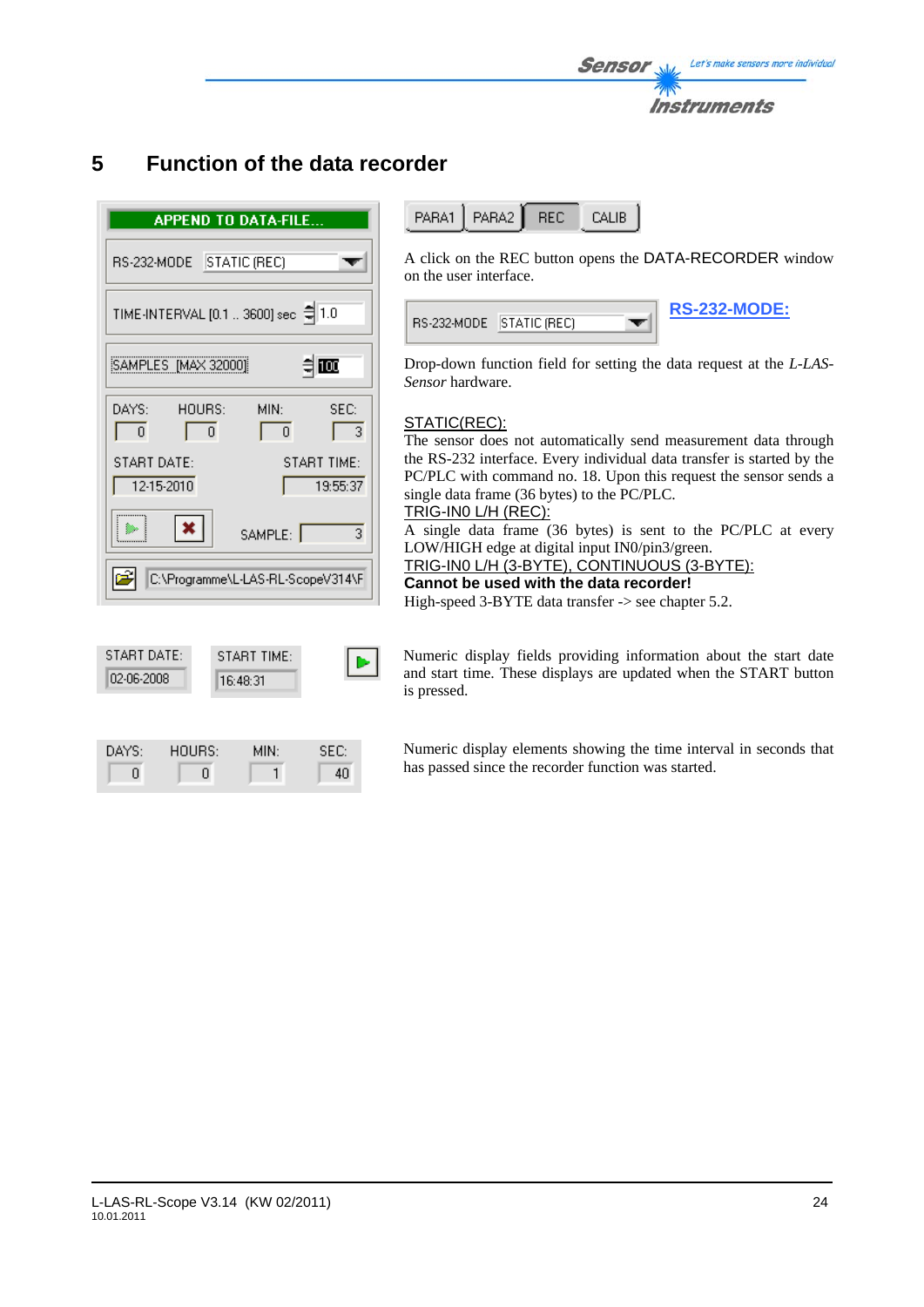![](_page_24_Picture_1.jpeg)

START STOP

FILE button

A click on the FILE button opens a new dialog window for entering the file name and for setting the directory for the output file.

The currently selected directory and the file name of the output file are shown in a text display beside the FILE button.

d:\Programme\RECORD.DAT

Automatic recording can be started by pressing the START button. If recording should be stopped before the maximum number defined by SAMPLES is reached, this can be done by clicking on the STOP button.

# **5.1 Data format of the output file**

The output file of the data recorder consists of 7 header lines, followed by the actual measurement data. The measurement data are written to the output file line-by-line. Each line comprises 5 columns that are separated from each other by a TAB control character.

The output file can be opened with a simple text editor or a spreadsheet program (e.g. Microsoft EXCEL).

| <b>RECORD.DAT - Editor</b>  |                   |                                    |                                     |               | INX  |   |
|-----------------------------|-------------------|------------------------------------|-------------------------------------|---------------|------|---|
| Datei                       | Bearbeiten Format |                                    | Ansicht<br>2                        |               |      |   |
| Date:                       | 11-30-2009        |                                    |                                     |               |      |   |
| Time:<br>Time-Increment[s]: | 09:15:16          |                                    | 0.5                                 |               |      |   |
| Number                      | of Samples:       |                                    | 100                                 |               |      |   |
|                             |                   | Slope-Value WIDTH-meas.[µm/pixel]: |                                     |               | 10.0 |   |
| Slope-Value                 |                   | [µm/pixel]:                        |                                     |               | 10.0 |   |
| M-VALUE                     | E-LEFT            | E-RIGHT                            | <b>EDGES</b>                        | M-VAL [um]    |      |   |
| 948                         | 948               | 1233                               | 2                                   | 9480          |      |   |
| 949                         | 949               | 1233                               |                                     | 9490          |      |   |
| 949                         | 949               | 1233                               |                                     | 9490          |      |   |
| 948                         | 948               | 1234<br>1234                       |                                     | 9480          |      |   |
| 948<br>754                  | 948<br>754        | 1036                               |                                     | 9480<br>7540  |      |   |
| 756                         | 756               | 1038                               |                                     | 7560          |      |   |
| 760                         | 760               | 1042                               |                                     | 7600          |      |   |
| 764                         | 764               | 1046                               |                                     | 7640          |      |   |
| 769                         | 769               | 1052                               |                                     | 7690          |      |   |
| 758                         | 758               | 1042                               |                                     | 7580          |      |   |
| 759                         | 759               | 1040                               |                                     | 7590          |      |   |
| 758                         | 758               | 1038                               |                                     | 7580          |      | Ē |
| 736                         | 736               | 1020                               |                                     | 7360          |      |   |
| 820                         | 820               | 1104                               |                                     | 8200          |      |   |
| 909<br>1040                 | 909<br>1040       | 1192<br>1324                       |                                     | 9090<br>10400 |      |   |
| 1086                        | 1086              | 1374                               |                                     | 10860         |      |   |
| 1136                        | 1136              | 1421                               |                                     | 11360         |      |   |
| 1224                        | 1224              | 1509                               |                                     | 12240         |      |   |
| 1234                        | 1234              | 1519                               |                                     | 12340         |      |   |
| 963                         | 963               | 1250                               |                                     | 9630          |      |   |
| 786                         | 786               | 1072                               |                                     | 7860          |      |   |
| 606                         | 606               | 898                                |                                     | 6060          |      |   |
| 468                         | 468               | 764                                |                                     | 4680          |      |   |
| 299<br>437                  | 299<br>437        | 604<br>731                         |                                     | 2990<br>4370  |      |   |
| 715                         | 715               | 1005                               |                                     | 7150          |      |   |
| 940                         | 940               | 1227                               |                                     | 9400          |      |   |
| 941                         | 941               | 1226                               |                                     | 9410          |      |   |
| 940                         | 940               | 1226                               |                                     | 9400          |      |   |
| 941                         | 941               | 1226                               |                                     | 9410          |      |   |
| 942                         | 942               | 1226                               |                                     | 9420          |      |   |
| 942                         | 942               | 1226                               |                                     | 9420          |      |   |
| 940                         | 940               | 1228                               |                                     | 9400          |      |   |
| 941<br>942                  | 941               | 1227                               |                                     | 9410          |      |   |
| 940                         | 942<br>940        | 1226<br>1228                       |                                     | 9420<br>9400  |      |   |
| 941                         | 941               | 1228                               |                                     | 9410          |      |   |
| 942                         | 942               | 1227                               | 22222222222222222222222222222222222 | 9420          |      |   |
|                             |                   |                                    |                                     |               |      |   |

- 1. column = Measurement value (pixel) M-VALUE
- 2. column = Measurement value (pixel) E-LEFT
- 3. column = Measurement value (pixel) E-RIGHT
- 4. column = Number of EDGES
- 5. column = Measurement value (micrometer) M-VAL [µm]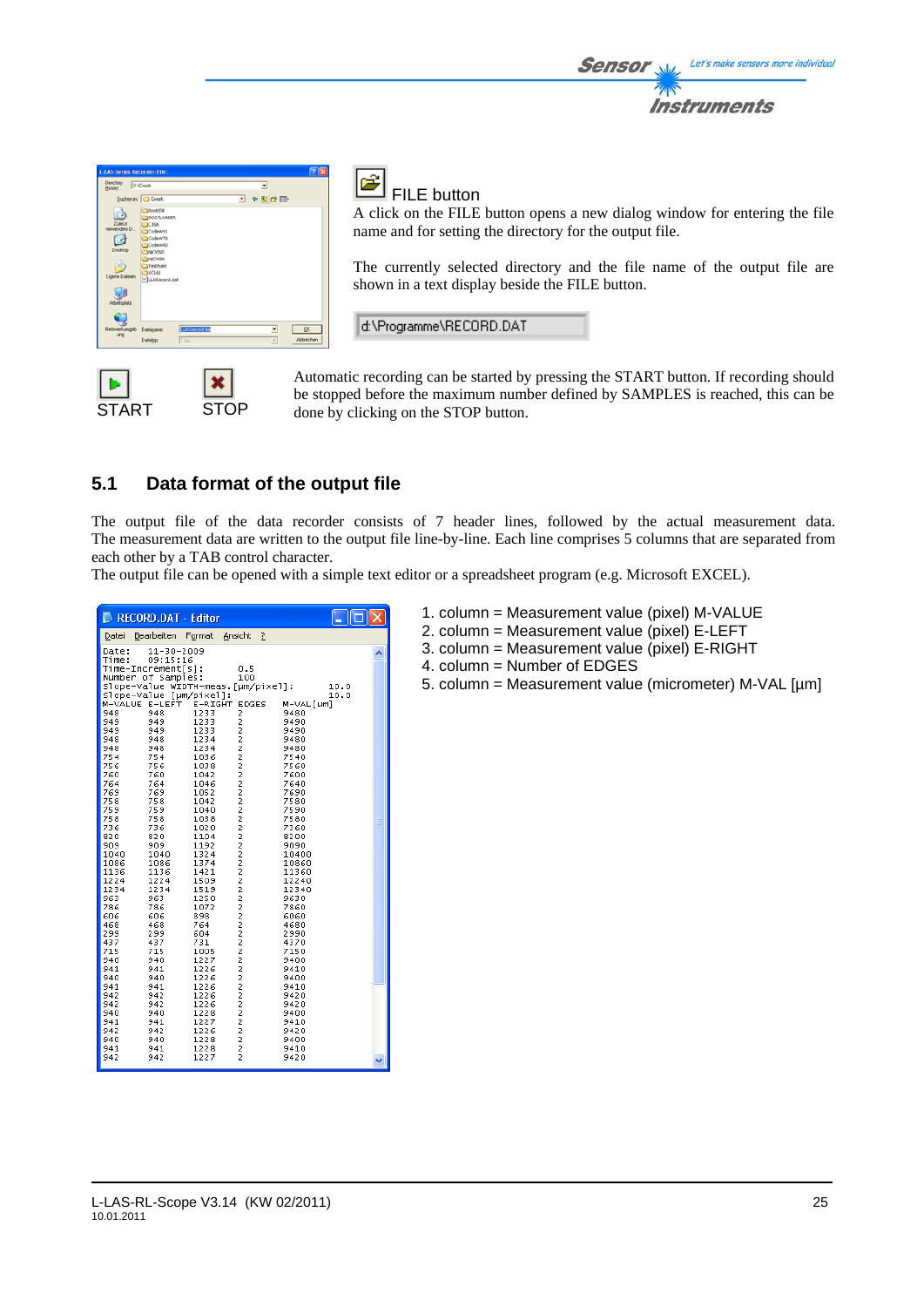# **5.2 3-Byte RS232 data transfer**

Fast data transfer of digital values (pixel values) from the *L-LAS-RL sensor* to the PLC can be realised by way of two RS-232-MODE (3-byte) operating modes. With a baud rate of 19200 kBit/s the transfer of a 3-byte data frame takes approx. 1.0ms, with 115.2 kBit/s data exchanged takes approx. 0.2ms.

| RS-232-MODE | STATIC (REC)          |
|-------------|-----------------------|
|             | ✔ STATIC (REC)        |
|             | TRIG-INO H/L (REC)    |
|             | TRIG-INO H/L (3-BYTE) |
|             | CONTINUOUS (3-BYTE)   |

# **3-byte data transfer:**

EXT-IN0-L/H (3-Byte):

3-byte data transfer is triggered by a low/high or high/low edge (hardware specific) at IN0/pin3/green/ at the 8-pole PLC connector.

### CONTINUOUS (3-Byte):

Continuous 3-byte data transfer during the main program run.

# Setting of the RS-232 interface:

- Standard RS-232 serial interface, no hardware handshake
- 3-wire-connection: GND, TXD, RXD
- Speed: 9600 baud, 19200 baud, 38400 baud, 57600 baud or 115200 baud
- 8 data-bits, NO parity-bit, 1 stop-bit, binary-mode.

# Transmission format of 3-byte data transfer:

![](_page_25_Figure_15.jpeg)

# **Digital value DW = D0 ... D15**

| D12<br>D11<br>D <sub>9</sub><br>D <sub>6</sub><br>D15<br>D <sub>8</sub><br>D <sub>5</sub><br>D <sub>4</sub><br>D <sub>14</sub><br>D7<br>D <sub>10</sub><br>DI3 | D <sub>2</sub><br>D <sub>2</sub><br>D <sub>1</sub> | D <sub>0</sub> |
|----------------------------------------------------------------------------------------------------------------------------------------------------------------|----------------------------------------------------|----------------|
|----------------------------------------------------------------------------------------------------------------------------------------------------------------|----------------------------------------------------|----------------|

# Conversion of digital value into mm – value:

# **CCD-CALIBRATION**

L-LAS-RL-10  $2048$ -subpixel, resolution =  $+/$ - 5 $µm$ reference-distance = 33mm working-range =  $+/-5.0$ mm

The millimetre value can be determined from the digital value and the pixel pitch. The pixel pitch is sensor-specific.

Example: *L-LAS-RL-10* with 0.5µm pixel pitch: **Measurement value [mm] = DW \* 0.005mm**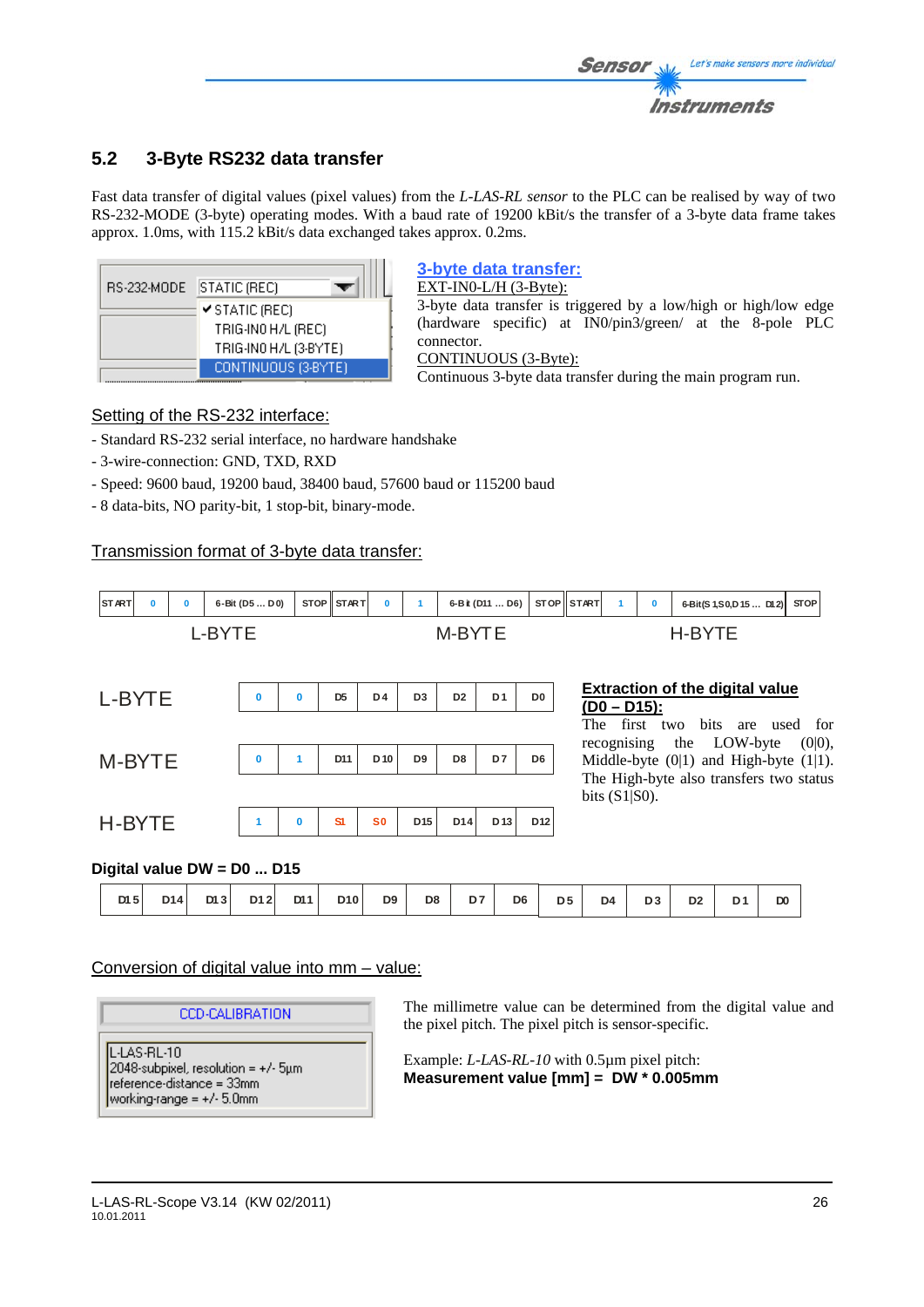![](_page_26_Picture_0.jpeg)

# Examples for the extraction of the digital value:

Output of a typical hyperterminal program – The object is placed at two different positions in the operating range:

| do HTerm 0.8.1beta - [hterm.cfg] |                            |                 |                     |                       |                                 |                                                            |                 |                             |             |                 |            |
|----------------------------------|----------------------------|-----------------|---------------------|-----------------------|---------------------------------|------------------------------------------------------------|-----------------|-----------------------------|-------------|-----------------|------------|
| File                             | Options View Help          |                 |                     |                       |                                 |                                                            |                 |                             |             |                 |            |
| Disconnect                       | Port                       | COM1            | $\ddotmark$         | R                     | Baud 19200                      | $\checkmark$<br>Data 8                                     | $\checkmark$    | Stop 1                      | $\ddotmark$ | Parity None     |            |
| Rx                               | 24                         | Reset           | Tx                  | $\mathbf{0}$<br>Reset | $\vdots$ Count                  | $\frac{\lambda}{\nu}$<br>$\overline{0}$                    |                 | 5 <sub>1</sub><br>Reset     |             | Newline at None |            |
| Clear received                   |                            |                 | Ascii Hex Dec Disin |                       | Save output $\ \bullet\ $<br>B. | Clear at                                                   | $0 \frac{A}{x}$ | Newline every<br>characters | 3           |                 | Autoscroll |
| <b>Received Data</b>             |                            |                 |                     |                       |                                 |                                                            |                 |                             |             |                 |            |
| 1                                | $\overline{c}$             | 3               | $\overline{4}$      | 5                     | 6                               | 7                                                          | 8               | 9                           | 10          | 11              |            |
|                                  | <b>R</b>                   | $\Box$          |                     |                       |                                 |                                                            |                 |                             |             |                 |            |
| 00<br>000                        | 40<br>064                  | 80<br>128       |                     |                       |                                 | Digital-Word DW = Pixel-Value = $0$ (Se nsor un covered)   |                 |                             |             |                 |            |
| nnnnnnn                          | .nunnnn                    | 10000000        |                     |                       |                                 |                                                            |                 |                             |             |                 |            |
|                                  | H                          | $\Box$          |                     |                       |                                 |                                                            |                 |                             |             |                 |            |
| 08                               | 48                         | 80              |                     |                       |                                 | Digital-Word DW = Pixel-Value = $520$ (position 1)         |                 |                             |             |                 |            |
| 008                              | 072                        | 128             |                     |                       |                                 | $0 + 0 + 8 + 0 + 0 + 0 + 0 + 0 + 512 + 0 + \cdots$         |                 | $0+0+0+0 = 520$             |             |                 |            |
| 00001000                         | 01001000                   | 10000000        |                     |                       |                                 |                                                            |                 |                             |             |                 |            |
| 沽                                | E                          | $\Box$          |                     |                       |                                 |                                                            |                 |                             |             |                 |            |
| 2A                               | 45                         | 80              |                     |                       |                                 | Digital-Word DW = Pixel-Value = $362$ (position 2)         |                 |                             |             |                 |            |
| 042<br>00101010                  | 069<br>01000101            | 128<br>10000000 |                     |                       |                                 | $0+2+0+8+0+32 + 64+0+256+0+0+0$                            |                 | $0+0+0+0$<br>$\frac{1}{2}$  |             | $= 362$         |            |
|                                  |                            |                 |                     |                       |                                 |                                                            |                 |                             |             |                 |            |
| $\geq$<br>3E                     | $\theta$<br>4F             | $\Box$<br>80    |                     |                       |                                 | Digital-Word DW = Pixel-Value = 1022 (Sensor full covered) |                 |                             |             |                 |            |
| 062                              | 079                        | 128             |                     |                       |                                 | $0+2+4+8+16+32 + 64+128+256+512+0+0 +$                     |                 |                             |             | $0+0+0+0$       | 102P       |
|                                  | 00111110 01001111 10000000 |                 |                     |                       |                                 |                                                            |                 |                             |             |                 |            |
|                                  |                            |                 |                     |                       |                                 |                                                            |                 |                             |             |                 |            |
| Selection (-)                    |                            |                 |                     |                       |                                 |                                                            |                 |                             |             |                 | ×          |
|                                  |                            |                 |                     | History -/0/10        |                                 | Connect to COM1 (b:19200 d:8 s:1 p:None)                   |                 |                             |             |                 |            |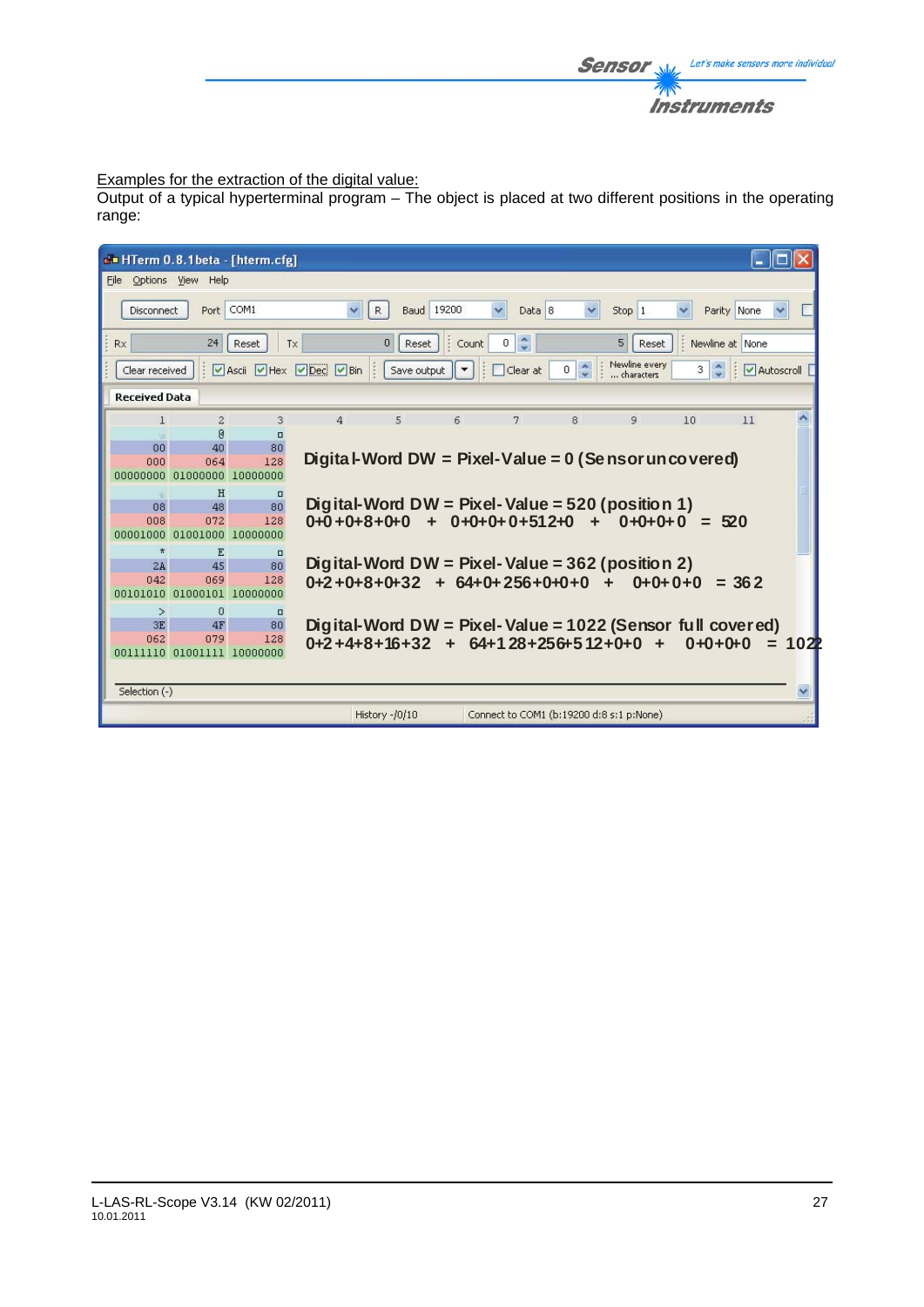![](_page_27_Picture_0.jpeg)

# **6 CCD Calibration**

| PARA1 PARA2 REC<br>CALIB                                                                                         |  |  |  |  |
|------------------------------------------------------------------------------------------------------------------|--|--|--|--|
| CCD-CALIBRATION                                                                                                  |  |  |  |  |
| L-LAS-RL-20-CL<br>1024-subpixel; 6.25µm pixel-pitch<br>reference-distance = 50mm<br>working-range = $+/-10.0$ mm |  |  |  |  |
| BACKGROUND-COMP. ON<br>BACKGROUND-COMP. OFF                                                                      |  |  |  |  |
| F ACTIVATE WIDTH-CALIBRATION                                                                                     |  |  |  |  |
| OBJECT-DIAMETER [µm]<br>\$1000<br>PIXEL                                                                          |  |  |  |  |
| SLOPE-WIDTH-MEAS [µm/pixel]                                                                                      |  |  |  |  |
| 10.000<br>0.000<br>EXIT!                                                                                         |  |  |  |  |
| 10.000<br>SLOPE-VALUE [µm/pixel]                                                                                 |  |  |  |  |

![](_page_27_Picture_3.jpeg)

## **CCD-CALIBRATION:**

A click on the CALIB button opens the CCD-CALIBRATION window. This CCD-CALIBRATION window allows two-point calibration at the sensor.

For the width measurement value (EVAL-MODE=WIDTH), for example, a separate value for the slope (SLOPE µm/pixel) can be preset.

![](_page_27_Picture_7.jpeg)

The problem with width measurement in reflected-light operation is that with identical reflectance of the measurement object surface the width measurement value largely depends on the set video threshold and the respective set transmitter power.

![](_page_27_Figure_9.jpeg)

The measurement object has a diameter of 3.0mm, but the measurement value only is 2.88 mm.

Accept

For fine calibration, width calibration can be activated for the measurement object with known object dimensions (e.g. 3.0mm):

![](_page_27_Figure_13.jpeg)

Enter the true width value (e.g.: 3000µm) in the edit field, then click on the Accept button.

![](_page_27_Figure_15.jpeg)

After a click on the Accept button, the slope value SLOPE-WIDTH-MEAS (here for example 10.417µm/pixel) is automatically calculated from the known object width and the measured pixel value (288).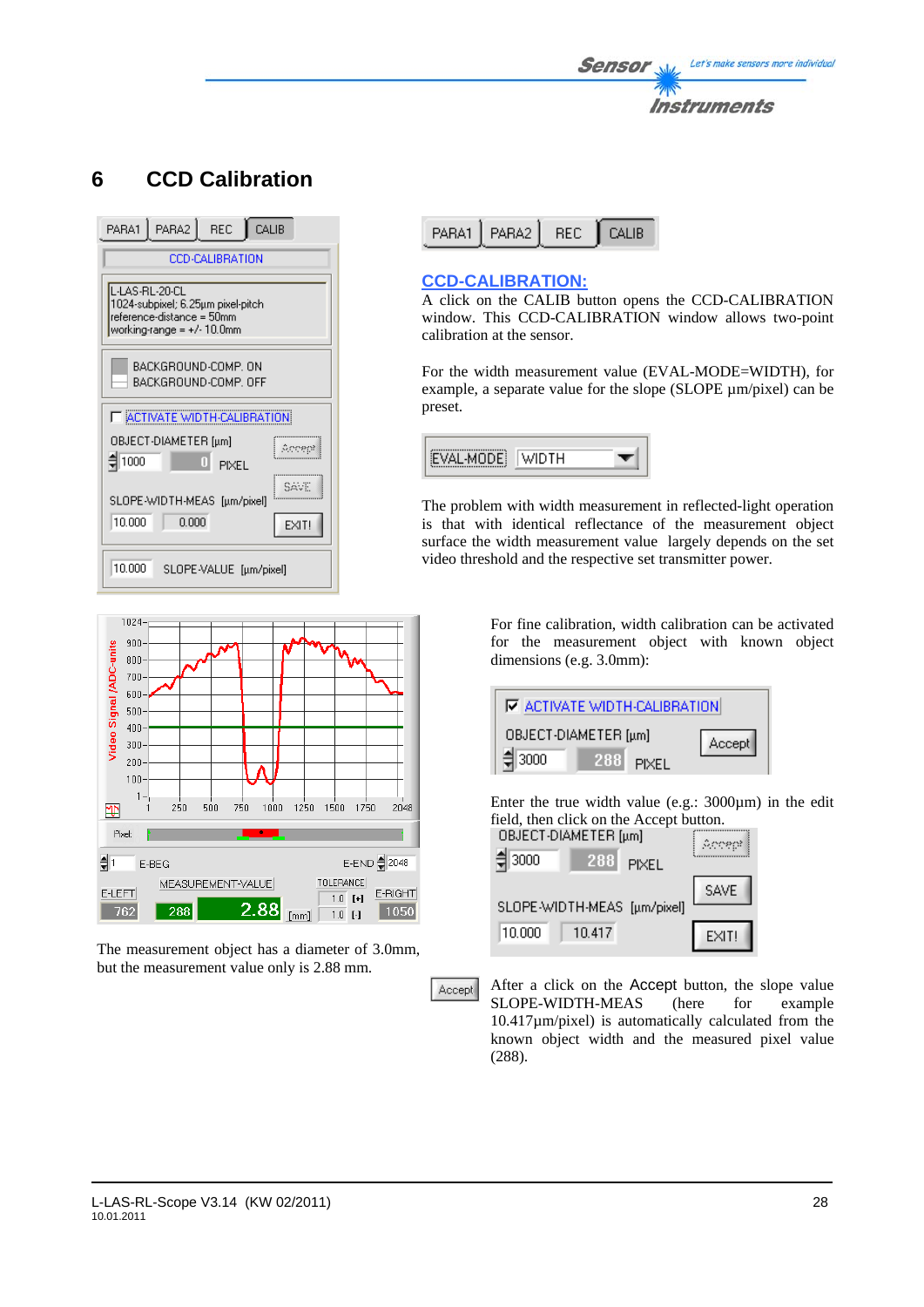![](_page_28_Picture_0.jpeg)

![](_page_28_Figure_1.jpeg)

![](_page_28_Picture_2.jpeg)

A click on the SAVE button only saves the new calibration data to the volatile RAM memory! To save them permanently, click on SEND + EEPROM!

After a click on the SAVE button the width of the measurement object then is correctly displayed with the newly determined SLOPE-WIDTH-value (10.417).

|--|

| ET ACTIVATE WIDTH CALIBRATION   |       |
|---------------------------------|-------|
| OBJECT-DIAMETER [µm]            |       |
| $= 3000$<br>288<br><b>PIXEL</b> |       |
| SLOPE-WIDTH-MEAS [µm/pixel]     |       |
| 10.417<br>10.417                | EXIT! |

EXIT!

A click on the EXIT button cancels fine calibration without saving the calibration values.

# Manual input of calibration data:

![](_page_28_Figure_10.jpeg)

SLOPE-WIDTH-MEAS [µm/pixel] 10.417 10.417

10.000 SLOPE-VALUE [µm/pixel] The calibration data also can be modified manually at the control unit of the sensor.

When the CALIB pop-up window has been opened, the numerical values can at any time be changed manually in the corresponding numerical input fields, without having to go through the calibration procedure.

The newly entered calibration values must first be activated at the control unit by clicking on the SEND button.

Calibration value SLOPE-WIDTH-MEAS[µm/pixel] for evaluation mode WIDTH.

Calibration value SLOPE-VALUE[µm/pixel] for evaluation modes REDGE, LEDGE, and CENTER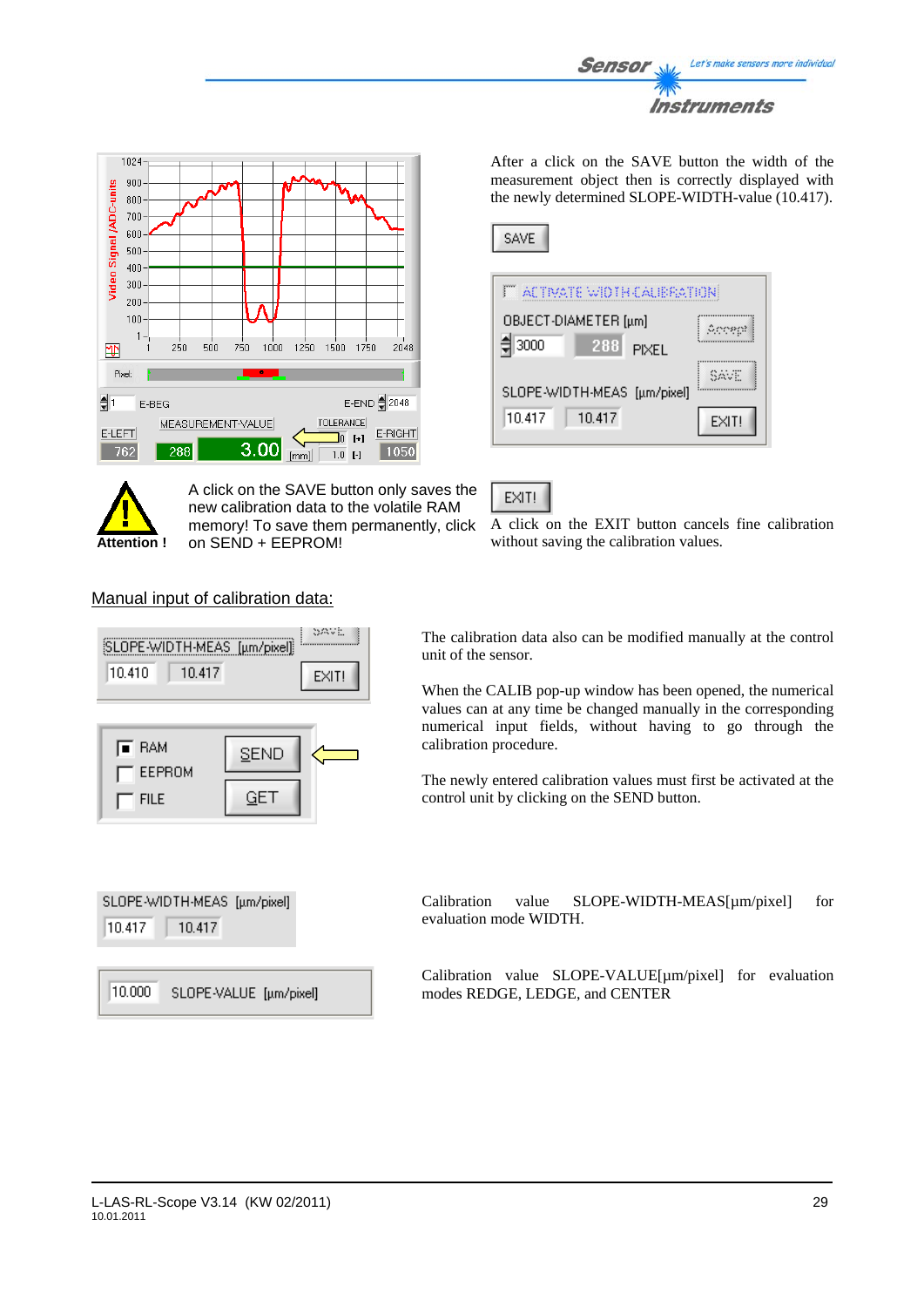### Let's make sensors more individual Sensol Instruments

# **7 Annex**

# **7.1 Function of the TEACH/RESET button**

The housing of the *L-LAS-RL sensor* features a pushbutton with two functions:

![](_page_29_Figure_4.jpeg)

![](_page_29_Picture_5.jpeg)

## **RESET function:**

When the button is pressed for a short time  $(t < 750 \text{ms})$ , the current maximum and minimum values are reset.

A hardware/software RESET is not performed!

# **TEACH function:**

When the button is pressed for a longer time  $(t > 1.5s)$ , the current edge coverings are stored as teach value in the RAM memory. When the teach process has been performed successfully, the green LED blinks three times.

# **(M34) - Types:**

With sensors of type M34-CL the teach/reset function can be activated by pressing the button at the housing.

Reset: LED/yellow blinks 1x Teach: LED/yellow blinks 3x

# **7.2 Function of the tolerance potentiometer**

The housing of the *L-LAS-RL sensor* features a potentiometer for setting the tolerance band width [1] .

![](_page_29_Figure_16.jpeg)

**TOLERANCE potentiometer:** 

Turning the potentiometer clockwise increases the tolerance band width.

Turning it counter-clockwise decreases the tolerance band width.

The potentiometer must be activated (switch position ENABLE ALL or ENABLE TOL SET) in order to use it for setting the tolerance band width at the *L-LAS-RL sensor*.

[1] not available with type M34-RL-20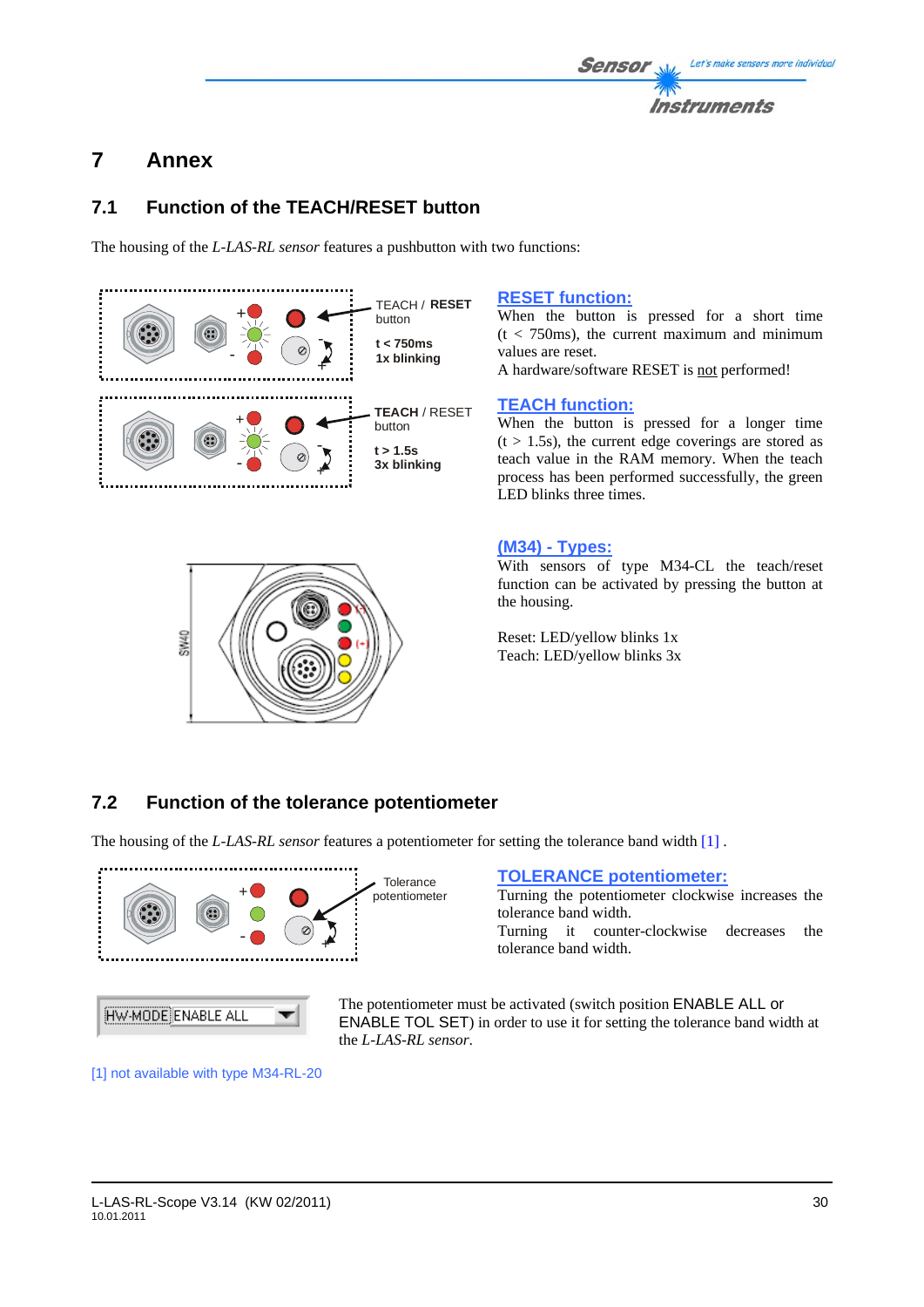![](_page_30_Picture_0.jpeg)

# **7.3 Function of digital inputs IN0 and IN1**

The *L-LAS-TB sensor* has two digital inputs IN0 and IN1 [1] that can be contacted through the 8-pole female connector (type Binder 712).

![](_page_30_Figure_3.jpeg)

### [1] IN1 not available with type M34-RL-20:

![](_page_30_Picture_5.jpeg)

![](_page_30_Figure_6.jpeg)

### **M-34 HOUSING TYPE**

| white<br>1                             | Assignment: |  |
|----------------------------------------|-------------|--|
|                                        | 0V (GND)    |  |
| +24VDC +/- 10% ( $U_b$ )<br>brown<br>2 |             |  |
| INO (EXT TRIGGER)<br>3<br>green        |             |  |
| OUTO (-)<br>yellow<br>4                |             |  |
| OUT1 (+)<br>5<br>gray                  |             |  |
| OUT2 (OK)<br>pink<br>6                 |             |  |
| I-OUT (4/20mA)<br>blue<br>7            |             |  |
| ANALOG (0+10V)<br>red<br>8             |             |  |

### **DIGITAL INPUT IN0 (pin3/green) EXT-TRIGGER:**

The function of digital input IN0/pin3/green depends on the operating mode that is set in the EXT-IN0-MODE function field:

| EXT-INO-MODE | TEACH/RESET          |
|--------------|----------------------|
|              | <b>V TEACH/RESET</b> |
|              | TRIGG-INN H7L        |
|              | TRIGG-INO LOW        |
|              | SAVE-VTHD->RAM       |
|              | OUTPUT WIDTH         |

# **EXT-IN0-MODE:**

TEACH/RESET (only for type M34-RL-20): Reset of maximum values by a pulse of duration  $t < 750$  ms. Teach function at the sensor by a pulse of duration  $t > 1.5s$ .

### TRIGG-IN0 H/L (for type RL-20) or L/H:

External edge-controlled triggering of measurement value evaluation through digital input IN0/pin3/green.

### TRIGG-IN0 LOW (for type RL-20) or HIGH:

External triggering of measurement value evaluation through a high level (+Ub) at digital input IN0/pin3/green.

### SAVE-VTHD ->RAM:

Saving of the follow-up video threshold to the volatile RAM memory upon an edge change at digital input IN0/pin3/green.

### OUTPUT WIDTH:

Output of width information upon a level change at input IN0.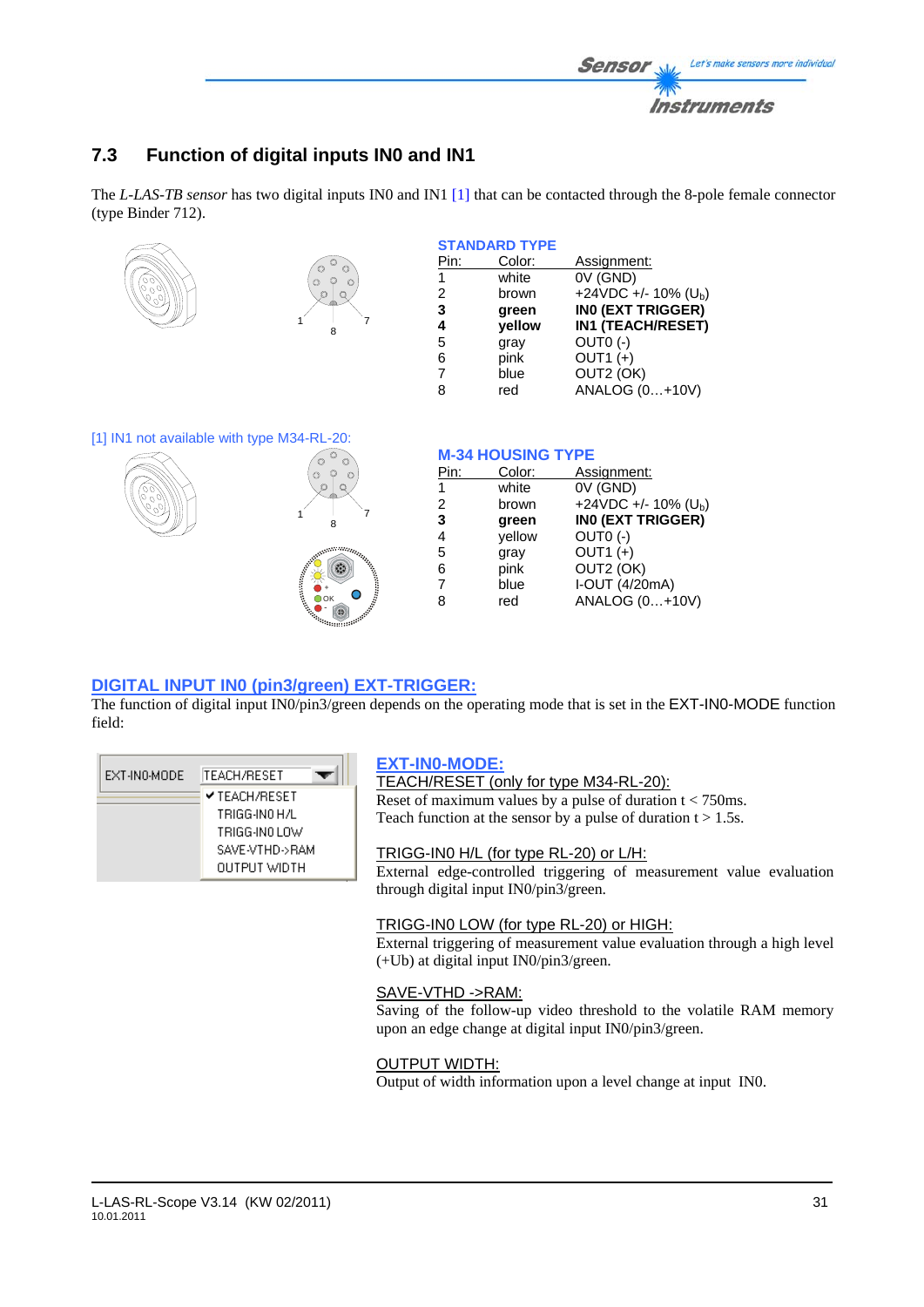![](_page_31_Figure_0.jpeg)

# **DIGITAL INPUT IN1 (Pin4/yellow) TEACH/RESET:**

### RESET function:

When a HIGH pulse of less than **750 ms** duration is applied, the RESET function is performed at the *L-LAS-RL sensor*. This resets the current maximum and minimum values (drag pointer). A hardware/software RESET is not performed! When a RESET pulse is detected, the yellow LED flashes shortly one time.

![](_page_31_Figure_4.jpeg)

### TEACH function:

When a HIGH pulse of more than **1.5s** duration is applied, the TEACH function is performed at the *L-LAS-TB sensor*. When a TEACH pulse is detected, the green LED at the housing flashes shortly three times.

![](_page_31_Figure_7.jpeg)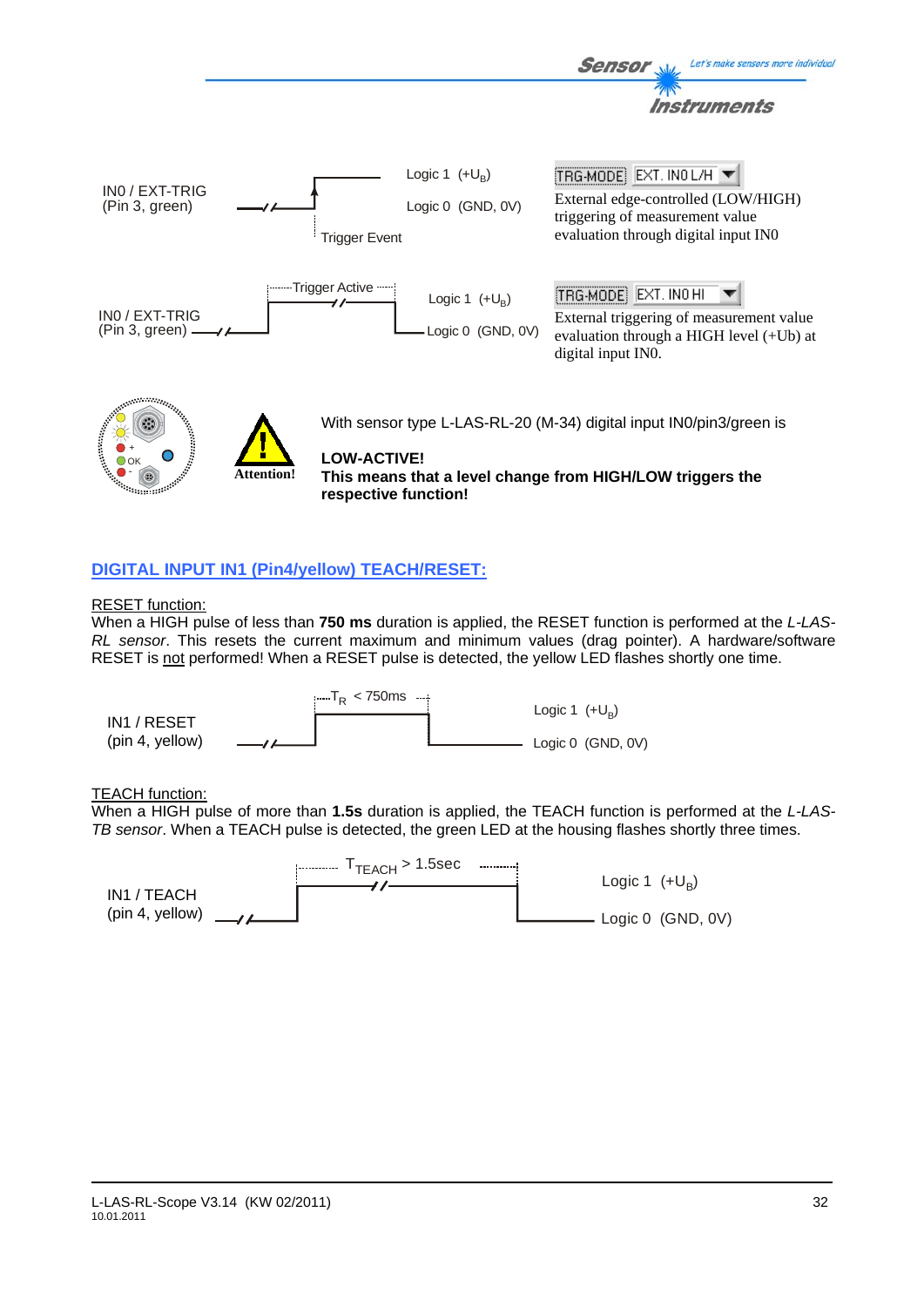![](_page_32_Picture_0.jpeg)

![](_page_32_Figure_1.jpeg)

# **7.4 Connector assignment**

At the housing of the *L-LAS-RL* sensor there is a female connector for power supply connection (8-pol. type Binder 712) and a second female connector for connecting a serial RS232 connecting cable (4-pol. type Binder 707).

![](_page_32_Figure_4.jpeg)

L-LAS-RL-20 (M-34) types

RS232 connection to the PC: 4-pole M5 female connector type Binder 707

![](_page_32_Figure_7.jpeg)

1

| Pin: | <b>Assignment:</b> |
|------|--------------------|
| 1    | +Ub                |
| 2    | 0V (GND)           |
| 3    | RxD                |
| 4    | TxD                |

Connecting cable: cab-las4/PC (length 2m, cable jacket: PUR)

### Interface to PLC/voltage supply: 8-pole female connector type Binder 712

![](_page_32_Figure_12.jpeg)

Connecting cable: cab-las8/SPS (length 2m, cable jacket: PUR)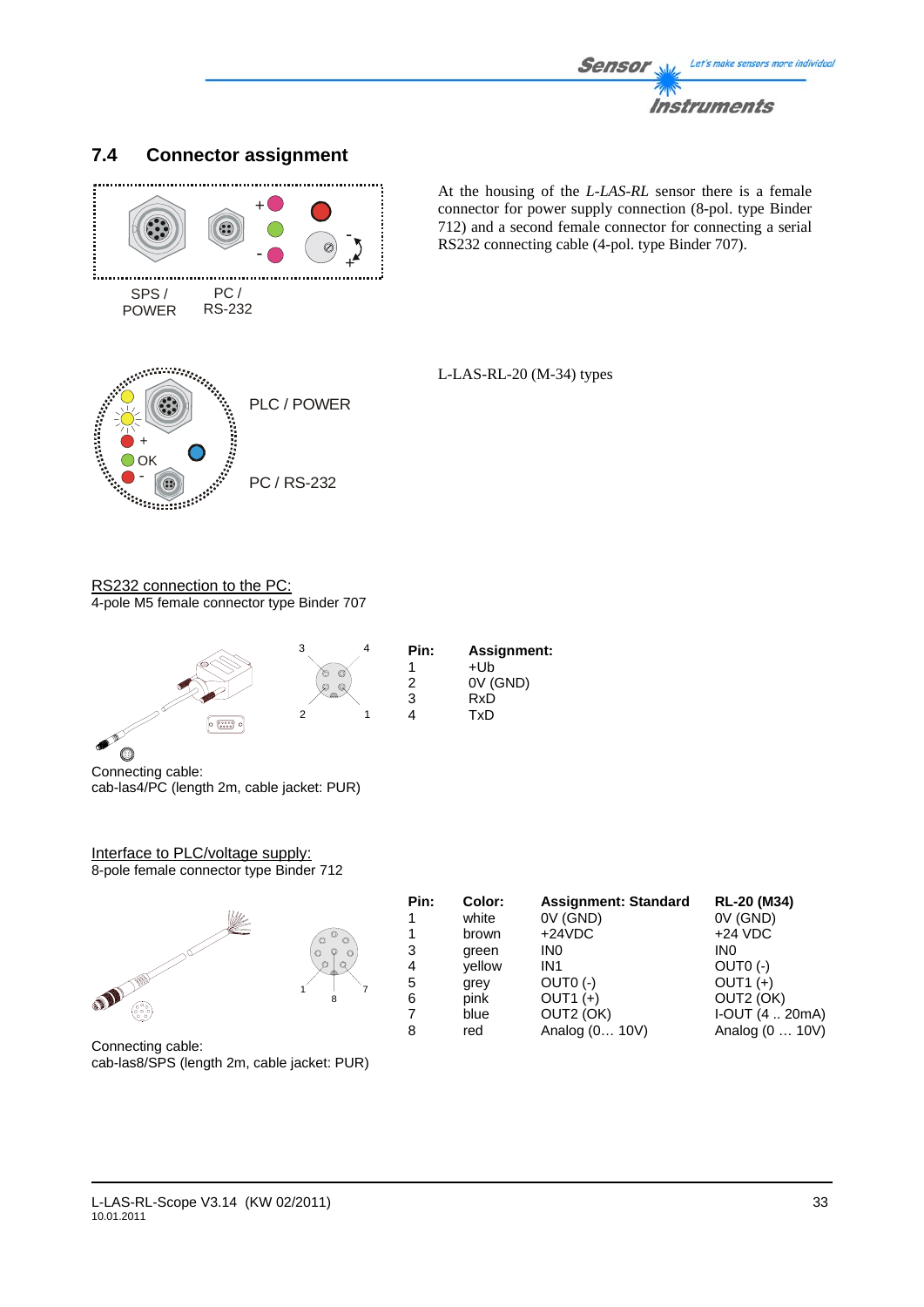![](_page_33_Picture_0.jpeg)

# **7.5 Alignment of the CCD line / Visualisation LED**

![](_page_33_Picture_2.jpeg)

The housing of the *L-LAS-RL* M34 sensors features an LED row comprising 5 light-emitting diodes.

**The CCD line is installed in the receiver optics unit in parallel to the visualisation LED row!** 

### Function of the visualisation LED row

![](_page_33_Figure_6.jpeg)

The switching state that is indicated at the LED display also is applied at the digital outputs OU0, OUT1 and OUT2.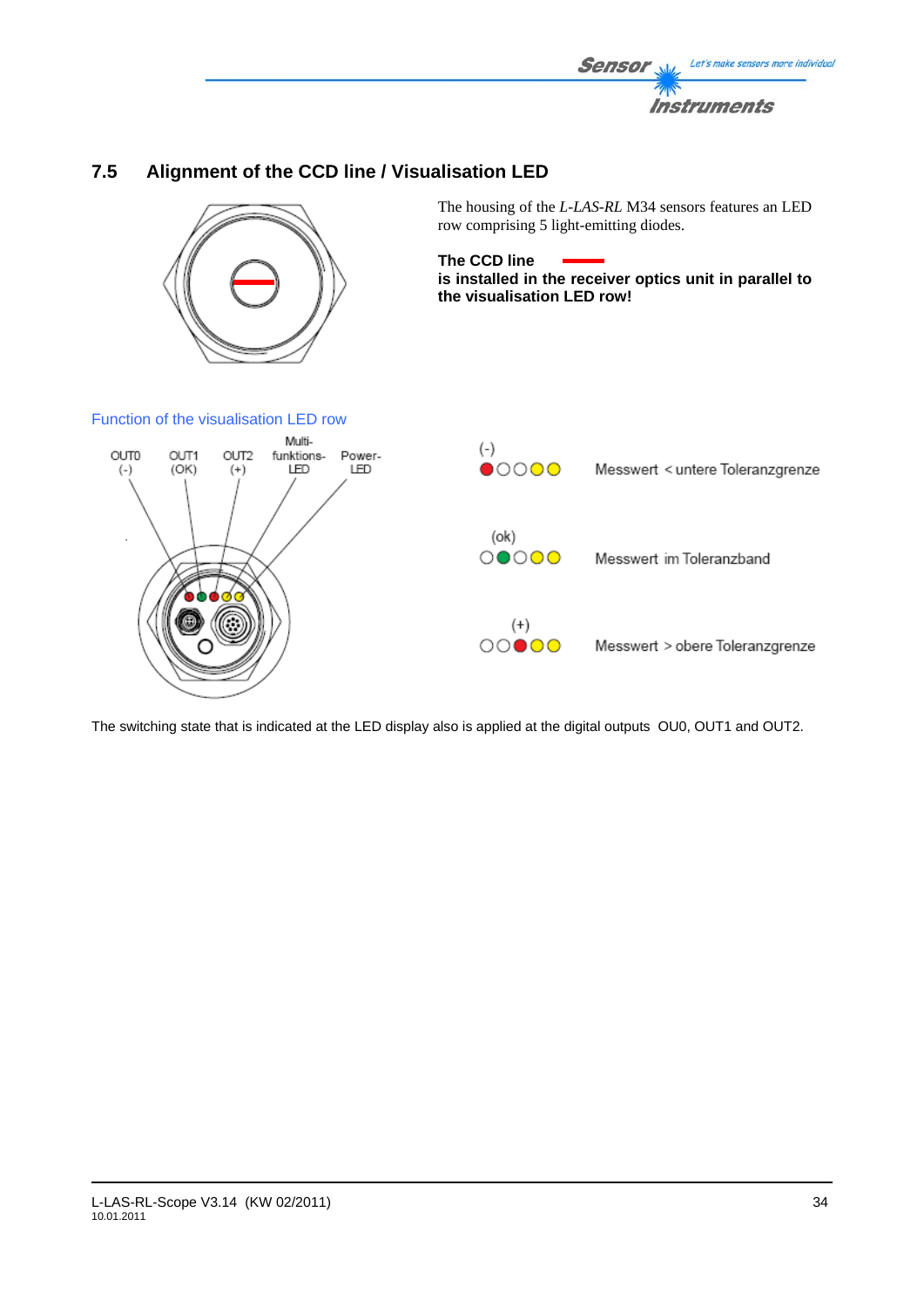# **7.6 RS232 interface protocol**

# **RS232 Interface-Protocol PC** ⇔ *L-LAS-RL Sensor Firmware Version 3.14*

- Standard RS232 serial interface, no hardware handshake

- 3-wire-connection: GND, TXD, RXD

- Speed: 9600 Baud, 19200 Baud, 38400 Baud, 57600 Baud or 115200 Baud

- 8 data-bits

- NO parity-bit

- 1 stop-bit

- binary-mode.

The control device (PC or PLC) have to send a frame of *18-words (1 word = 2 byte = 16 bit)* to the *L-LAS-RL*  hardware. All words must be transmitted in binary format. The most significant byte must be transmitted first (MSBfirst).

### METHOD:

The microcontroller of the *L-LAS-RL* sensor is permanently reading (polling) the input-buffer of the RS-232 module. If the incoming word =  $0x0055$  ( $0x55$  hexadecimal =  $85$  decimal), this is interpreted as the synchronisation-event ( **<sync-word>** ). After this, the 2.nd word with the order number ( *<***order-word>** ) is read in by the microcontroller.

The order word (*<***order-word>)**, is followed by a further word, which contents parameter-set number 0 or 1 ( *<***para-set>** ). The para-set-word is followed by 15 further words **<parameter-word>,** which contents the actual parameters.

After reading the complete data-frame (18-words = 36 bytes), the *L-LAS-RL* sensor-hardware executes the order which is coded at the 2.nd word ( <**order-word**> ) of the data-frame (c.f. order-table).

![](_page_34_Figure_14.jpeg)

Let's make sensors more individual

Instruments

Sensol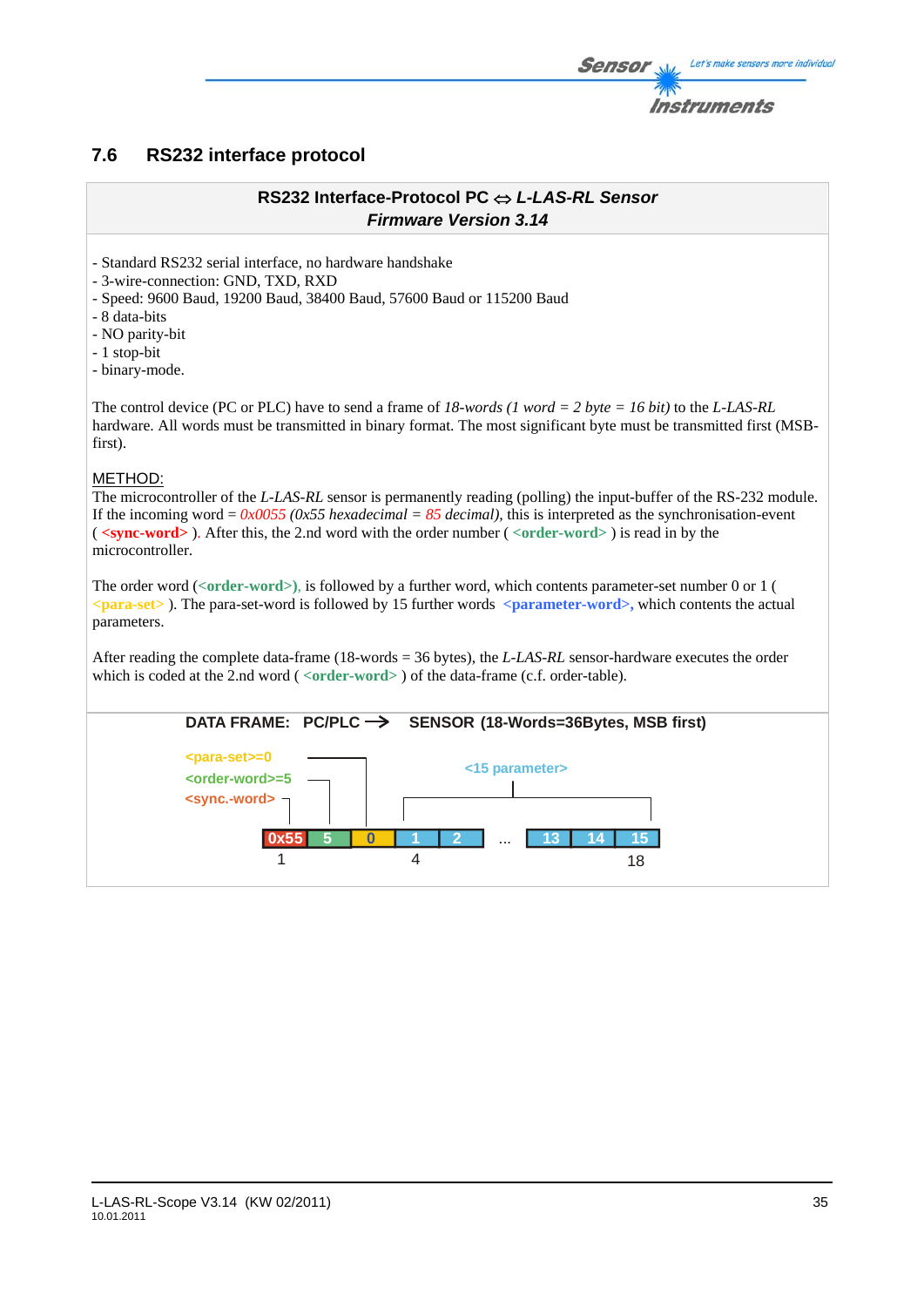**Sensor** W/<sub>2</sub> Let's make sensors more individual 柳 **Instruments** 

| Format of the data-frame: $\leq$ para-set = 0> |                               |                                                                                                                          |  |  |
|------------------------------------------------|-------------------------------|--------------------------------------------------------------------------------------------------------------------------|--|--|
| <b>Word</b>                                    | <b>Meaning</b>                | <b>Comment</b>                                                                                                           |  |  |
| 1                                              | <sync-word></sync-word>       | hex-code 0x55, binary=0000 0000 0101 0101, dec.=85                                                                       |  |  |
| $\overline{2}$                                 | <order-word></order-word>     | Order word (c.f. table below)                                                                                            |  |  |
| $\overline{3}$                                 | $\epsilon$ parameter-set> = 0 | $0 = parameter-set number 0$                                                                                             |  |  |
| 4                                              | <b>POWER</b>                  | Laser intensity (0  1000)                                                                                                |  |  |
| 5                                              | POWER-MODE                    | Transmitter-mode: (0 = STATIC), (1=DYNAMIC)                                                                              |  |  |
| 6                                              | <b>POLARITY</b>               | Polarity setting for OUT0, OUT1, OUT2 (0=DIRECT, 1=INVERSE)                                                              |  |  |
| $\overline{\mathbf{z}}$                        | EVAL-MODE                     | Evaluation mode (0=L-EDGE, 1=R-EDGE, 2=WIDTH, 3=CENTER)                                                                  |  |  |
| 8                                              | E-BEGIN                       | Evaluation start -pixel (1. E_END-1)                                                                                     |  |  |
| $\boldsymbol{9}$                               | E-END                         | Evaluation end-pixel (E_BEG+1  SUBPIXEL)                                                                                 |  |  |
| 10                                             | <b>TEACH-VALUE</b>            | Teach-value (1  SUBPIXEL)                                                                                                |  |  |
| 11                                             | <b>TOLERANCE-HIGH VALUE</b>   | Upper-tolerance TOL-HIGH: (0  SUBPIXEL/2)                                                                                |  |  |
| $12 \overline{ }$                              | TOLERANCE-LOW-VALUE           | Lower-tolerance TOL-LOW: (0  SUBPIXEL/2)                                                                                 |  |  |
| 13                                             | AVERAGE                       | Average-setting (1,2,4,8,16,32,64,128 or 256)                                                                            |  |  |
| 14                                             | <b>TRIGG-MODE</b>             | Trigger mode (0=CONTINUOUS, 1=EXT. IN0 L/H, 2=EXT.IN0<br>HIGH, 3=SAVE-VTHD, 4=OUTPUT WIDTH)                              |  |  |
| 15                                             | ANALOG-OUT                    | Analog-output-mode:<br>(0=DIRECT 010V, 1=MAXIMA, 2=MINIMA, 3=MAX-MIN)                                                    |  |  |
| 16                                             | OPERATION-MODE                | CCD-operation-mode (0=LOW-GAIN / 1=HIGH-GAIN)                                                                            |  |  |
| 17                                             | HW-MODE                       | Enable/disable TOL-potentiometer and button at housing<br>(DISABLE-ALL=0, ENABLE-ALL=1, ENABLE-BTN=2, ENABLE<br>$POTI=3$ |  |  |
| 18                                             | VIDEO-THD-MODE                | Video-threshold -mode 0=FIX, 1=AUTO                                                                                      |  |  |

| Format of the data-frame: $\leq$ para-set = 1> |                                                |                                                                                                                      |  |
|------------------------------------------------|------------------------------------------------|----------------------------------------------------------------------------------------------------------------------|--|
| Word.                                          | <b>Meaning</b>                                 | <b>Comment</b>                                                                                                       |  |
| 1                                              | $\epsilon$ sync-word> = 0x0055                 | hex-code 0x55, binary=0000 0000 0101 0101, dec.=85                                                                   |  |
| 2 <sup>1</sup>                                 | <order-word></order-word>                      | Order-word (c.f. table below)                                                                                        |  |
| 3 <sup>2</sup>                                 | $\epsilon$ <parameter-set> = 1</parameter-set> | $1 = parameter-set-number 1$                                                                                         |  |
| 4                                              | VIDEO-THD-FIX                                  | Video-threshold (0  100) percent of full ADC-range                                                                   |  |
| 5                                              | VIDEO-THD-AUTO                                 | Video-threshold (0  100) percent of full ADC-range                                                                   |  |
| 6                                              | RS-232-MODE                                    | Data-recorder-mode: 0 = STATIC, 1=EXT-IN0 L/H, 2=EXT-IN0 L/H<br>(3-BYTE), 4=CONTINUOUS (3-BYTE)                      |  |
| 7                                              | RS-232-BAUD                                    | Baudrate: 0=9600, 1=19200, 2=38400, 3=57600, 4=115200 baud                                                           |  |
| 8                                              | SMOOTH-VIDEO-SIGNAL                            | Smooth video signal over (1,2,4,6,8,12,16,24,32,48 or 64) pixel                                                      |  |
| 9                                              | ANALOG-ZOOM                                    | Zoom-mode for analog-output (0=DIRECT, 1=ZOOMx1,<br>2=ZOOMx2, 3=ZOOMx4, 4=ZOOMx8, 5=ZOOMx16, 6=WIN-5V,<br>7=WIN-10V) |  |
| 10                                             | EXPOSURE-TIME                                  | 2, 3, 4  20, exposure time [ms]                                                                                      |  |
| 11                                             | <b>TOLERANCE-MODE</b>                          | 0=USE-TOL-VALUES, 5=AUTO[5%], 10=AUTO[10%],<br>$60 =$ AUTO $[60\%]$                                                  |  |
| $12 \overline{ }$                              | Parameter 9                                    | 0, not used                                                                                                          |  |
| 13                                             | Parameter 10                                   | 0, not used                                                                                                          |  |
| 14                                             | Parameter 11                                   | 0, not used                                                                                                          |  |
| 15                                             | SLOPE VALUE L-WORD                             | Slope value for calibration (x 1024), low-word                                                                       |  |
| 16                                             | SLOPE VALUE H-WORD                             | Slope value for calibration (x1024), high-word                                                                       |  |
| 17                                             | SLOPE-WIDTH L-WORD                             | Slope value for width-calibration (x1024), low-word                                                                  |  |
| 18                                             | <b>SLOPE-WIDTH H-WORD</b>                      | Slope value for width-calibration (x1024), high word                                                                 |  |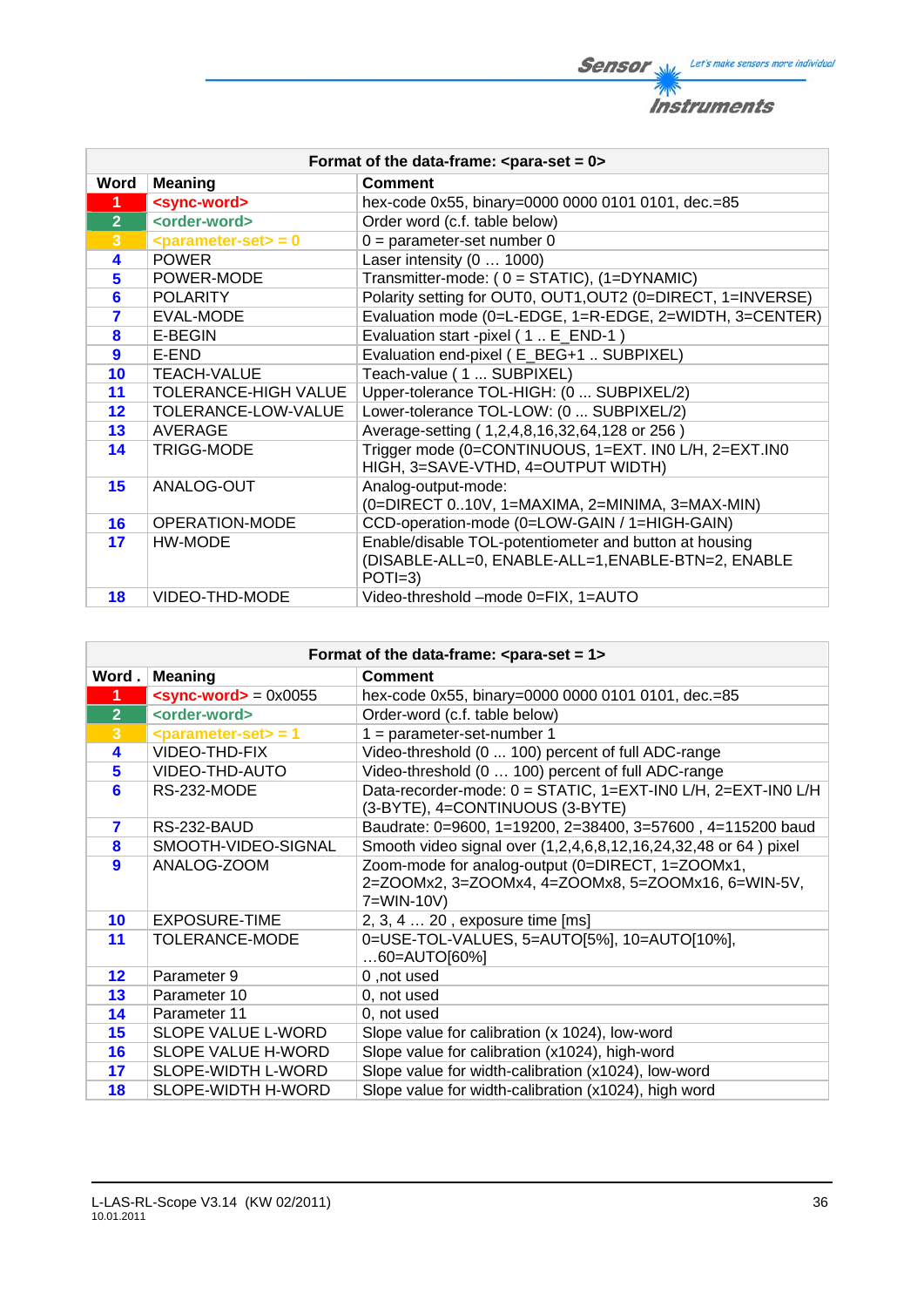![](_page_36_Picture_0.jpeg)

|                | Meaning of the 2.nd word of the data-frame: <order-word></order-word> | <b>ORDER-TABLE</b>                          |  |  |  |
|----------------|-----------------------------------------------------------------------|---------------------------------------------|--|--|--|
| value          | <b>Meaning / Action</b>                                               |                                             |  |  |  |
| $\bf{0}$       | <b>NOP</b>                                                            | no operation                                |  |  |  |
| 1              | Send parameter from PC to L-LAS-RAM                                   | 18 words, $PC \Rightarrow L\text{-LAS-RAM}$ |  |  |  |
| $\overline{2}$ | Get parameter from L-LAS-RAM                                          | 18 words, L-LAS-RAM $\Rightarrow$ PC        |  |  |  |
| 3              | Send parameter from PC to EEPROM                                      | 18 words, $PC \Rightarrow$ L-LAS-EEPROM     |  |  |  |
| 4              | Get parameter from EEPROM of L-LAS                                    | 18 words, L-LAS-EEPROM $\Rightarrow$ PC     |  |  |  |
| 5              | Echo check: Get echo of L-LAS                                         | 18 words, first word=0x00AA=170dec          |  |  |  |
| 6              | Activate teach at L-LAS, store in RAM                                 | 18 words $PC \Rightarrow L\text{-LAS-RAM}$  |  |  |  |
| $\overline{7}$ | Get software version info of L-LAS                                    | 72-bytes, L-LAS $\Rightarrow$ PC            |  |  |  |
| 8              | Get measured values out of L-LAS-RAM                                  | 18 words, L-LAS-RAM $\Rightarrow$ PC        |  |  |  |
| 9              | Get video-buffer info from L-LAS                                      | 64 words, L-LAS-RAM $\Rightarrow$ PC        |  |  |  |
| 11             | Reset maximum/minimum values at analog-output                         | 18 words $PC \Rightarrow L\text{-LAS-RAM}$  |  |  |  |
| 13             | Refresh auto-video-threshold to RAM or EEPROM                         | 18 words $PC \Rightarrow L\text{-LAS-RAM}$  |  |  |  |
| 18             | Get measured values from L-LAS-RAM (data-recorder)                    | 18 words $PC \Rightarrow L\text{-LAS-RAM}$  |  |  |  |
| 190            | Change RS232-baud-rate (L-LAS-RAM)                                    | 18 words $PC \Rightarrow L\text{-LAS-RAM}$  |  |  |  |

# **Examples for the data-transfer**:

| Echo check: $\leq$ order-word $>$ = 5                      |                      |  |          |                               |  |
|------------------------------------------------------------|----------------------|--|----------|-------------------------------|--|
| $\left\langle \text{order-word}\right\rangle =5$           |                      |  |          |                               |  |
| Echo check: L-LAS sensor sends echo: word=0x00AA=170 to PC |                      |  |          |                               |  |
| <b>DATA FRAME:</b><br><b>PC</b>                            | $\rightarrow$ SENSOR |  |          | (18-Words=36Bytes, MSB first) |  |
| <para-set>=0<br/><order-word>=2</order-word></para-set>    |                      |  |          |                               |  |
| <sync.-word> ¬</sync.-word>                                | $\overline{4}$       |  | 16<br>15 | 17<br>18                      |  |
|                                                            |                      |  |          |                               |  |
| SENSOR $\rightarrow$ PC<br><b>DATA FRAME:</b>              |                      |  |          | (18-Words=36Bytes, MSB first) |  |
| $ECHO=0xAA=170$                                            |                      |  |          |                               |  |
| $\le$ sync.-word> $\neg$                                   | 4                    |  | 16<br>15 | 17<br>18                      |  |
|                                                            |                      |  |          |                               |  |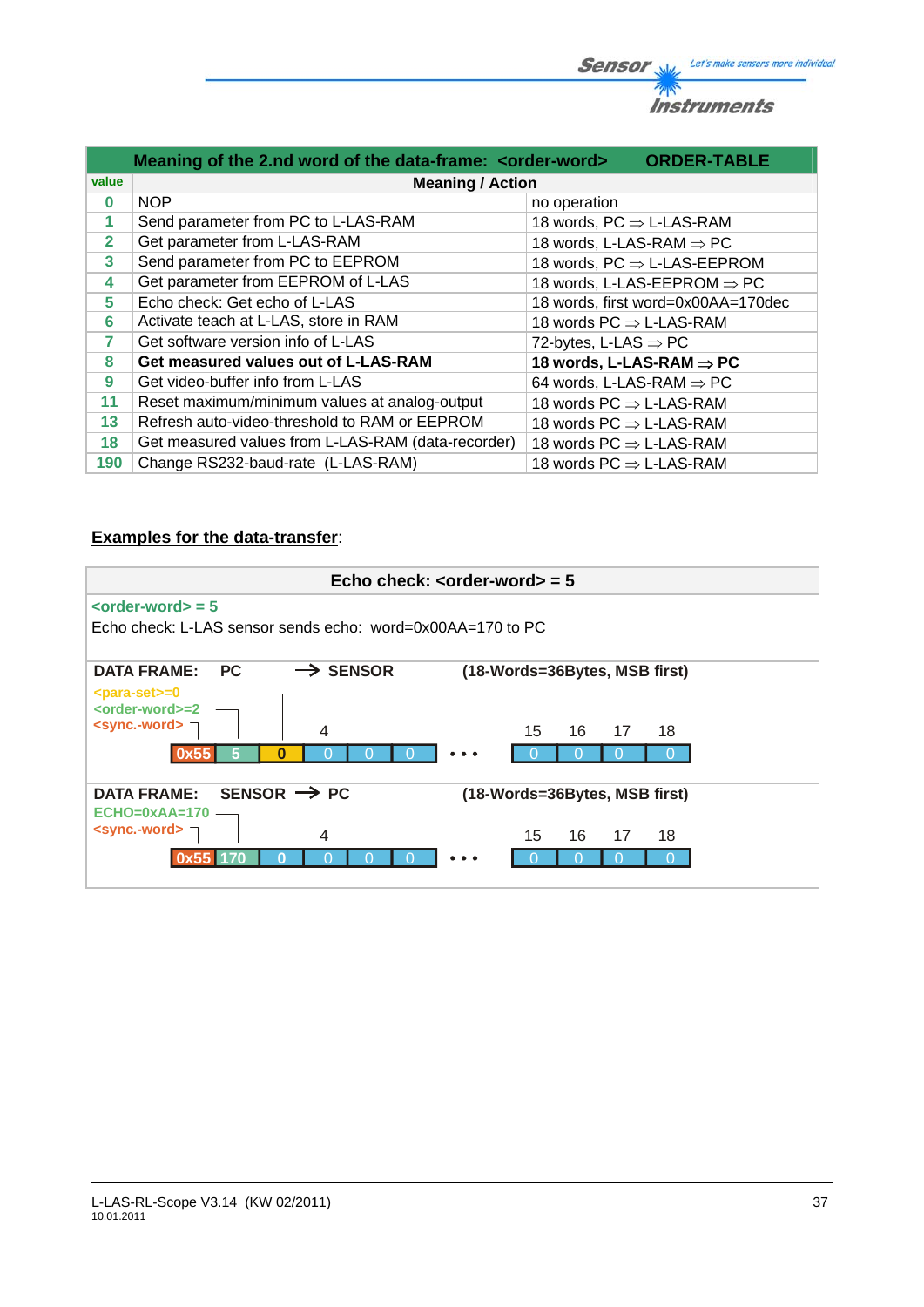![](_page_37_Picture_0.jpeg)

The transmitted data-frame is automatically echoed back by the L-LAS sensor !

![](_page_37_Figure_2.jpeg)

Let's make sensors more individual

**Sensor**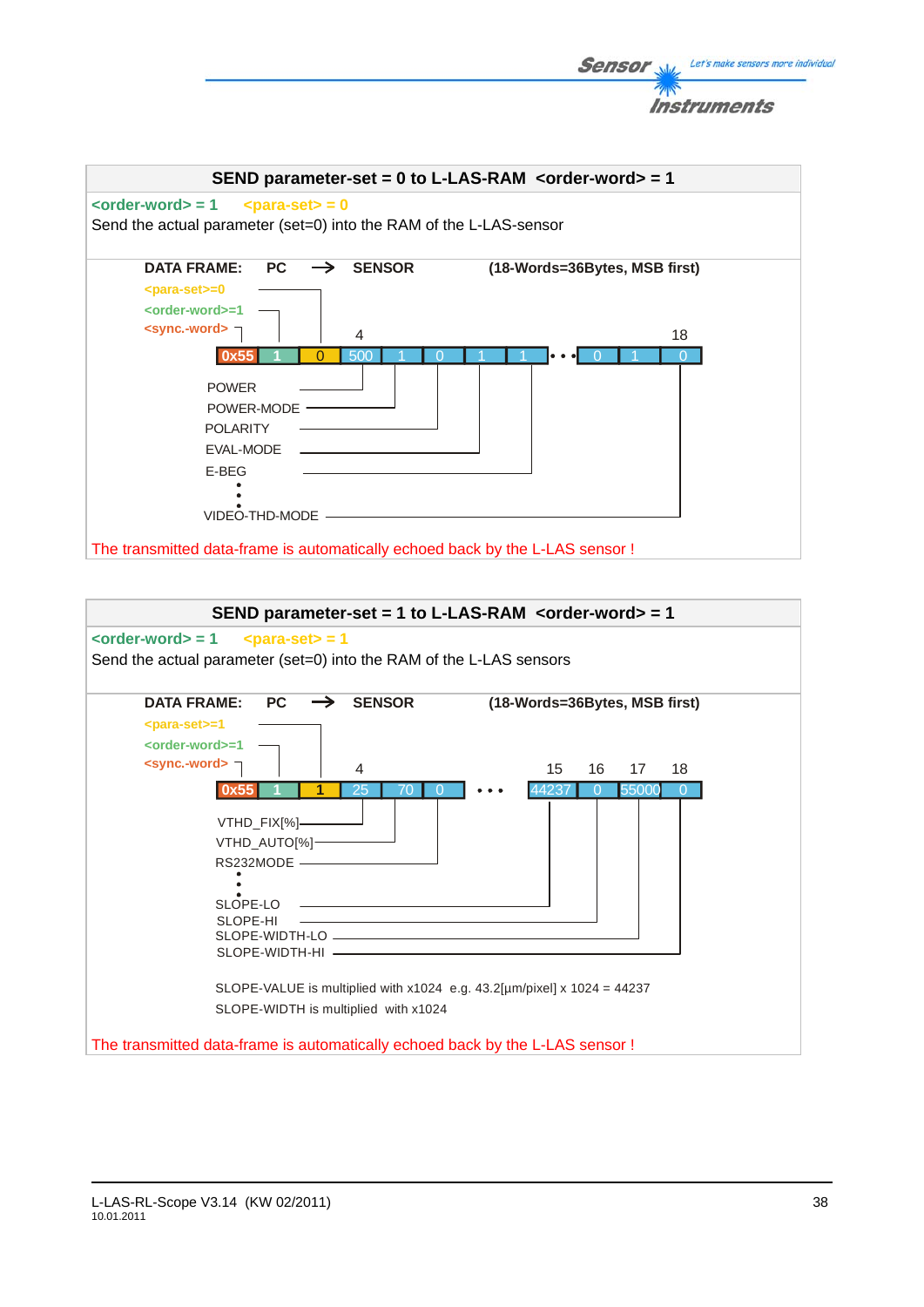![](_page_38_Picture_0.jpeg)

![](_page_38_Figure_1.jpeg)

Let's make sensors more individual

**Sensor**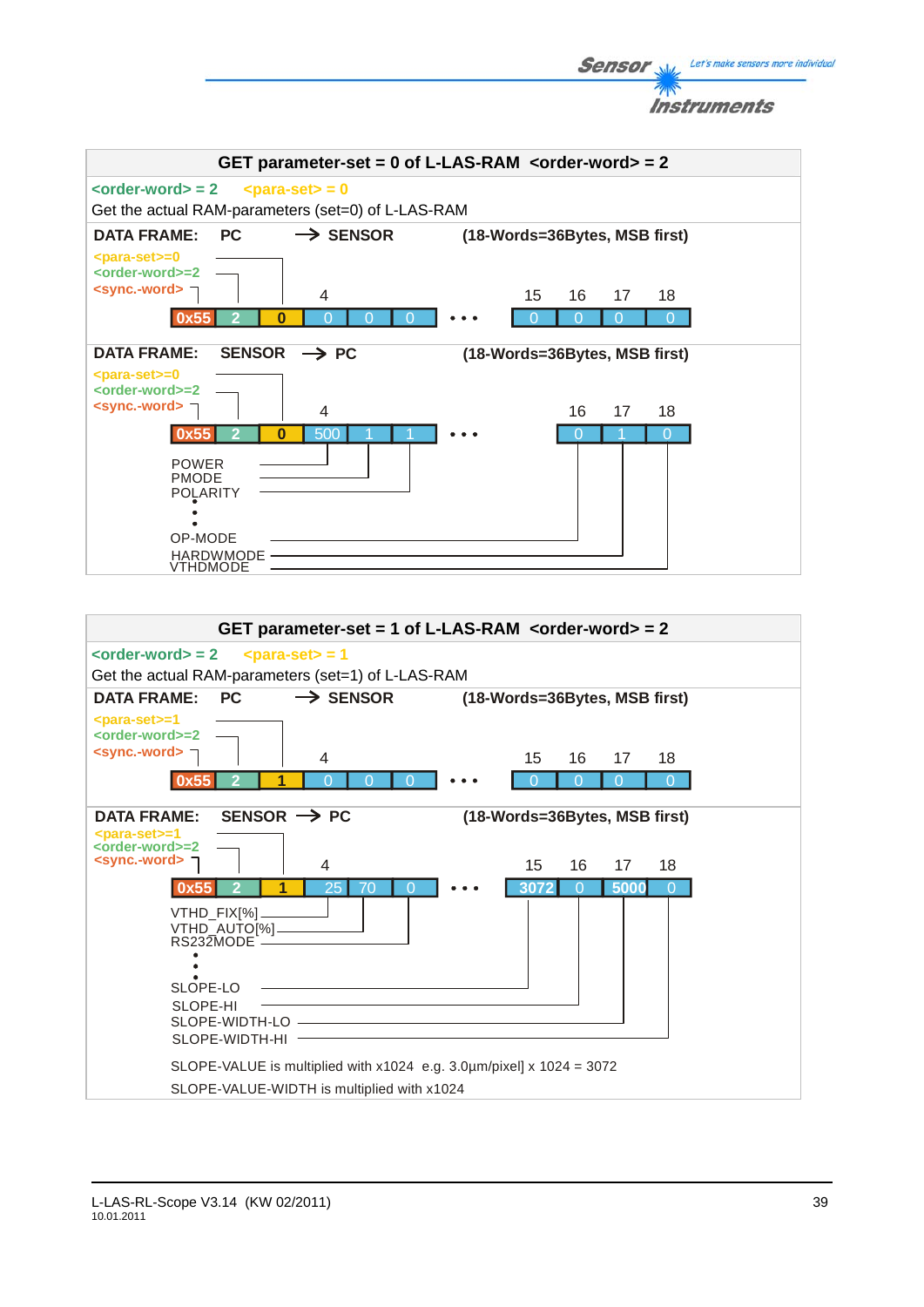Instruments **TEACH-FUNCTION <order-word> = 6**   $\left\langle \text{order-word} \right\rangle = 6$   $\left\langle \text{para-set} \right\rangle = 0$ Start teach-procedure at L-LAS-sensor. The 10. word of the echo contents the new teach-value. DATA FRAME: PC  $\rightarrow$  SENSOR (18-Words=36Bytes, MSB first) **<para-set>=0 <order-word>=6 <sync.-word>** 4 15 16 17 18 15 16 17 **0** 0 0 0 0 0 0 0 0 0 0 00 **0x55 6** DATA FRAME: SENSOR  $\rightarrow$  PC (18-Words=36Bytes, MSB first) **<para-set>=0 <order-word>=6 <sync.-word>** 4 10 15 16 17 18 10 15 16 17 3 1 4096 2022 **0x5 0** 600 1 0 3 1 4096 2022 ••• 0 0 600 1 0 3 1 4096 2022 0 0 0 0 0 0  $\overline{0}$ POWER PMODE **POLARITY TEACH-VALUE**  $\ddot{\bullet}$ OP-MODE HARDWMODE **VITHDMODE** 

**Sensor** Well Let's make sensors more individual

![](_page_39_Figure_1.jpeg)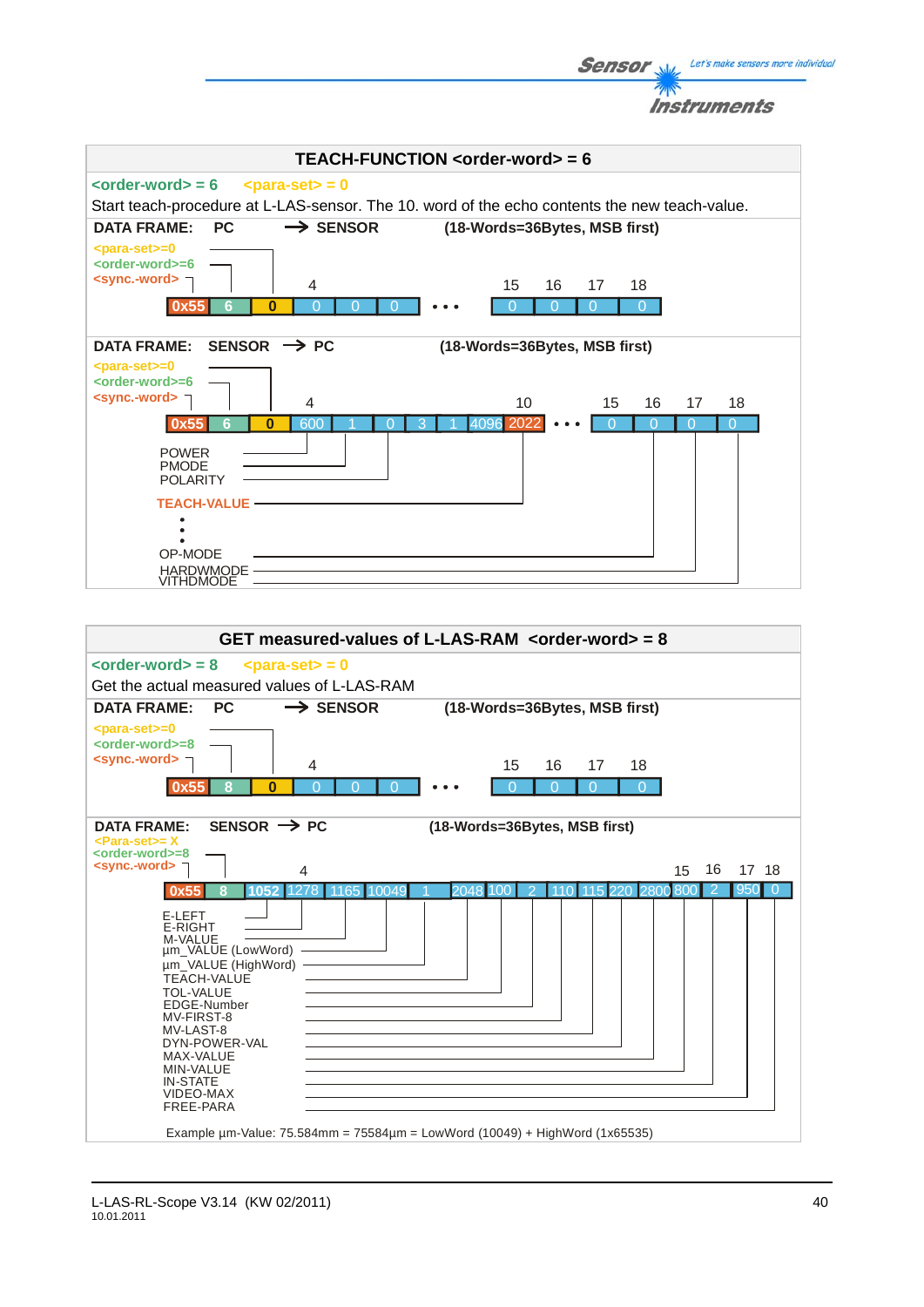![](_page_40_Figure_0.jpeg)

![](_page_40_Figure_1.jpeg)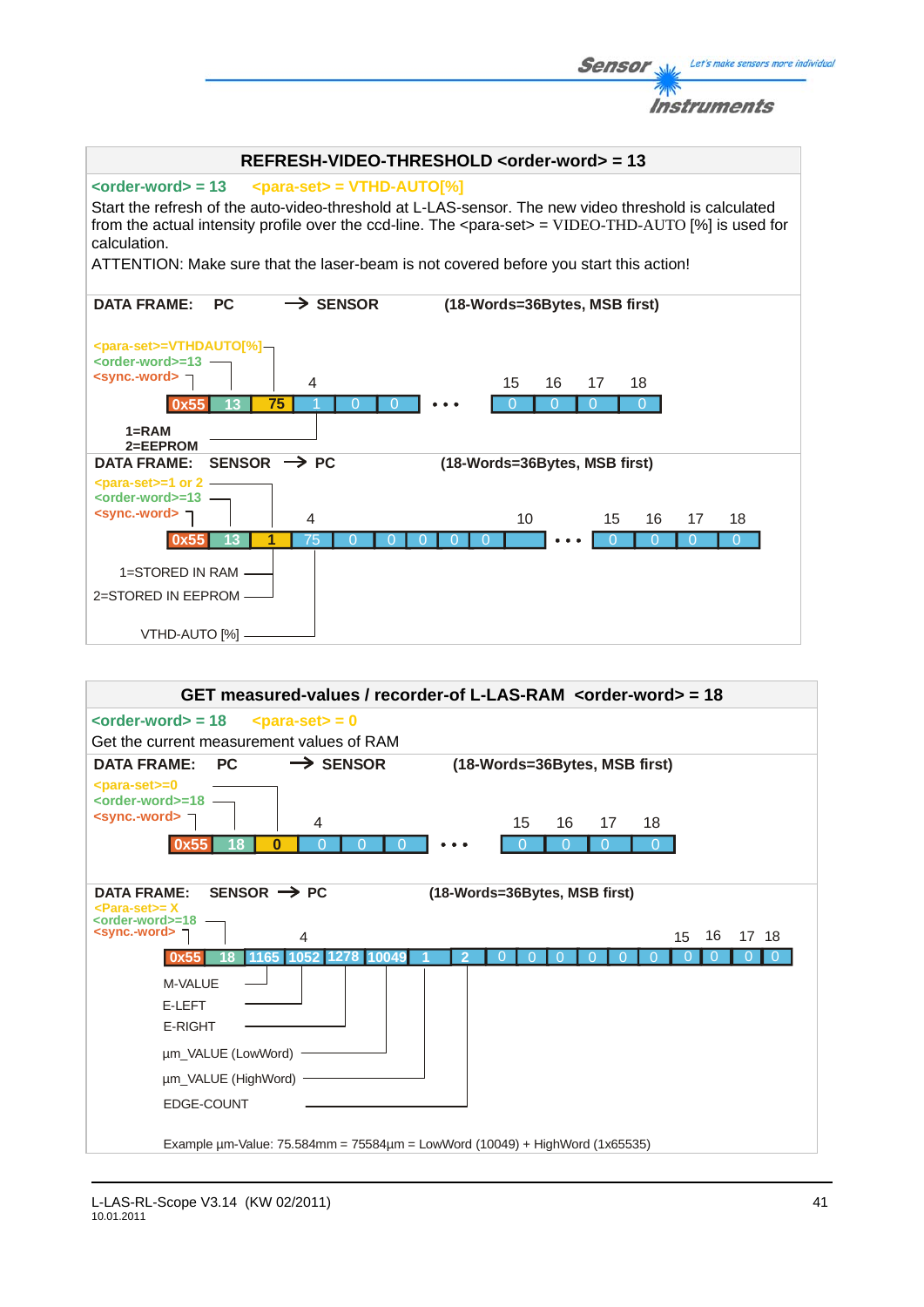| Change baudrate: <order-word> = 190</order-word>                                                                                                                                                                                                                      |                               |  |  |
|-----------------------------------------------------------------------------------------------------------------------------------------------------------------------------------------------------------------------------------------------------------------------|-------------------------------|--|--|
| $\leftarrow$ <order-word> = 190<br/>Change rs-232-baudrate at the L-LAS Sensor.<br/>The new baudrate-parameter is transmitted in the 3.rd word <para-set>.<br/>9600 baud = 0, 19200 baud = 1, 38400 baud = 2, 57600 baud = 3, 115200 baud = 4</para-set></order-word> |                               |  |  |
| The transmitted data-frame is automatically echoed back from the L-LAS Sensor by using the old<br>baudrate!!                                                                                                                                                          |                               |  |  |
| The new baudrate is stored in the RAM-memory (volatile).                                                                                                                                                                                                              |                               |  |  |
| To change the baudrate permanently this must be done by the parameter RS-232-BAUD of the second<br>parameter-set=1 by saving the complete parameter frame <para-set-1> to the EEPROM (c.f. order = 3).</para-set-1>                                                   |                               |  |  |
| $\rightarrow$ SENSOR<br><b>DATA FRAME:</b><br><b>PC</b>                                                                                                                                                                                                               | (18-Words=36Bytes, MSB first) |  |  |
| $\epsilon$ para-set>= 3 = 57600 Baud-<br><order-word><br/><sync.-word><br/>4<br/>15<br/>3<br/>190</sync.-word></order-word>                                                                                                                                           | 16<br>18<br>17                |  |  |
| SENSOR $\rightarrow$ PC<br><b>DATA FRAME:</b>                                                                                                                                                                                                                         | (18-Words=36Bytes, MSB first) |  |  |
| <order-word><br/><sync.-word><br/>15<br/>4<br/>3</sync.-word></order-word>                                                                                                                                                                                            | 16<br>18<br>17                |  |  |

**Sensor** W/<sub>2</sub> Let's make sensors more individual

**Instruments** 

 $\mathcal{P}$